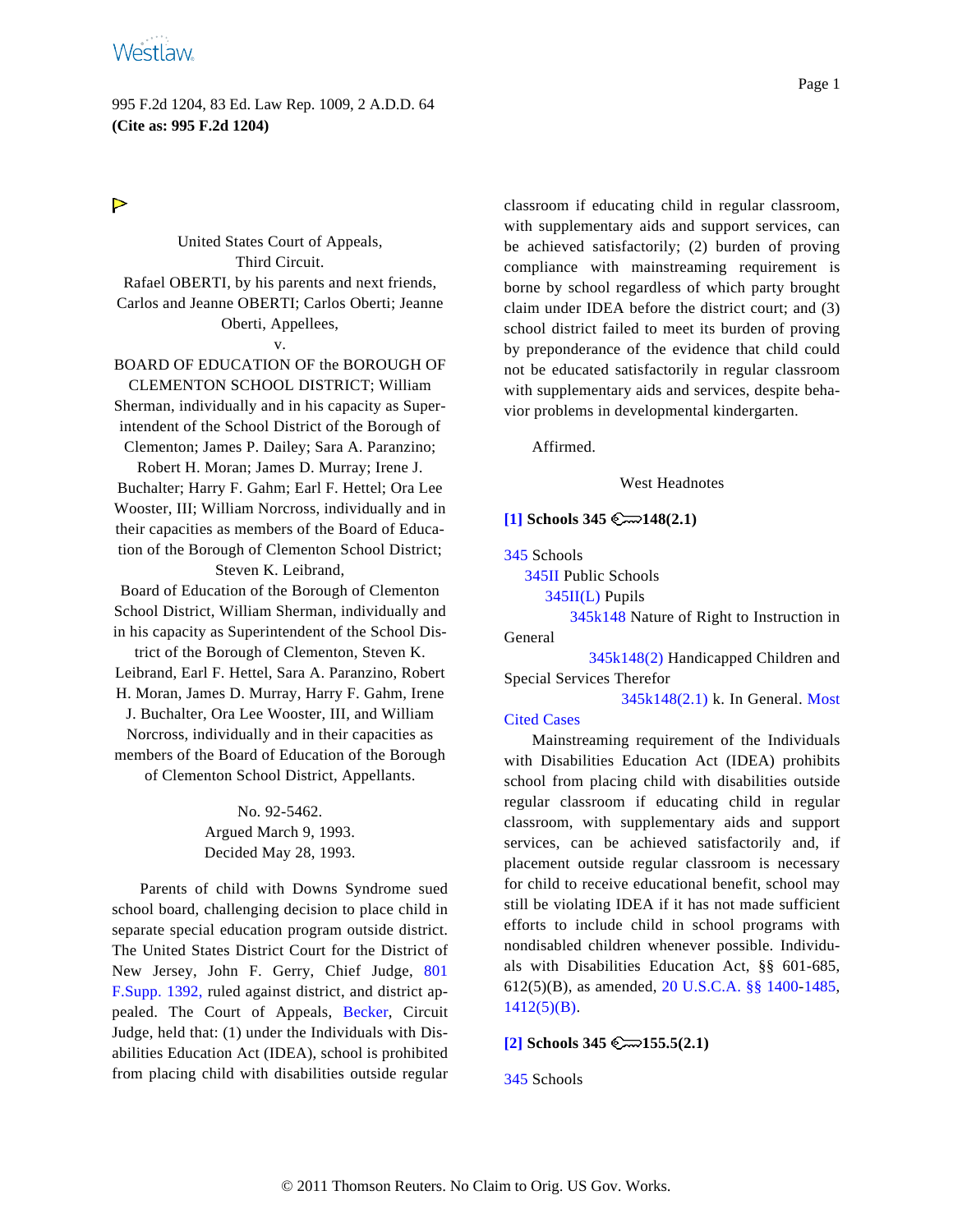[345II](http://www.westlaw.com/KeyNumber/Default.wl?rs=dfa1.0&vr=2.0&CMD=KEY&DocName=345II) Public Schools

345II(L) [Pupils](http://www.westlaw.com/KeyNumber/Default.wl?rs=dfa1.0&vr=2.0&CMD=KEY&DocName=345II%28L%29)

[345k155.5](http://www.westlaw.com/KeyNumber/Default.wl?rs=dfa1.0&vr=2.0&CMD=KEY&DocName=345k155.5) Handicapped Children, Proceedings to Enforce Rights

345k155.5(2) [Judicial Rev](http://www.westlaw.com/KeyNumber/Default.wl?rs=dfa1.0&vr=2.0&CMD=KEY&DocName=345k155.5%282%29)iew or Intervention

[345k155.5\(2.1\)](http://www.westlaw.com/KeyNumber/Default.wl?rs=dfa1.0&vr=2.0&CMD=KEY&DocName=345k155.5%282.1%29) k. In General. [Most](http://www.westlaw.com/Digest/Default.wl?rs=dfa1.0&vr=2.0&CMD=MCC&DocName=345k155.5%282.1%29)

# [Cited Cases](http://www.westlaw.com/Digest/Default.wl?rs=dfa1.0&vr=2.0&CMD=MCC&DocName=345k155.5%282.1%29)

In assuring that requirements of the Individuals with Disabilities Education Act (IDEA) have been met, courts must be careful to avoid imposing their view of preferable educational methods on the states, but it is courts' duty to enforce statutory requirement that participating states educate handicapped children with nonhandicapped children whenever possible. Individuals with Disabilities Education Act, §§ 601-685, 612(5)(B), as amended, [20 U.S.C.A. §§ 1400](http://www.westlaw.com/Find/Default.wl?rs=dfa1.0&vr=2.0&DB=1000546&DocName=20USCAS1400&FindType=L)[-1485,](http://www.westlaw.com/Find/Default.wl?rs=dfa1.0&vr=2.0&DB=1000546&DocName=20USCAS1485&FindType=L) [1412\(5\)\(B\)](http://www.westlaw.com/Find/Default.wl?rs=dfa1.0&vr=2.0&DB=1000546&DocName=20USCAS1412&FindType=L).

# <span id="page-1-2"></span><span id="page-1-0"></span>**[\[3\]](#page-16-0) Schools 345 148(2.1)**

[345](http://www.westlaw.com/KeyNumber/Default.wl?rs=dfa1.0&vr=2.0&CMD=KEY&DocName=345) Schools

[345II](http://www.westlaw.com/KeyNumber/Default.wl?rs=dfa1.0&vr=2.0&CMD=KEY&DocName=345II) Public Schools

345II(L) [Pupils](http://www.westlaw.com/KeyNumber/Default.wl?rs=dfa1.0&vr=2.0&CMD=KEY&DocName=345II%28L%29)

[345k148](http://www.westlaw.com/KeyNumber/Default.wl?rs=dfa1.0&vr=2.0&CMD=KEY&DocName=345k148) Nature of Right to Instruction in General

345k148(2) [Handicapped](http://www.westlaw.com/KeyNumber/Default.wl?rs=dfa1.0&vr=2.0&CMD=KEY&DocName=345k148%282%29) Children and Special Services Therefor

[345k148\(2.1\)](http://www.westlaw.com/KeyNumber/Default.wl?rs=dfa1.0&vr=2.0&CMD=KEY&DocName=345k148%282.1%29) k. In General. [Most](http://www.westlaw.com/Digest/Default.wl?rs=dfa1.0&vr=2.0&CMD=MCC&DocName=345k148%282.1%29)

# [Cited Cases](http://www.westlaw.com/Digest/Default.wl?rs=dfa1.0&vr=2.0&CMD=MCC&DocName=345k148%282.1%29)

In determining whether disabled child can be educated satisfactorily in regular classroom with supplementary aids and services, court should consider: steps school has taken to try to include the child in regular classroom; comparison between educational benefits child will receive in regular classroom, with supplementary aids and services, and benefits child will receive in segregated special education classroom; and possible negative effect child's inclusion may have on education of other children in the regular classroom. Individuals with Disabilities Education Act, § 612(5)(B), as amended, [20 U.S.C.A. § 1412\(5\)\(B\)](http://www.westlaw.com/Find/Default.wl?rs=dfa1.0&vr=2.0&DB=1000546&DocName=20USCAS1412&FindType=L).

# <span id="page-1-3"></span><span id="page-1-1"></span>**[\[4\]](#page-16-1) Schools 345 148(2.1)**

[345](http://www.westlaw.com/KeyNumber/Default.wl?rs=dfa1.0&vr=2.0&CMD=KEY&DocName=345) Schools [345II](http://www.westlaw.com/KeyNumber/Default.wl?rs=dfa1.0&vr=2.0&CMD=KEY&DocName=345II) Public Schools

345II(L) [Pupils](http://www.westlaw.com/KeyNumber/Default.wl?rs=dfa1.0&vr=2.0&CMD=KEY&DocName=345II%28L%29)

[345k148](http://www.westlaw.com/KeyNumber/Default.wl?rs=dfa1.0&vr=2.0&CMD=KEY&DocName=345k148) Nature of Right to Instruction in General

345k148(2) [Handicapped](http://www.westlaw.com/KeyNumber/Default.wl?rs=dfa1.0&vr=2.0&CMD=KEY&DocName=345k148%282%29) Children and Special Services Therefor

[345k148\(2.1\)](http://www.westlaw.com/KeyNumber/Default.wl?rs=dfa1.0&vr=2.0&CMD=KEY&DocName=345k148%282.1%29) k. In General. [Most](http://www.westlaw.com/Digest/Default.wl?rs=dfa1.0&vr=2.0&CMD=MCC&DocName=345k148%282.1%29)

# [Cited Cases](http://www.westlaw.com/Digest/Default.wl?rs=dfa1.0&vr=2.0&CMD=MCC&DocName=345k148%282.1%29)

Under Individuals with Disabilities Education Act (IDEA), school must make efforts to modify regular education program to accommodate disabled child, and Act does not permit states to make mere token gestures to accommodate handicapped students. Individuals with Disabilities Education Act, § 612(5)(B), as amended, [20 U.S.C.A.](http://www.westlaw.com/Find/Default.wl?rs=dfa1.0&vr=2.0&DB=1000546&DocName=20USCAS1412&FindType=L) §  $1412(5)(B)$ .

# **[\[5\]](#page-16-2) Schools 345 148(2.1)**

[345](http://www.westlaw.com/KeyNumber/Default.wl?rs=dfa1.0&vr=2.0&CMD=KEY&DocName=345) Schools

[345II](http://www.westlaw.com/KeyNumber/Default.wl?rs=dfa1.0&vr=2.0&CMD=KEY&DocName=345II) Public Schools

345II(L) [Pupils](http://www.westlaw.com/KeyNumber/Default.wl?rs=dfa1.0&vr=2.0&CMD=KEY&DocName=345II%28L%29)

[345k148](http://www.westlaw.com/KeyNumber/Default.wl?rs=dfa1.0&vr=2.0&CMD=KEY&DocName=345k148) Nature of Right to Instruction in General

345k148(2) [Handicapped](http://www.westlaw.com/KeyNumber/Default.wl?rs=dfa1.0&vr=2.0&CMD=KEY&DocName=345k148%282%29) Children and Special Services Therefor

[345k148\(2.1\)](http://www.westlaw.com/KeyNumber/Default.wl?rs=dfa1.0&vr=2.0&CMD=KEY&DocName=345k148%282.1%29) k. In General. [Most](http://www.westlaw.com/Digest/Default.wl?rs=dfa1.0&vr=2.0&CMD=MCC&DocName=345k148%282.1%29)

# [Cited Cases](http://www.westlaw.com/Digest/Default.wl?rs=dfa1.0&vr=2.0&CMD=MCC&DocName=345k148%282.1%29)

Determination that child with disabilities might make greater academic progress in segregated, special education class may not warrant excluding child from regular classroom environment; court must pay special attention to those unique benefits child may obtain from integration in regular classroom, such as development of social and communications skills from interaction with nondisabled peers. Individuals with Disabilities Education Act, § 612(5)(B), as amended, [20 U.S.C.A.](http://www.westlaw.com/Find/Default.wl?rs=dfa1.0&vr=2.0&DB=1000546&DocName=20USCAS1412&FindType=L) § [1412\(5\)\(B\)](http://www.westlaw.com/Find/Default.wl?rs=dfa1.0&vr=2.0&DB=1000546&DocName=20USCAS1412&FindType=L).

# **[\[6\]](#page-17-0) Schools 345 148(2.1)**

[345](http://www.westlaw.com/KeyNumber/Default.wl?rs=dfa1.0&vr=2.0&CMD=KEY&DocName=345) Schools [345II](http://www.westlaw.com/KeyNumber/Default.wl?rs=dfa1.0&vr=2.0&CMD=KEY&DocName=345II) Public Schools 345II(L) [Pupils](http://www.westlaw.com/KeyNumber/Default.wl?rs=dfa1.0&vr=2.0&CMD=KEY&DocName=345II%28L%29)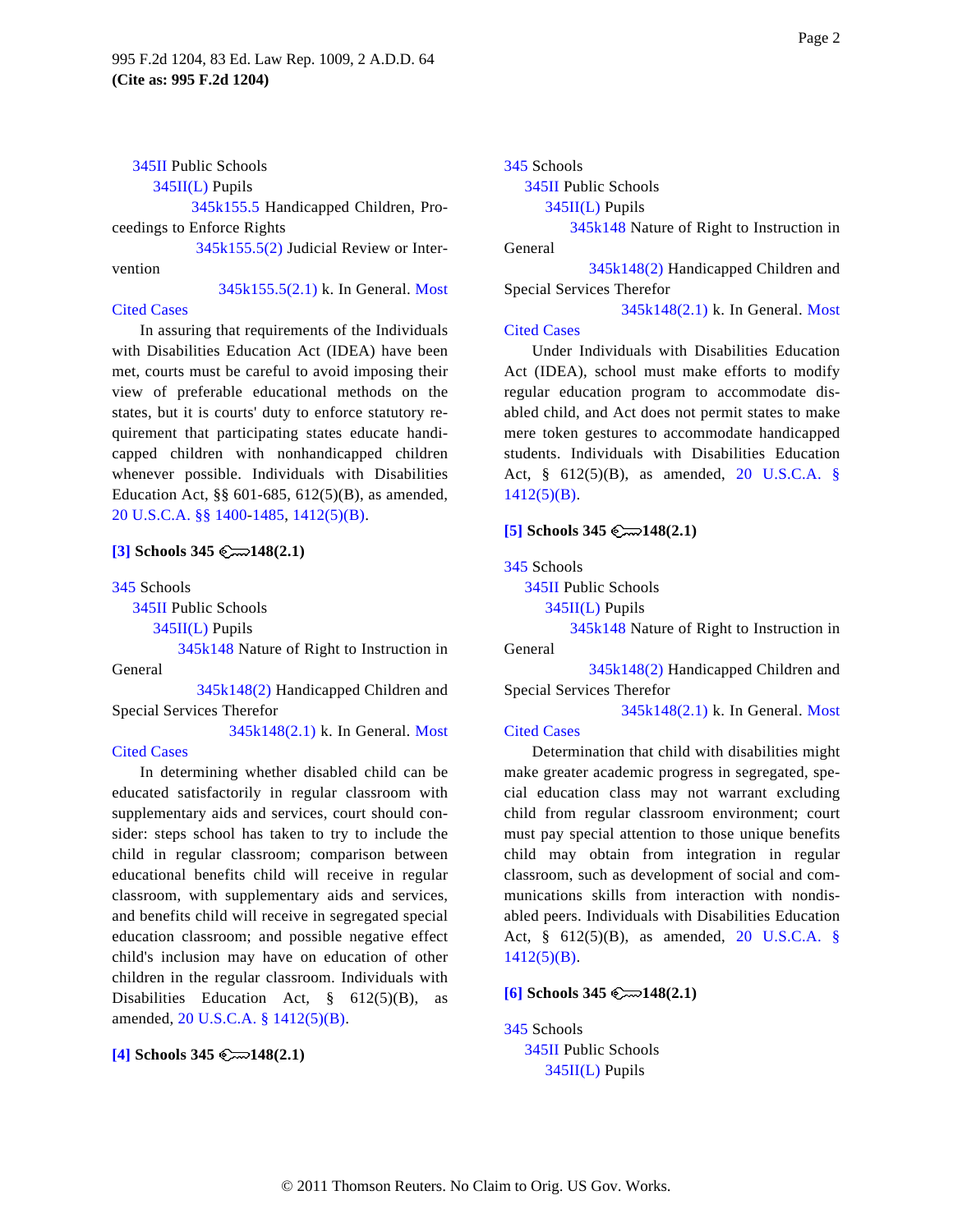[345k148](http://www.westlaw.com/KeyNumber/Default.wl?rs=dfa1.0&vr=2.0&CMD=KEY&DocName=345k148) Nature of Right to Instruction in General

345k148(2) [Handicapped](http://www.westlaw.com/KeyNumber/Default.wl?rs=dfa1.0&vr=2.0&CMD=KEY&DocName=345k148%282%29) Children and Special Services Therefor

[345k148\(2.1\)](http://www.westlaw.com/KeyNumber/Default.wl?rs=dfa1.0&vr=2.0&CMD=KEY&DocName=345k148%282.1%29) k. In General. [Most](http://www.westlaw.com/Digest/Default.wl?rs=dfa1.0&vr=2.0&CMD=MCC&DocName=345k148%282.1%29) [Cited Cases](http://www.westlaw.com/Digest/Default.wl?rs=dfa1.0&vr=2.0&CMD=MCC&DocName=345k148%282.1%29)

<span id="page-2-2"></span>Individuals with Disabilities Education Act (IDEA) does not require states to offer the same educational experience to child with disabilities as is generally provided for nondisabled children but, instead, requires states to address unique needs of disabled child. Individuals with Disabilities Education Act, §§ 601-685, 612(5)(B), as amended, [20](http://www.westlaw.com/Find/Default.wl?rs=dfa1.0&vr=2.0&DB=1000546&DocName=20USCAS1400&FindType=L) [U.S.C.A. §§ 1400](http://www.westlaw.com/Find/Default.wl?rs=dfa1.0&vr=2.0&DB=1000546&DocName=20USCAS1400&FindType=L)[-1485,](http://www.westlaw.com/Find/Default.wl?rs=dfa1.0&vr=2.0&DB=1000546&DocName=20USCAS1485&FindType=L) [1412\(5\)\(B\)](http://www.westlaw.com/Find/Default.wl?rs=dfa1.0&vr=2.0&DB=1000546&DocName=20USCAS1412&FindType=L).

# <span id="page-2-0"></span>**[\[7\]](#page-17-0) Schools 345 148(2.1)**

[345](http://www.westlaw.com/KeyNumber/Default.wl?rs=dfa1.0&vr=2.0&CMD=KEY&DocName=345) Schools

[345II](http://www.westlaw.com/KeyNumber/Default.wl?rs=dfa1.0&vr=2.0&CMD=KEY&DocName=345II) Public Schools

345II(L) [Pupils](http://www.westlaw.com/KeyNumber/Default.wl?rs=dfa1.0&vr=2.0&CMD=KEY&DocName=345II%28L%29)

[345k148](http://www.westlaw.com/KeyNumber/Default.wl?rs=dfa1.0&vr=2.0&CMD=KEY&DocName=345k148) Nature of Right to Instruction in

General

345k148(2) [Handicapped](http://www.westlaw.com/KeyNumber/Default.wl?rs=dfa1.0&vr=2.0&CMD=KEY&DocName=345k148%282%29) Children and Special Services Therefor

[345k148\(2.1\)](http://www.westlaw.com/KeyNumber/Default.wl?rs=dfa1.0&vr=2.0&CMD=KEY&DocName=345k148%282.1%29) k. In General. [Most](http://www.westlaw.com/Digest/Default.wl?rs=dfa1.0&vr=2.0&CMD=MCC&DocName=345k148%282.1%29)

# [Cited Cases](http://www.westlaw.com/Digest/Default.wl?rs=dfa1.0&vr=2.0&CMD=MCC&DocName=345k148%282.1%29)

Under the Individuals with Disabilities Education Act (IDEA) fact that child with disabilities will learn differently than other students if educated in a regular classroom does not justify exclusion from that environment. Individuals with Disabilities Education Act,  $\S$  612(5)(B), as amended, 20 U.S.C.A.  $\S$  $1412(5)(B)$ .

# <span id="page-2-1"></span>**[\[8\]](#page-18-0) Schools 345 148(2.1)**

[345](http://www.westlaw.com/KeyNumber/Default.wl?rs=dfa1.0&vr=2.0&CMD=KEY&DocName=345) Schools

[345II](http://www.westlaw.com/KeyNumber/Default.wl?rs=dfa1.0&vr=2.0&CMD=KEY&DocName=345II) Public Schools

```
345II(L) Pupils
```
[345k148](http://www.westlaw.com/KeyNumber/Default.wl?rs=dfa1.0&vr=2.0&CMD=KEY&DocName=345k148) Nature of Right to Instruction in General

345k148(2) [Handicapped](http://www.westlaw.com/KeyNumber/Default.wl?rs=dfa1.0&vr=2.0&CMD=KEY&DocName=345k148%282%29) Children and Special Services Therefor

[345k148\(2.1\)](http://www.westlaw.com/KeyNumber/Default.wl?rs=dfa1.0&vr=2.0&CMD=KEY&DocName=345k148%282.1%29) k. In General. [Most](http://www.westlaw.com/Digest/Default.wl?rs=dfa1.0&vr=2.0&CMD=MCC&DocName=345k148%282.1%29)

# <span id="page-2-3"></span>[Cited Cases](http://www.westlaw.com/Digest/Default.wl?rs=dfa1.0&vr=2.0&CMD=MCC&DocName=345k148%282.1%29)

In considering possible negative effect of dis-

abled child's presence on other students, in determining school's mainstreaming obligations under the Individuals with Disabilities Education Act (IDEA), court must keep in mind school's obligation under the Act to provide supplementary aids and services to accommodate the child's disabilities. Individuals with Disabilities Education Act, § 612(5)(B), as amended, [20 U.S.C.A. § 1412\(5\)\(B\)](http://www.westlaw.com/Find/Default.wl?rs=dfa1.0&vr=2.0&DB=1000546&DocName=20USCAS1412&FindType=L).

# **[\[9\]](#page-19-0) Schools 345 155.5(2.1)**

[345](http://www.westlaw.com/KeyNumber/Default.wl?rs=dfa1.0&vr=2.0&CMD=KEY&DocName=345) Schools

[345II](http://www.westlaw.com/KeyNumber/Default.wl?rs=dfa1.0&vr=2.0&CMD=KEY&DocName=345II) Public Schools

345II(L) [Pupils](http://www.westlaw.com/KeyNumber/Default.wl?rs=dfa1.0&vr=2.0&CMD=KEY&DocName=345II%28L%29)

[345k155.5](http://www.westlaw.com/KeyNumber/Default.wl?rs=dfa1.0&vr=2.0&CMD=KEY&DocName=345k155.5) Handicapped Children, Proceedings to Enforce Rights

345k155.5(2) [Judicial Rev](http://www.westlaw.com/KeyNumber/Default.wl?rs=dfa1.0&vr=2.0&CMD=KEY&DocName=345k155.5%282%29)iew or Inter-

vention

[345k155.5\(2.1\)](http://www.westlaw.com/KeyNumber/Default.wl?rs=dfa1.0&vr=2.0&CMD=KEY&DocName=345k155.5%282.1%29) k. In General. [Most](http://www.westlaw.com/Digest/Default.wl?rs=dfa1.0&vr=2.0&CMD=MCC&DocName=345k155.5%282.1%29)

# [Cited Cases](http://www.westlaw.com/Digest/Default.wl?rs=dfa1.0&vr=2.0&CMD=MCC&DocName=345k155.5%282.1%29)

# **Schools 345 155.5(4)**

[345](http://www.westlaw.com/KeyNumber/Default.wl?rs=dfa1.0&vr=2.0&CMD=KEY&DocName=345) Schools

[345II](http://www.westlaw.com/KeyNumber/Default.wl?rs=dfa1.0&vr=2.0&CMD=KEY&DocName=345II) Public Schools

```
345II(L) Pupils
```
[345k155.5](http://www.westlaw.com/KeyNumber/Default.wl?rs=dfa1.0&vr=2.0&CMD=KEY&DocName=345k155.5) Handicapped Children, Proceedings to Enforce Rights

345k155.5(4) [k. Evidence.](http://www.westlaw.com/KeyNumber/Default.wl?rs=dfa1.0&vr=2.0&CMD=KEY&DocName=345k155.5%284%29) [Most Cited](http://www.westlaw.com/Digest/Default.wl?rs=dfa1.0&vr=2.0&CMD=MCC&DocName=345k155.5%284%29) **[Cases](http://www.westlaw.com/Digest/Default.wl?rs=dfa1.0&vr=2.0&CMD=MCC&DocName=345k155.5%284%29)** 

When mainstreaming requirement of the Individuals with Disabilities Education Act (IDEA) is specifically at issue, burden of proving compliance with IDEA is on the school regardless of which party brought the claim under IDEA before the district court; court is to give due weight to the administrative proceedings, by not imposing its own notions of educational policy on the states, but is not required to give deference to party who happen to prevail in those proceedings. Individuals with Disabilities Education Act, §§ 601(c), 615(e), 622(5)(B), as amended, [20 U.S.C.A. §§ 1400\(](http://www.westlaw.com/Find/Default.wl?rs=dfa1.0&vr=2.0&DB=1000546&DocName=20USCAS1400&FindType=L)c), [1415\(e\)](http://www.westlaw.com/Find/Default.wl?rs=dfa1.0&vr=2.0&DB=1000546&DocName=20USCAS1415&FindType=L), [1422\(5\)\(B\)](http://www.westlaw.com/Find/Default.wl?rs=dfa1.0&vr=2.0&DB=1000546&DocName=20USCAS1422&FindType=L).

**[\[10\]](#page-20-0) Administrative Law and Procedure 15A 785**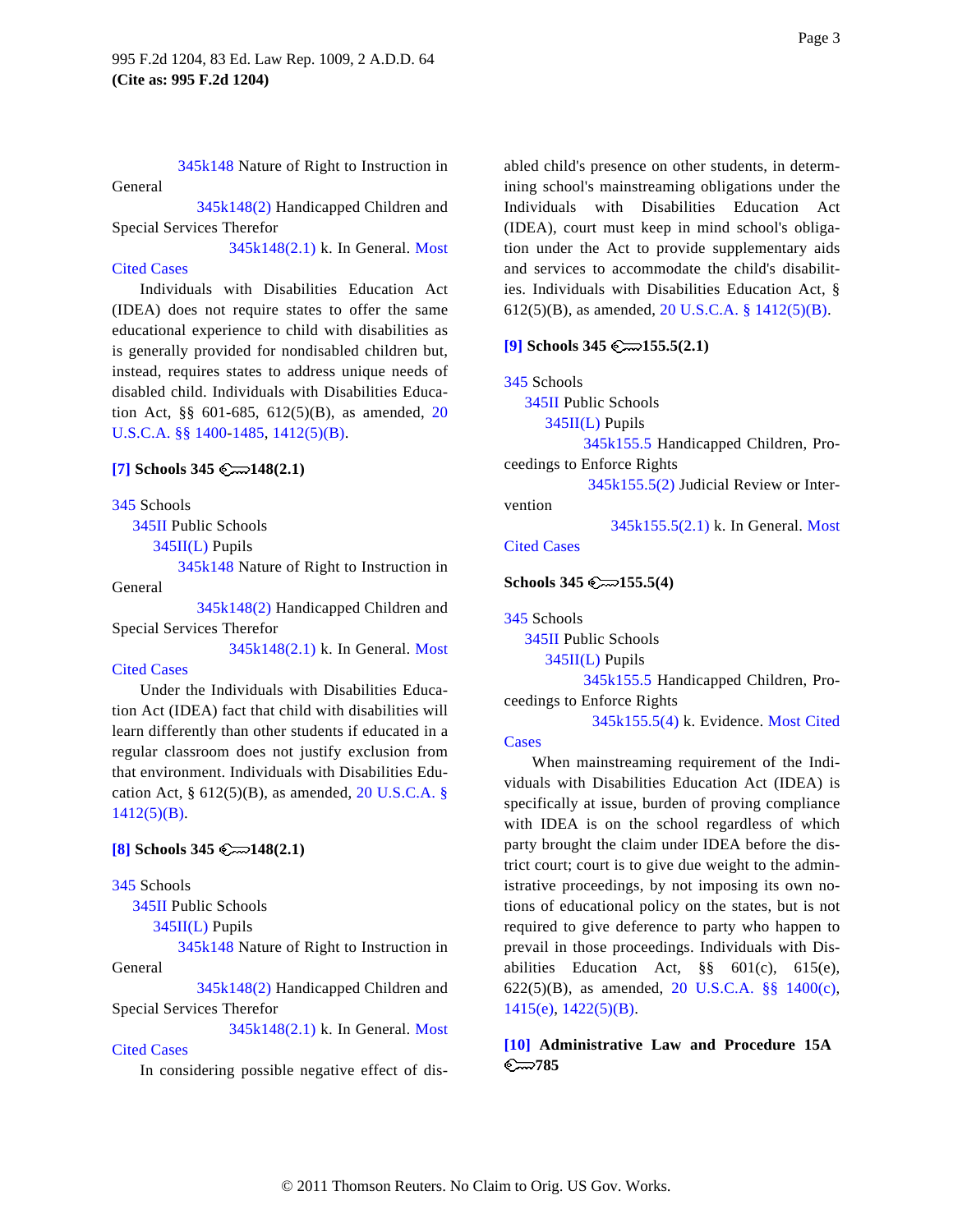[15A](http://www.westlaw.com/KeyNumber/Default.wl?rs=dfa1.0&vr=2.0&CMD=KEY&DocName=15A) Administrative Law and Procedure

[15AV](http://www.westlaw.com/KeyNumber/Default.wl?rs=dfa1.0&vr=2.0&CMD=KEY&DocName=15AV) Judicial Review of Administrative Decisions

> 15AV(E) [Partic](http://www.westlaw.com/KeyNumber/Default.wl?rs=dfa1.0&vr=2.0&CMD=KEY&DocName=15AV%28E%29)ular Questions, Review of [15Ak784](http://www.westlaw.com/KeyNumber/Default.wl?rs=dfa1.0&vr=2.0&CMD=KEY&DocName=15Ak784) Fact Questions

> > 15Ak785 k. [Clear Erro](http://www.westlaw.com/KeyNumber/Default.wl?rs=dfa1.0&vr=2.0&CMD=KEY&DocName=15Ak785)r. [Most Cited](http://www.westlaw.com/Digest/Default.wl?rs=dfa1.0&vr=2.0&CMD=MCC&DocName=15Ak785)

[345k155.5\(2.1\)](http://www.westlaw.com/KeyNumber/Default.wl?rs=dfa1.0&vr=2.0&CMD=KEY&DocName=345k155.5%282.1%29) k. In General. [Most](http://www.westlaw.com/Digest/Default.wl?rs=dfa1.0&vr=2.0&CMD=MCC&DocName=345k155.5%282.1%29)

# **[Cases](http://www.westlaw.com/Digest/Default.wl?rs=dfa1.0&vr=2.0&CMD=MCC&DocName=15Ak785)**

# **Schools 345 155.5(2.1)**

[345](http://www.westlaw.com/KeyNumber/Default.wl?rs=dfa1.0&vr=2.0&CMD=KEY&DocName=345) Schools

[345II](http://www.westlaw.com/KeyNumber/Default.wl?rs=dfa1.0&vr=2.0&CMD=KEY&DocName=345II) Public Schools

345II(L) [Pupils](http://www.westlaw.com/KeyNumber/Default.wl?rs=dfa1.0&vr=2.0&CMD=KEY&DocName=345II%28L%29)

[345k155.5](http://www.westlaw.com/KeyNumber/Default.wl?rs=dfa1.0&vr=2.0&CMD=KEY&DocName=345k155.5) Handicapped Children, Proceedings to Enforce Rights

<span id="page-3-1"></span>345k155.5(2) [Judicial Rev](http://www.westlaw.com/KeyNumber/Default.wl?rs=dfa1.0&vr=2.0&CMD=KEY&DocName=345k155.5%282%29)iew or Intervention

#### [Cited Cases](http://www.westlaw.com/Digest/Default.wl?rs=dfa1.0&vr=2.0&CMD=MCC&DocName=345k155.5%282.1%29)

District court's decisions regarding whether to adopt agency fact findings in relation to mainstreaming requirement under the Individuals with Disabilities Education Act (IDEA) are reviewed under deferential, clearly erroneous standard, and finding of fact is "clearly erroneous" when, after reviewing the evidence, Court of Appeals is left with definite and firm conviction that mistake has been committed. Individuals with Disabilities Education Act, § 612(5)(B), as amended, [20 U.S.C.A.](http://www.westlaw.com/Find/Default.wl?rs=dfa1.0&vr=2.0&DB=1000546&DocName=20USCAS1412&FindType=L) § [1412\(5\)\(B\)](http://www.westlaw.com/Find/Default.wl?rs=dfa1.0&vr=2.0&DB=1000546&DocName=20USCAS1412&FindType=L); [Fed.Rules Civ.Proc.Rule 52\(a\),](http://www.westlaw.com/Find/Default.wl?rs=dfa1.0&vr=2.0&DB=1004365&DocName=USFRCPR52&FindType=L) 28 [U.S.C.A](http://www.westlaw.com/Find/Default.wl?rs=dfa1.0&vr=2.0&DB=1004365&DocName=USFRCPR52&FindType=L).

# <span id="page-3-0"></span>**[\[11\]](#page-21-0) Administrative Law and Procedure 15A 793**

[15A](http://www.westlaw.com/KeyNumber/Default.wl?rs=dfa1.0&vr=2.0&CMD=KEY&DocName=15A) Administrative Law and Procedure

[15AV](http://www.westlaw.com/KeyNumber/Default.wl?rs=dfa1.0&vr=2.0&CMD=KEY&DocName=15AV) Judicial Review of Administrative Decisions

> 15AV(E) [Partic](http://www.westlaw.com/KeyNumber/Default.wl?rs=dfa1.0&vr=2.0&CMD=KEY&DocName=15AV%28E%29)ular Questions, Review of [15Ak784](http://www.westlaw.com/KeyNumber/Default.wl?rs=dfa1.0&vr=2.0&CMD=KEY&DocName=15Ak784) Fact Questions

15Ak793 k. [Weight of](http://www.westlaw.com/KeyNumber/Default.wl?rs=dfa1.0&vr=2.0&CMD=KEY&DocName=15Ak793) Evidence. [Most](http://www.westlaw.com/Digest/Default.wl?rs=dfa1.0&vr=2.0&CMD=MCC&DocName=15Ak793) [Cited Cases](http://www.westlaw.com/Digest/Default.wl?rs=dfa1.0&vr=2.0&CMD=MCC&DocName=15Ak793)

# **Schools 345 155.5(2.1)**

<span id="page-3-2"></span>[345](http://www.westlaw.com/KeyNumber/Default.wl?rs=dfa1.0&vr=2.0&CMD=KEY&DocName=345) Schools

[345II](http://www.westlaw.com/KeyNumber/Default.wl?rs=dfa1.0&vr=2.0&CMD=KEY&DocName=345II) Public Schools

345II(L) [Pupils](http://www.westlaw.com/KeyNumber/Default.wl?rs=dfa1.0&vr=2.0&CMD=KEY&DocName=345II%28L%29)

[345k155.5](http://www.westlaw.com/KeyNumber/Default.wl?rs=dfa1.0&vr=2.0&CMD=KEY&DocName=345k155.5) Handicapped Children, Proceedings to Enforce Rights

345k155.5(2) [Judicial Rev](http://www.westlaw.com/KeyNumber/Default.wl?rs=dfa1.0&vr=2.0&CMD=KEY&DocName=345k155.5%282%29)iew or Intervention

[345k155.5\(2.1\)](http://www.westlaw.com/KeyNumber/Default.wl?rs=dfa1.0&vr=2.0&CMD=KEY&DocName=345k155.5%282.1%29) k. In General. [Most](http://www.westlaw.com/Digest/Default.wl?rs=dfa1.0&vr=2.0&CMD=MCC&DocName=345k155.5%282.1%29) [Cited Cases](http://www.westlaw.com/Digest/Default.wl?rs=dfa1.0&vr=2.0&CMD=MCC&DocName=345k155.5%282.1%29)

In reviewing district court's fact findings in case under the Individuals with Disabilities Education Act (IDEA), Court of Appeals considers whether court has abused its discretion in failing to afford "due weight" to agency proceedings. Individuals with Disabilities Education Act, § 615(e)(2), as amended, [20 U.S.C.A. § 1415\(e\)\(2\)](http://www.westlaw.com/Find/Default.wl?rs=dfa1.0&vr=2.0&DB=1000546&DocName=20USCAS1415&FindType=L).

#### **[\[12\]](#page-21-1) Schools 345 148(3)**

[345](http://www.westlaw.com/KeyNumber/Default.wl?rs=dfa1.0&vr=2.0&CMD=KEY&DocName=345) Schools

[345II](http://www.westlaw.com/KeyNumber/Default.wl?rs=dfa1.0&vr=2.0&CMD=KEY&DocName=345II) Public Schools

345II(L) [Pupils](http://www.westlaw.com/KeyNumber/Default.wl?rs=dfa1.0&vr=2.0&CMD=KEY&DocName=345II%28L%29)

[345k148](http://www.westlaw.com/KeyNumber/Default.wl?rs=dfa1.0&vr=2.0&CMD=KEY&DocName=345k148) Nature of Right to Instruction in General

345k148(2) [Handicapped](http://www.westlaw.com/KeyNumber/Default.wl?rs=dfa1.0&vr=2.0&CMD=KEY&DocName=345k148%282%29) Children and Special Services Therefor

[345k148\(3\)](http://www.westlaw.com/KeyNumber/Default.wl?rs=dfa1.0&vr=2.0&CMD=KEY&DocName=345k148%283%29) k. Mental or Emotional Handicap; Learning Disabilities. [Most Cited Cases](http://www.westlaw.com/Digest/Default.wl?rs=dfa1.0&vr=2.0&CMD=MCC&DocName=345k148%283%29)

School district did not meet its burden of proving by preponderance of the evidence that child with Downs Syndrome could not be educated satisfactorily in regular classroom with supplementary aids and services pursuant to mainstreaming required of Individuals with Disabilities Education Act (IDEA), in light of findings that school district made only negligible efforts to include child in regular classroom, and in light of disagreement among experts with respect to benefits of segregated versus integrated placement and conflicting evidence on potentially disruptive effect of child's presence on other children, based on experience in kindergarten class some two years previously. Individuals with Disabilities Education Act, § 612(5)(B), as amended, [20 U.S.C.A. § 1412\(5\)\(B\)](http://www.westlaw.com/Find/Default.wl?rs=dfa1.0&vr=2.0&DB=1000546&DocName=20USCAS1412&FindType=L).

# **[\[13\]](#page-24-0) Schools 345 155.5(2.1)**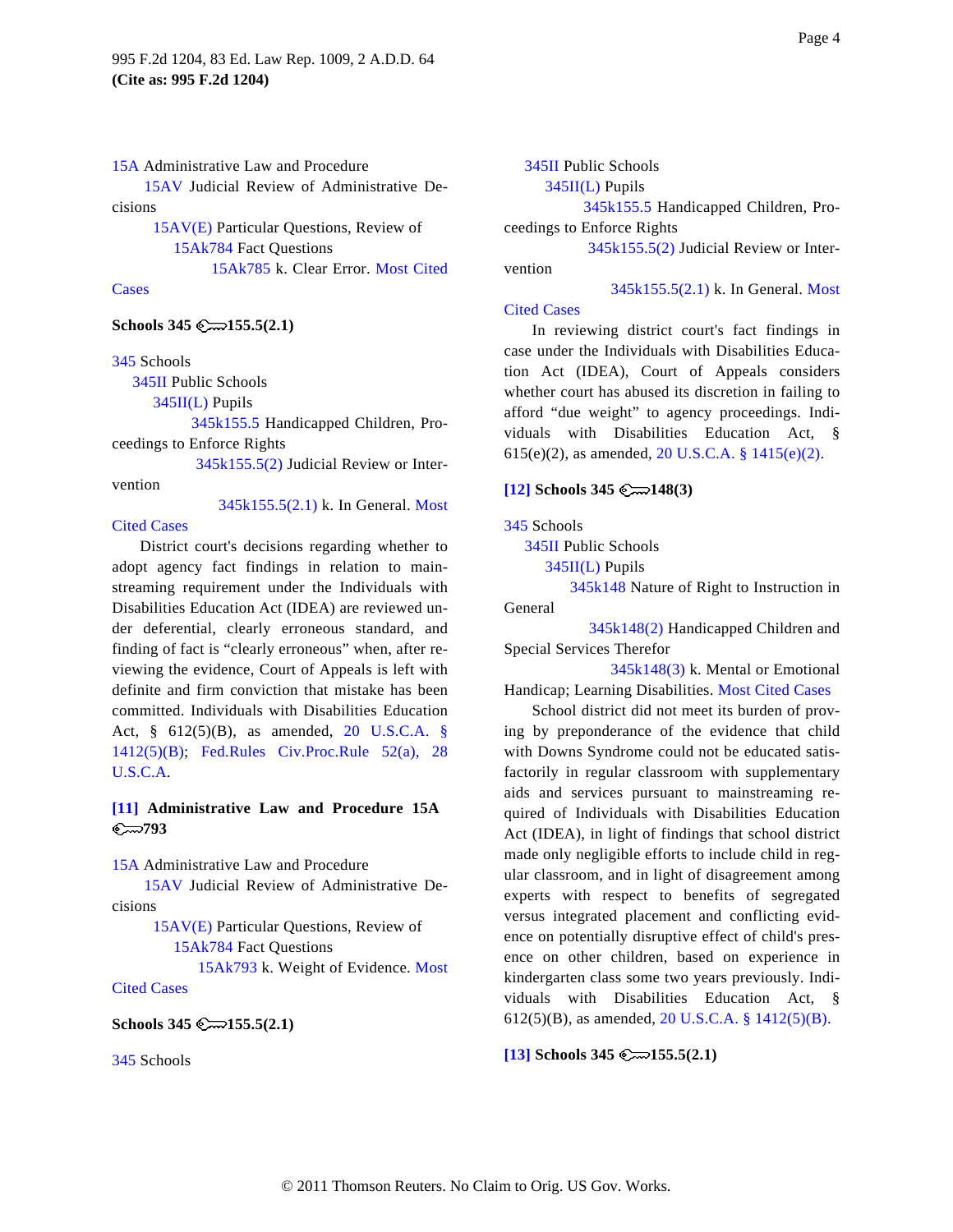#### <span id="page-4-1"></span>[345](http://www.westlaw.com/KeyNumber/Default.wl?rs=dfa1.0&vr=2.0&CMD=KEY&DocName=345) Schools

[345II](http://www.westlaw.com/KeyNumber/Default.wl?rs=dfa1.0&vr=2.0&CMD=KEY&DocName=345II) Public Schools

345II(L) [Pupils](http://www.westlaw.com/KeyNumber/Default.wl?rs=dfa1.0&vr=2.0&CMD=KEY&DocName=345II%28L%29)

[345k155.5](http://www.westlaw.com/KeyNumber/Default.wl?rs=dfa1.0&vr=2.0&CMD=KEY&DocName=345k155.5) Handicapped Children, Proceedings to Enforce Rights

345k155.5(2) [Judicial Rev](http://www.westlaw.com/KeyNumber/Default.wl?rs=dfa1.0&vr=2.0&CMD=KEY&DocName=345k155.5%282%29)iew or Intervention

[345k155.5\(2.1\)](http://www.westlaw.com/KeyNumber/Default.wl?rs=dfa1.0&vr=2.0&CMD=KEY&DocName=345k155.5%282.1%29) k. In General. [Most](http://www.westlaw.com/Digest/Default.wl?rs=dfa1.0&vr=2.0&CMD=MCC&DocName=345k155.5%282.1%29)

# [Cited Cases](http://www.westlaw.com/Digest/Default.wl?rs=dfa1.0&vr=2.0&CMD=MCC&DocName=345k155.5%282.1%29)

In determining that school district did not meet its burden under the Individuals with Disabilities Education Act (IDEA) of proving that child with Downs Syndrome could not be educated satisfactorily in regular classroom, district court did not abuse its discretion in deciding not to defer to findings of administrative law judge on issue of whether child would significantly disrupt regular classroom, where findings were largely based on behavior problems in developmental kindergarten as well as child's intellectual limitations, without proper consideration of inadequate level of supplementary aids and services provided by school district. Individuals with Disabilities Education Act, §§ 612(5)(B), 615(e)(2), as amended, [20 U.S.C.A. §§](http://www.westlaw.com/Find/Default.wl?rs=dfa1.0&vr=2.0&DB=1000546&DocName=20USCAS1412&FindType=L) [1412\(5\)\(B\)](http://www.westlaw.com/Find/Default.wl?rs=dfa1.0&vr=2.0&DB=1000546&DocName=20USCAS1412&FindType=L), [1415\(e\)\(2\)](http://www.westlaw.com/Find/Default.wl?rs=dfa1.0&vr=2.0&DB=1000546&DocName=20USCAS1415&FindType=L).

# <span id="page-4-0"></span>**[\[14\]](#page-24-1) Schools 345**  $\mathbb{C}$  **148(2.1)**

[345](http://www.westlaw.com/KeyNumber/Default.wl?rs=dfa1.0&vr=2.0&CMD=KEY&DocName=345) Schools

[345II](http://www.westlaw.com/KeyNumber/Default.wl?rs=dfa1.0&vr=2.0&CMD=KEY&DocName=345II) Public Schools

345II(L) [Pupils](http://www.westlaw.com/KeyNumber/Default.wl?rs=dfa1.0&vr=2.0&CMD=KEY&DocName=345II%28L%29)

[345k148](http://www.westlaw.com/KeyNumber/Default.wl?rs=dfa1.0&vr=2.0&CMD=KEY&DocName=345k148) Nature of Right to Instruction in

345k148(2) [Handicapped](http://www.westlaw.com/KeyNumber/Default.wl?rs=dfa1.0&vr=2.0&CMD=KEY&DocName=345k148%282%29) Children and Special Services Therefor

[345k148\(2.1\)](http://www.westlaw.com/KeyNumber/Default.wl?rs=dfa1.0&vr=2.0&CMD=KEY&DocName=345k148%282.1%29) k. In General. [Most](http://www.westlaw.com/Digest/Default.wl?rs=dfa1.0&vr=2.0&CMD=MCC&DocName=345k148%282.1%29)

# [Cited Cases](http://www.westlaw.com/Digest/Default.wl?rs=dfa1.0&vr=2.0&CMD=MCC&DocName=345k148%282.1%29)

General

Determination that school has violated affirmative requirements of the Individuals with Disabilities Education Act (IDEA) by failing to mainstream child with disabilities to maximum extent appropriate may not necessarily mean that school has discriminated solely by reason of handicap in violation of the Rehabilitation Act. Individuals with Disabilities Education Act, §§ 504, 504(a), 612(5)(B), as amended, 20 U.S.C.A. §§ 794, 794(a), [1412\(5\)\(B\)](http://www.westlaw.com/Find/Default.wl?rs=dfa1.0&vr=2.0&DB=1000546&DocName=20USCAS1412&FindType=L).

# **[\[15\]](#page-25-0) Schools 345 155.5(4)**

[345](http://www.westlaw.com/KeyNumber/Default.wl?rs=dfa1.0&vr=2.0&CMD=KEY&DocName=345) Schools [345II](http://www.westlaw.com/KeyNumber/Default.wl?rs=dfa1.0&vr=2.0&CMD=KEY&DocName=345II) Public Schools

345II(L) [Pupils](http://www.westlaw.com/KeyNumber/Default.wl?rs=dfa1.0&vr=2.0&CMD=KEY&DocName=345II%28L%29)

[345k155.5](http://www.westlaw.com/KeyNumber/Default.wl?rs=dfa1.0&vr=2.0&CMD=KEY&DocName=345k155.5) Handicapped Children, Proceedings to Enforce Rights

345k155.5(4) [k. Evidence.](http://www.westlaw.com/KeyNumber/Default.wl?rs=dfa1.0&vr=2.0&CMD=KEY&DocName=345k155.5%284%29) [Most Cited](http://www.westlaw.com/Digest/Default.wl?rs=dfa1.0&vr=2.0&CMD=MCC&DocName=345k155.5%284%29) **[Cases](http://www.westlaw.com/Digest/Default.wl?rs=dfa1.0&vr=2.0&CMD=MCC&DocName=345k155.5%284%29)** 

Under the Individuals with Disabilities Education Act (IDEA), there is presumption in favor of placing child, if possible, in neighborhood school and, if that is not feasible, as close to home as possible. Individuals with Disabilities Education Act, §§ 601-685, as amended, [20 U.S.C.A. §§ 14](http://www.westlaw.com/Find/Default.wl?rs=dfa1.0&vr=2.0&DB=1000546&DocName=20USCAS1400&FindType=L)00[-](http://www.westlaw.com/Find/Default.wl?rs=dfa1.0&vr=2.0&DB=1000546&DocName=20USCAS1485&FindType=L) [1485.](http://www.westlaw.com/Find/Default.wl?rs=dfa1.0&vr=2.0&DB=1000546&DocName=20USCAS1485&FindType=L)

**\*1206** [Frank L. Laski](http://www.westlaw.com/Find/Default.wl?rs=dfa1.0&vr=2.0&DB=PROFILER-WLD&DocName=0117765201&FindType=h) (argued), [Penelope A. Boyd](http://www.westlaw.com/Find/Default.wl?rs=dfa1.0&vr=2.0&DB=PROFILER-WLD&DocName=0286960501&FindType=h), Public Interest Law Center of Philadelphia, Philadelphia, PA, for appellees.

Thomas J. Murphy (argued), Marlton, NJ, for appellants.

Before: [BECKER](http://www.westlaw.com/Find/Default.wl?rs=dfa1.0&vr=2.0&DB=PROFILER-WLD&DocName=0241737601&FindType=h), [GREENBERG](http://www.westlaw.com/Find/Default.wl?rs=dfa1.0&vr=2.0&DB=PROFILER-WLD&DocName=0138098601&FindType=h), and [WEIS](http://www.westlaw.com/Find/Default.wl?rs=dfa1.0&vr=2.0&DB=PROFILER-WLD&DocName=0240894101&FindType=h), Circuit Judges.

# **OPINION OF THE COURT**

[BECKER](http://www.westlaw.com/Find/Default.wl?rs=dfa1.0&vr=2.0&DB=PROFILER-WLD&DocName=0241737601&FindType=h), Circuit Judge.

The Individuals with Disabilities Education Act (IDEA), [20 U.S.C. §§ 1400](http://www.westlaw.com/Find/Default.wl?rs=dfa1.0&vr=2.0&DB=1000546&DocName=20USCAS1400&FindType=L)[-1485](http://www.westlaw.com/Find/Default.wl?rs=dfa1.0&vr=2.0&DB=1000546&DocName=20USCAS1485&FindType=L) (formerly the "Education for All Handicapped Children Act"), provides that states receiving funding under the Act must ensure that children with disabilities are educated in regular classrooms with nondisabled children "to the maximum extent appropriate." [20](http://www.westlaw.com/Find/Default.wl?rs=dfa1.0&vr=2.0&DB=1000546&DocName=20USCAS1412&FindType=L) [U.S.C. § 1412\(5\)](http://www.westlaw.com/Find/Default.wl?rs=dfa1.0&vr=2.0&DB=1000546&DocName=20USCAS1412&FindType=L)(B). Plaintiff-appellee Rafael Oberti is an eight year old child with Down's syndrome who was removed from the regular classroom by defendant-appellant Clementon School District Board of Education (the "School District") and placed in a segregated special education class. In this appeal, we are asked by the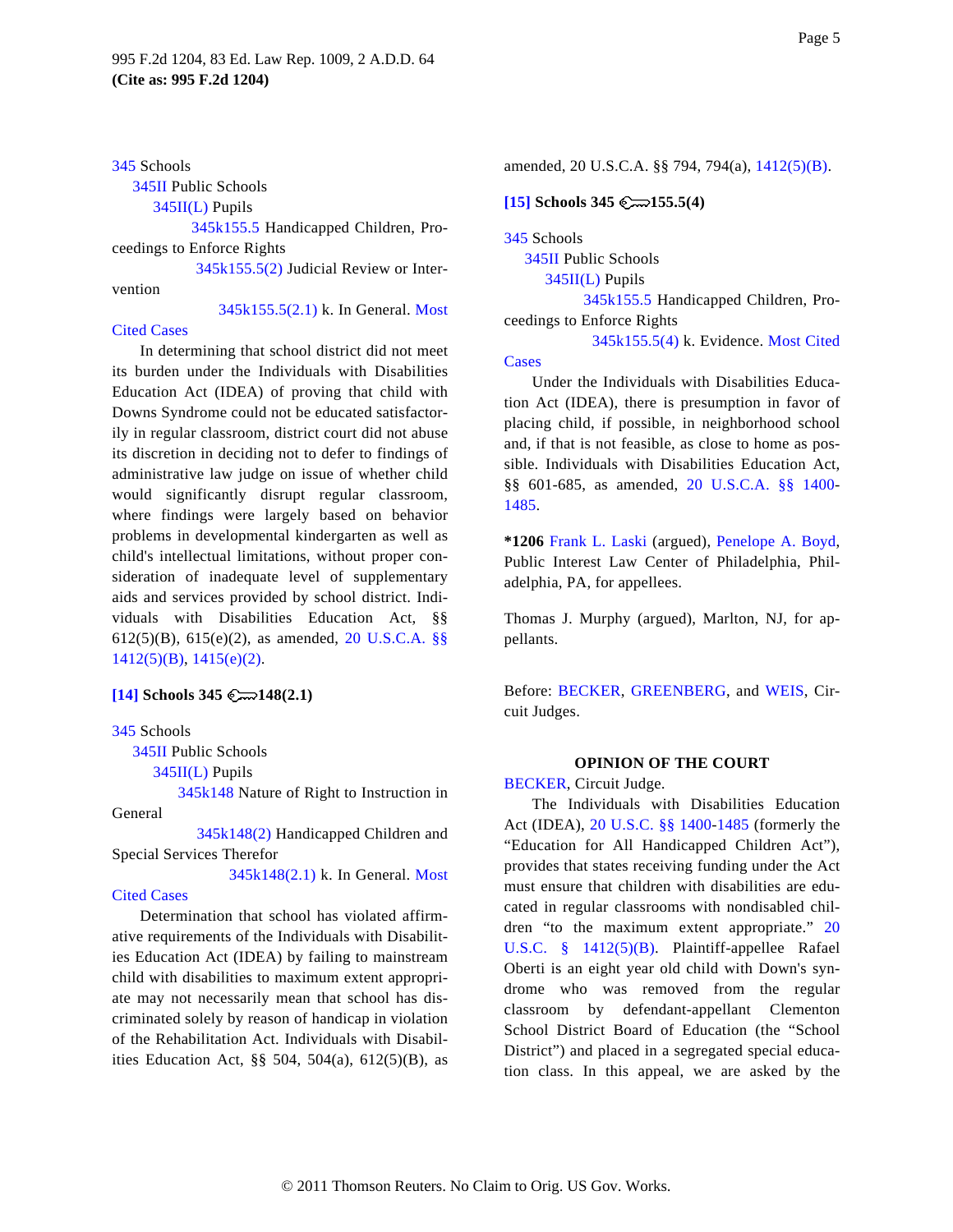School District to review the district court's decision in favor of Rafael and his co-plaintiff parents Carlos and **\*1207** Jeanne Oberti concerning Rafael's right under IDEA to be educated in a regular classroom with nondisabled classmates. This court has not previously had occasion to interpret or apply the "mainstreaming" requirement o[f IDEA.](#page-5-1)

> <span id="page-5-2"></span><span id="page-5-1"></span>[FN1.](#page-5-2) Integrating children with disabilities in regular classrooms is commonly known as "mainstreaming." *See [Daniel R.R. v](http://www.westlaw.com/Find/Default.wl?rs=dfa1.0&vr=2.0&DB=350&FindType=Y&ReferencePositionType=S&SerialNum=1989078426&ReferencePosition=1039). [State Bd. of Educ](http://www.westlaw.com/Find/Default.wl?rs=dfa1.0&vr=2.0&DB=350&FindType=Y&ReferencePositionType=S&SerialNum=1989078426&ReferencePosition=1039).,* [874 F.2d 1036, 103](http://www.westlaw.com/Find/Default.wl?rs=dfa1.0&vr=2.0&DB=350&FindType=Y&ReferencePositionType=S&SerialNum=1989078426&ReferencePosition=1039)9 [\(5th Cir.1989\)](http://www.westlaw.com/Find/Default.wl?rs=dfa1.0&vr=2.0&DB=350&FindType=Y&ReferencePositionType=S&SerialNum=1989078426&ReferencePosition=1039); *[Board of Educ. Sacramento](http://www.westlaw.com/Find/Default.wl?rs=dfa1.0&vr=2.0&DB=345&FindType=Y&ReferencePositionType=S&SerialNum=1992058844&ReferencePosition=878) [City Unified School Dist. v. Holland,](http://www.westlaw.com/Find/Default.wl?rs=dfa1.0&vr=2.0&DB=345&FindType=Y&ReferencePositionType=S&SerialNum=1992058844&ReferencePosition=878)* 786 [F.Supp. 874, 878 \(E.D.Cal.1](http://www.westlaw.com/Find/Default.wl?rs=dfa1.0&vr=2.0&DB=345&FindType=Y&ReferencePositionType=S&SerialNum=1992058844&ReferencePosition=878)992). The Obertis point out that some educators and public school authorities have come to disfavor use of the term "mainstreaming" because it suggests, in their view, the shuttling of a child with disabilities in and out of a regular class without altering the classroom to accommodate the child. They prefer the term "inclusion" because of its greater emphasis on the use of supplementary aids and support services within the regular classroom to facilitate inclusion of children with disabilities. *See Winners All: A Call for Inclusive Schools,* Report to the National Association of State Boards of Education by Study Group on Special Education (October 1992). While "inclusion" may be a more precise term, we will nonetheless use the term "mainstreaming" because it is currently the common parlance. Moreover, as we discuss below, "mainstreaming" as required under IDEA does *not* mean simply the placement of a child with disabilities in a regular classroom or school program. *See infra* Part II.

<span id="page-5-3"></span><span id="page-5-0"></span>[\[1\]](#page-0-0) We construe IDEA's mainstreaming requirement to prohibit a school from placing a child with disabilities outside of a regular classroom if educating the child in the regular classroom, with supplementary aids and support services, can be achieved satisfactorily. In addition, if placement outside of a regular classroom is necessary for the child to receive educational benefit, the school may still be violating IDEA if it has not made sufficient efforts to include the child in school programs with nondisabled children whenever possible. We also hold that the school bears the burden of proving compliance with the mainstreaming requirement of IDEA, regardless of which party (the child and parents or the school) brought the claim under IDEA before the district court.

Although our interpretation of IDEA's mainstreaming requirement differs somewhat from that of the district court, we will affirm the decision of the district court that the School District has failed to comply with IDEA. More precisely, we will affirm the district court's order that the School District design an appropriate education plan for Rafael Oberti in accordance with IDEA, and we will remand for further proceedings consistent with this opinion. We do not reach the question, decided by the district court in favor of Rafael and his parents Carlos and Jeanne Oberti, whether § 504 of the Rehabilitation Act also supports relief, since, in view of our decision under IDEA, resolution of that issue is not necessary to the result.

# I. FACTUAL AND PROCEDURAL BACK-GROUND

# A. *Rafael Oberti's educational history*

Rafael is an eight year old child with Down's syndrome, a genetic defect that severely impairs his intellectual functioning and his ability to communicate. Now and throughout the period in question, Rafael and his parents have lived within the Clementon School District, in southern New Jersey. Prior to his entry into kindergarten, Rafael was evaluated in accordance with federal and state law by the School District's Child Study Team (the "Team"). *See* [20 U.S.C. § 1412\(2\)\(](http://www.westlaw.com/Find/Default.wl?rs=dfa1.0&vr=2.0&DB=1000546&DocName=20USCAS1412&FindType=L)C); [N.J.A.C. 6:28-3.](http://www.westlaw.com/Find/Default.wl?rs=dfa1.0&vr=2.0&DB=1012299&DocName=NJADC6%3A28-3.1&FindType=L)1- [6:28-3.4.](#page-6-0) $\frac{FN}{TN}$  Based on its evaluation, the Team recommended to Rafael's parents that he be placed in a segregated special education class located in an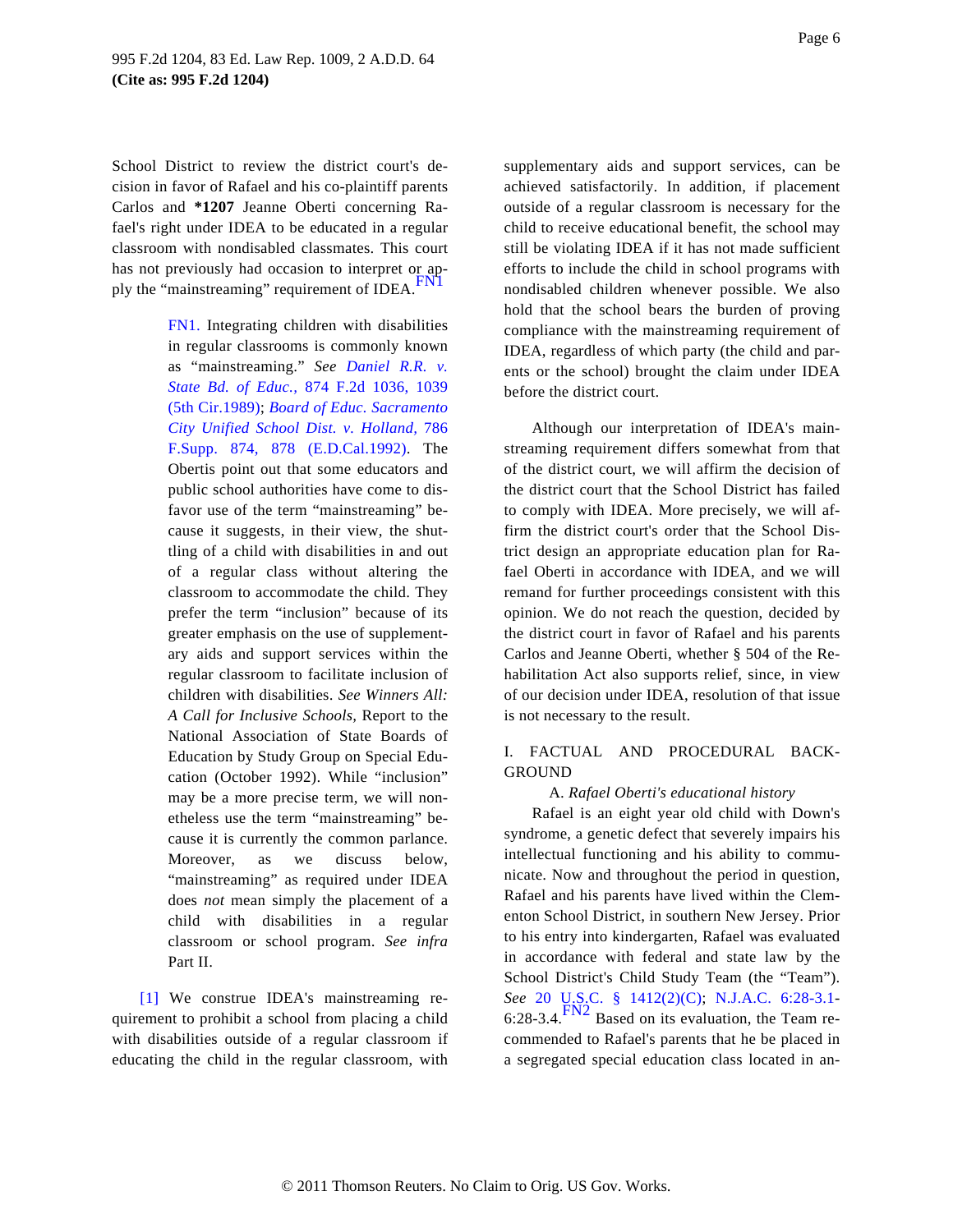other school district for the 1989-90 school year. The Obertis visited a number of special classes recommended by the School District and found them all unacceptable. Thereafter the Obertis and the School District came to an agreement that Rafael would attend a "developmental" kindergarten class (for children not fully ready for kindergarten) at the Clementon Elementary School (Rafael's neighborhood school) in the mornings,**\*1208** and a special education class in another school district in the afternoons.

> <span id="page-6-0"></span>[FN2.](#page-5-3) The Child Study Team is "an interdisciplinary group of appropriately certified persons," which, pursuant to New Jersey regulations, includes a school psychologist, a learning disabilities teacherconsultant and a school social worker, all of whom are employees of the School District. *See* [N.J.A.C. 6:28-3.1](http://www.westlaw.com/Find/Default.wl?rs=dfa1.0&vr=2.0&DB=1012299&DocName=NJADC6%3A28-3.1&FindType=L). The Team was responsible for evaluating Rafael to determine his eligibility for special education and related services under IDEA, and continues to be responsible for developing, monitoring and evaluating the effectiveness of his individualized education program. *Id.*

The Individualized Education Plan (IEP) developed by the School District for Rafael for the 1989-90 school year, *see* [20 U.S.C. §§ 1401\(a\)\(20\)](http://www.westlaw.com/Find/Default.wl?rs=dfa1.0&vr=2.0&DB=1000546&DocName=20USCAS1401&FindType=L), [1414\(a\)\(5\)](http://www.westlaw.com/Find/Default.wl?rs=dfa1.0&vr=2.0&DB=1000546&DocName=20USCAS1414&FindType=L); [N.J.A.C. 6:28-3.6](http://www.westlaw.com/Find/Default.wl?rs=dfa1.0&vr=2.0&DB=1012299&DocName=NJADC6%3A28-3.6&FindType=L); *infra* n. 16, assigned all of Rafael's academic goals to the afternoon special education class. In contrast, the only goals for Rafael in the morning kindergarten class were to observe, model and socialize with nondisabled children.

<span id="page-6-1"></span>While Rafael's progress reports for the developmental kindergarten class show that he made academic and social progress in that class during the year, Rafael experienced a number of serious behavioral problems there, including repeated toileting accidents, temper tantrums, crawling and hiding under furniture, and touching, hitting and spitting on other children. On several occasions Rafael struck at and hit the teacher and the teacher's aide.

These problems disrupted the class and frustrated the teacher, who consulted the school psychologist and other members of the Child Study Team to discuss possible approaches to managing Rafael's behavior problems. The teacher made some attempts to modify the curriculum for Rafael, but Rafael's IEP provided no plan for addressing Rafael's behavior problems. Neither did the IEP provide for special education consultation for the kindergarten teacher, or for communication between the kindergarten teacher and the special education teacher. In March of 1990, the School District finally obtained the assistance of an additional aide, which had been requested by the parents much earlier in the school year, but the presence of the extra aide in the kindergarten class did little to resolve the behavior problems. According to Rafael's progress reports for the afternoon special education class, and as the district court found, Rafael did not experience similar behavior problems in that class.

At the end of the 1989-90 school year, the Child Study Team proposed to place Rafael for the following year in a segregated special education class for children classified as "educable mentally retarded." Since no such special education class existed within the Clementon School District, Rafael would have to travel to a different district. The Team's decision was based both on the behavioral problems Rafael experienced during the 1989-90 school year in the developmental kindergarten class and on the Team's belief that Rafael's disabilities precluded him from benefiting from education in a regular classroom at that time.

The Obertis objected to a segregated placement and requested that Rafael be placed in the regular kindergarten class in the Clementon Elementary School. The School District refused, and the Obertis sought relief by filing a request for a due process [hearing.](#page-7-0)  $\frac{FN3}{}$  The parties then agreed to mediate their dispute, pursuant to New Jersey regulations, as an alternative to a due process hearing. *See*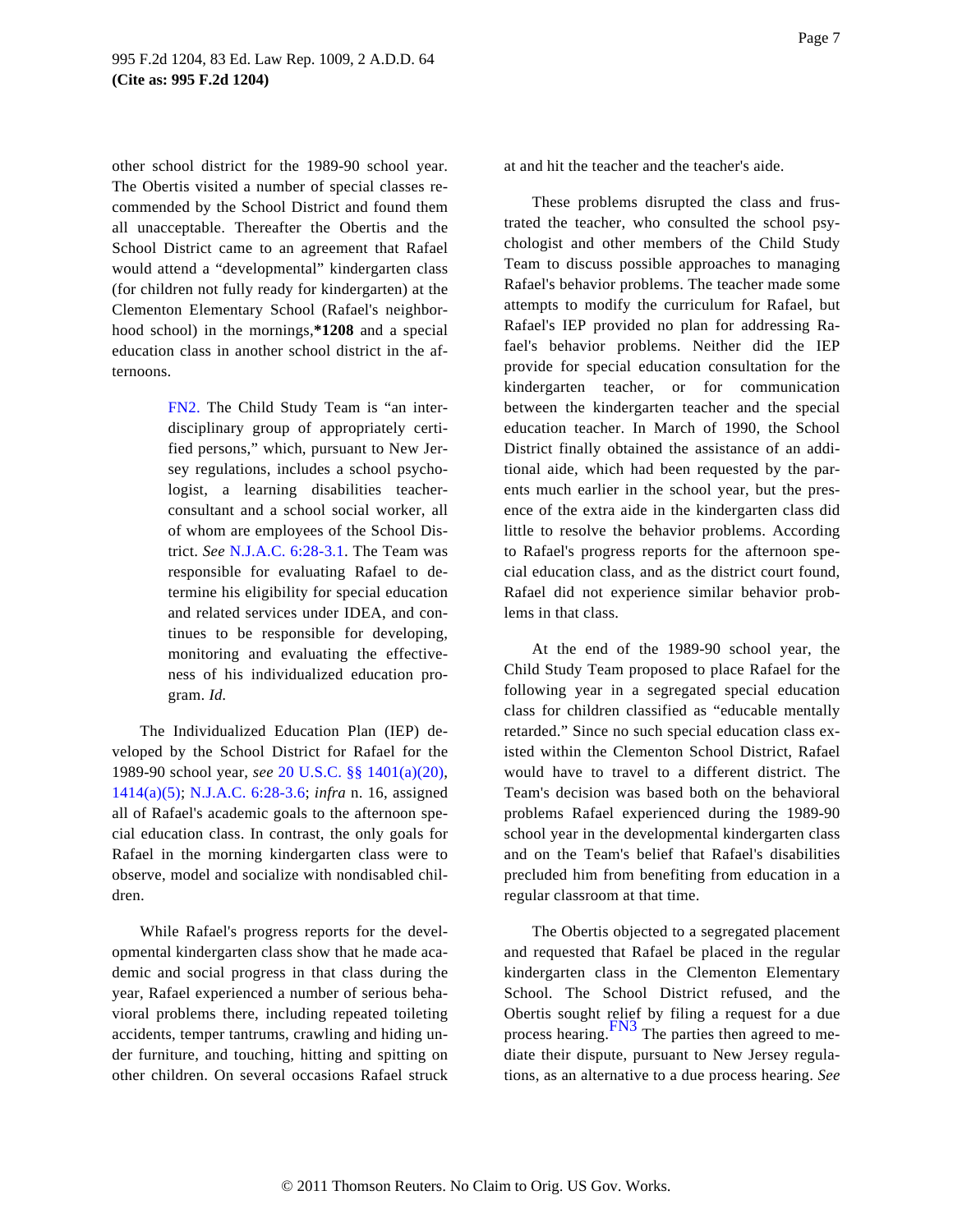<span id="page-7-4"></span><span id="page-7-3"></span>N.J.A.C. 6:28-2.6. Through mediation, the Obertis and the School District came to an agreement that for the 1990-91 school year Rafael would attend a special education class for students labeled "multiply handicapped" in a public elementary school in the Winslow Township School District ("Winslow"), approximately 45 minutes by bus from Rafael's home. As part of the agreement, the School District promised to explore mainstreaming possibilities at the Winslow school and to consider a future placement for Rafael in a regular classroom in the Clementon Elementar[y School.](#page-7-1)<sup>FN4</sup>

> <span id="page-7-2"></span><span id="page-7-0"></span>[FN3.](#page-6-1) When a dispute arises between the parents of a disabled child and the school over the adequacy of the IEP proposed for the child, either party has a right to resolve the matter through a state administrative proceeding known as an "impartial due process hearing." [20 U.S.C. § 1415\(b\)\(2](http://www.westlaw.com/Find/Default.wl?rs=dfa1.0&vr=2.0&DB=1000546&DocName=20USCAS1415&FindType=L)). Under the New Jersey regulations, due process hearings are held before an administrative law judge of the New Jersey Office of Administrative Law. *See* N.J.A.C. 6:28-2.7(e)4.iv.

> <span id="page-7-8"></span><span id="page-7-7"></span><span id="page-7-1"></span>[FN4.](#page-7-2) Although Rafael was placed in a school within the Winslow Township School District, the Clementon School District has remained responsible for Rafael's education under IDEA because Rafael resides within the Clementon School District.

<span id="page-7-9"></span><span id="page-7-6"></span><span id="page-7-5"></span>The special education class in Winslow that Rafael attended during the 1990-91 school year was taught by an instructor and an **\*1209** instructional aide and included nine children. Although Rafael initially exhibited some of the same behavioral problems he had experienced in the Clementon kindergarten class, his behavior gradually improved: he became toilet trained and his disruptiveness abated. Rafael also made academic progress. However, by December of 1990, Rafael's parents found that the School District was making no plans to mainstream Rafael. The Obertis also learned that Page 8

Rafael had no meaningful contact with nondisabled students at the Winslow [school.](#page-7-3) $\frac{\Gamma}{\Gamma}$ 

> [FN5.](#page-7-4) Rafael's class went to the lunchroom and assemblies with nondisabled children, but he and his classmates had no opportunity to socialize with the other children. Rafael did not participate in any classes, such as art, music, or physical education, with nondisabled children.

# B. *The due process hearing*

In January of 1991, the Obertis brought another due process complaint, renewing their request under IDEA that Rafael be placed in a regular class in his neighborhood elementary school. A three-day due process hearing was held in February of 1991 before an Administrative Law Judge (ALJ) of the New Jersey Office of Administrative Law. *See* N.J.A.C. 6:28-2.7(e)4.iv; *supra* n. 3. On March 15, 1991, the ALJ affirmed the School District's decision that the segregated special education class in Winslow was the "least restrictive environment" for [Rafael.](#page-7-5)<sup>FN6</sup> Based on the testimony of Rafael's kindergarten teacher and other witnesses for the School District who described Rafael's disruptive behavior in the developmental kindergarten class, the ALJ found that Rafael's behavior problems in that class were extensive and that he had achieved no meaningful educational benefit in the [class.](#page-7-6)  $\frac{FN}{TN}$ The ALJ concluded that Rafael was not ready for [mainstreaming.](#page-8-0)<sup>FN8</sup>

> [FN6.](#page-7-7) Compliance with IDEA's mainstreaming requirement is sometimes referred to as placement in the "least restrictive environment." *See* [34 C.F.R. § 300.550](http://www.westlaw.com/Find/Default.wl?rs=dfa1.0&vr=2.0&DB=1000547&DocName=34CFRS300.550&FindType=L) [-300.556](http://www.westlaw.com/Find/Default.wl?rs=dfa1.0&vr=2.0&DB=1000547&DocName=34CFRS300.556&FindType=L) (regulations promulgated under IDEA); *[Greer v. Rome City School Dist.](http://www.westlaw.com/Find/Default.wl?rs=dfa1.0&vr=2.0&DB=350&FindType=Y&ReferencePositionType=S&SerialNum=1991207821&ReferencePosition=698),* [950 F.2d 688, 698 \(11th Cir.1991\)](http://www.westlaw.com/Find/Default.wl?rs=dfa1.0&vr=2.0&DB=350&FindType=Y&ReferencePositionType=S&SerialNum=1991207821&ReferencePosition=698).

> [FN7.](#page-7-8) The School District presented eight witnesses before the ALJ. Melinda Reardon, the teacher of the developmental kindergarten class, testified to Rafael's behavioral problems that disrupted the class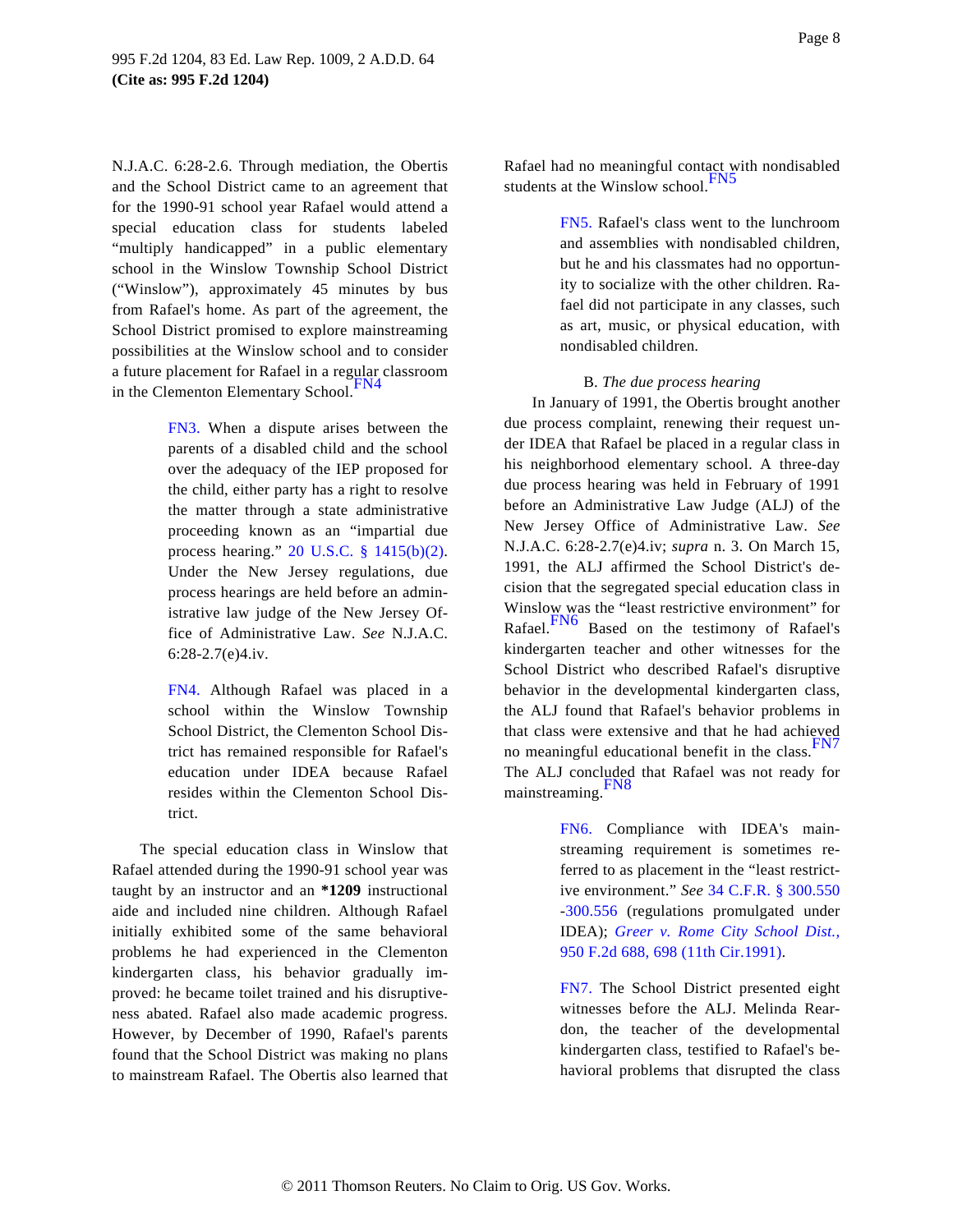<span id="page-8-0"></span>throughout the year, including repeated toileting accidents, touching and hitting other children, throwing objects, not following instructions, and running and hiding from the teacher and the aides. She also testified that throughout the year she had great difficulty communicating with Rafael, and that she had consulted with the school psychologist to come up with methods of controlling Rafael's behavior. Karen Lightman, the speech therapist at the Clementon Elementary School, testified that Rafael regularly disrupted her smallgroup speech therapy sessions during the 1989-90 school year. She testified that Rafael slapped her on one occasion, refused to follow instructions, threw paper, and touched other students. She stated that these behaviors disrupted the session and took away therapy time from the other students. William Sherman, the superintendent of Schools for the School District and acting principal of the Clementon Elementary School in May and June of 1990 testified that he was called to Rafael's kindergarten class several times by the teacher to help her address Rafael's disciplinary problems. Valeria Costino, an instructional aide for that class, corroborated the testimony of the teacher and the acting principal regarding Rafael's behavior problems.

<span id="page-8-2"></span><span id="page-8-1"></span>Peggy McDevit, the Clementon Elementary School psychologist, a member of the Child Study Team, and a qualified expert in child placement and child psychology, testified that she had observed Rafael engaging in disruptive behavior in the kindergarten class and that, in her opinion, placement in a regular classroom would not be feasible for Rafael at that time because of his behavior problems. David Hinlicky, the principal of the Clementon Elementary School, described a visit he paid to a summer school class Rafael attended in 1991 in which he observed Rafael misbehaving and disrupting the class.

In contrast, Nancy Leetch, Rafael's speech therapist at Winslow, and Lisa Mansfield, the special education teacher at Winslow, both testified that Rafael had made significant academic and social progress in the Winslow special education class.

[FN8.](#page-7-9) Although the ALJ upheld the School District's decision to place Rafael in the segregated class in Winslow, he added:

This is not to say that the time may not come when mainstreaming in Winslow Tp. and/or Clementon will not be called for. The present record discloses only that *now* is not such a time.

(emphasis in original).

In reaching this conclusion, the ALJ discounted the testimony of the Obertis' two expert witnesses. Dr. Gail McGregor, a professor of education at Temple University and an expert in the education of children with disabilities, testified that Rafael could be educated**\*1210** satisfactorily in a regular class at the Clementon Elementary School with supplementary aids and services, and that Rafael would learn important skills in a regular classroom that could not be learned in a segregated [setting](#page-9-0). [FN9](#page-9-0) The ALJ disregarded Dr. McGregor's testimony because, unlike the School District's witnesses, she did not have daily experience with Rafael. Likewise, the ALJ discounted the testimony of the Obertis' other expert witness, Thomas Nolan, a teacher and special education specialist who had taught a child with Down's syndrome in a regular classroom, because he too had not had day-to-day experience with [Rafael.](#page-9-1) $\frac{FN10}{FN10}$  The ALJ thus concluded that the Winslow placement was in compliance with IDEA.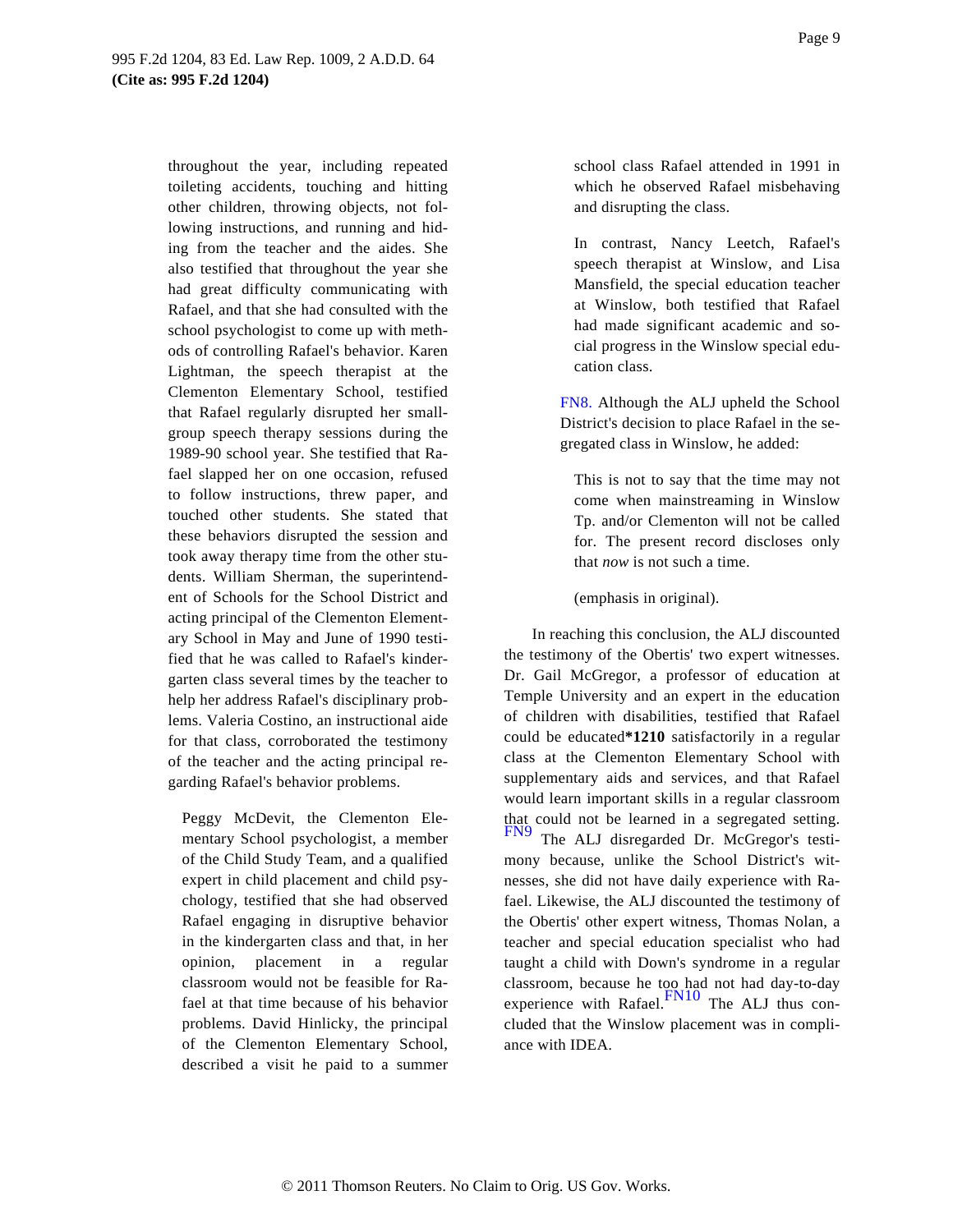<span id="page-9-0"></span>[FN9.](#page-8-1) Based on her observation of Rafael in the Winslow program, observation of the Clementon Elementary School, review of Rafael's education records, and her expertise in this area, Dr. McGregor testified that there were no aspects of Rafael's disability that would preclude him from being educated in a regular classroom with supplementary aids and services. She testified that many of the educational aids and techniques that were provided for Rafael at Winslow could be transferred to a regular classroom. She described various types of special support that could be provided to enable Rafael to learn in a regular classroom, including use of a behavior modification plan to address Rafael's specific behavior problems, working in small groups with tutoring by peers, and multisensory instructional techniques that are often used in special education classes.

As to the behavioral problems Rafael experienced in the kindergarten class in 1989-90, Dr. McGregor testified that those problems could be contained through use of adequate supplementary aids and services (such as those described above), which, she explained, had not been provided for Rafael in the kindergarten class.

Dr. McGregor also testified that it is extremely important for a child like Rafael to learn to work and communicate with nondisabled peers, and that this type of learning could only be provided by including him as much as possible in a regular classroom. Finally, Dr. Mc-Gregor testified that she did not observe any opportunities for Rafael to interact with nondisabled students in the Winslow program.

<span id="page-9-1"></span>[FN10.](#page-8-2) In addition to the two experts, the

Obertis presented the testimony of both of Rafael's parents, who testified that from their experience with and understanding of their son, they were convinced that Rafael would be successful in a regular classroom with adequate aids and services. Jeanne Oberti testified that she believed the segregated Winslow class had a negative emotional impact on Rafael, who would cry regularly before boarding the bus for the 45 minute trip to Winslow. She also testified that she and her husband understood that Rafael could not be expected to master the curriculum in a regular class in the same way as the nondisabled students, but that they did not believe Rafael should be excluded for that reason. Michelle Zbrozek, a neighbor of the Obertis and a parent of a nondisabled child in the Clementon kindergarten class, testified that her son played with Rafael and other neighborhood children and that she believed Rafael and the nondisabled children learned from each other by working and playing together. *See infra* n. 24. The ALJ considered this testimony but was nonetheless convinced by the School District's witnesses that Rafael's behavior problems in the kindergarten class during the 1989-90 school year precluded an integrated placement at that time.

# C. *The proceedings before the district court*

Seeking independent review of the ALJ's decision pursuant to 20 U.S.C.  $\S$  1415(e)(2), the Obertis filed this civil action in the United States District Court for the District of New Jersey. In addition to the IDEA claim, the Obertis pleaded a claim of unlawful discrimination under § 504 of the Rehabilitation Act of 1973, [29 U.S.C. § 79](http://www.westlaw.com/Find/Default.wl?rs=dfa1.0&vr=2.0&DB=1000546&DocName=29USCAS794&FindType=L)4. Soon thereafter, the court denied both parties' motions for summary judgment, finding "genuine issues of material fact ... about the feasibility of including Rafael in a regular classroom setting now." *[Oberti v.](http://www.westlaw.com/Find/Default.wl?rs=dfa1.0&vr=2.0&DB=345&FindType=Y&ReferencePositionType=S&SerialNum=1992080944&ReferencePosition=1336) [Board of Educ. of Clementon School D](http://www.westlaw.com/Find/Default.wl?rs=dfa1.0&vr=2.0&DB=345&FindType=Y&ReferencePositionType=S&SerialNum=1992080944&ReferencePosition=1336)ist.,* 789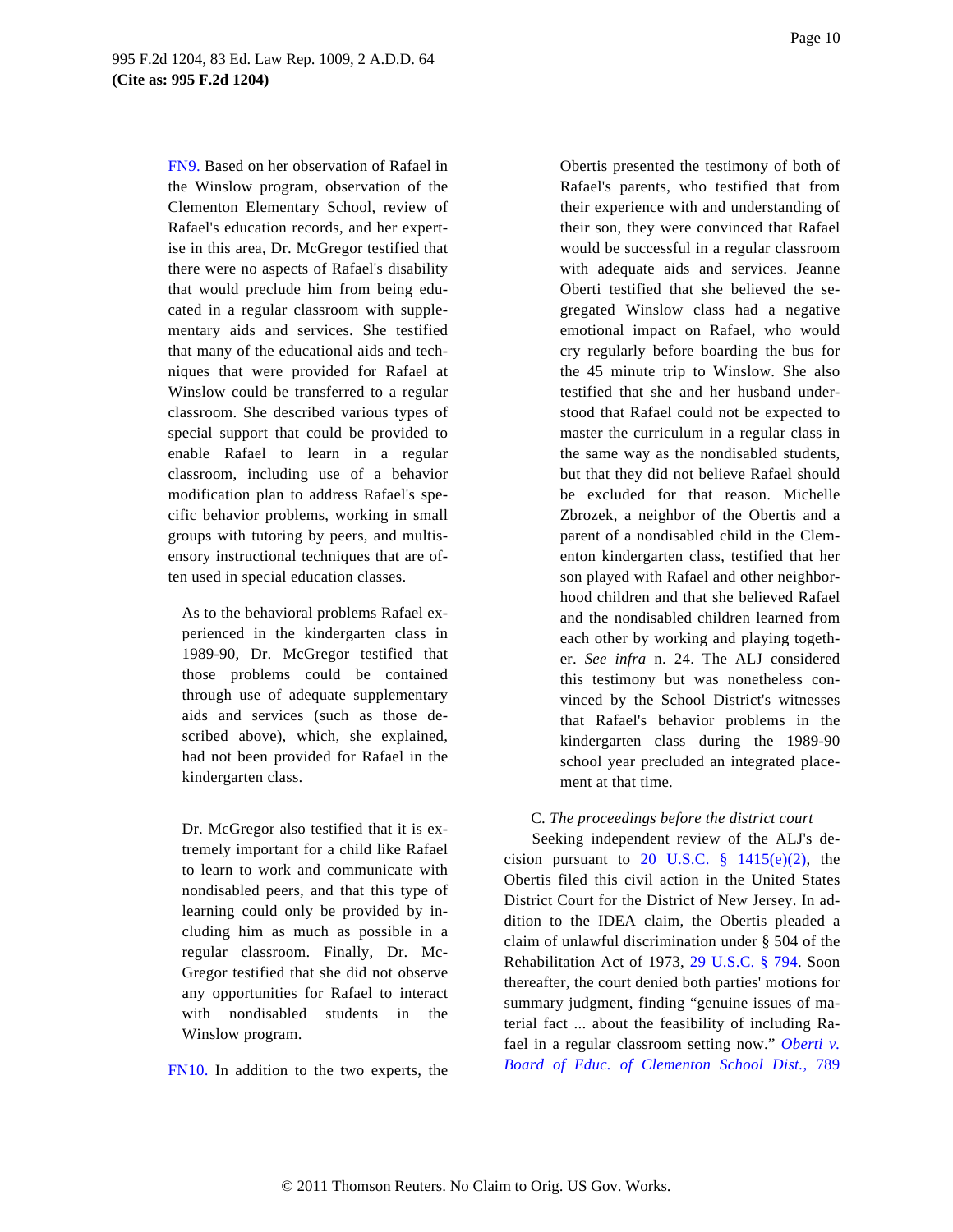#### [F.Supp. 1322, 1336 \(D.N.J.1992\)](http://www.westlaw.com/Find/Default.wl?rs=dfa1.0&vr=2.0&DB=345&FindType=Y&ReferencePositionType=S&SerialNum=1992080944&ReferencePosition=1336) (*Oberti I* ).

<span id="page-10-1"></span>In May of 1992, the district court held a threeday bench trial, receiving new evidence from both parties to supplement the state agency record. *See* 20 U.S.C.  $\S$  1415(e)(2).  $\frac{FN11}{FN11}$  [The Oberti](#page-10-0)s presented the testimony of two additional experts who had not testified in the administrative proceedings: Dr. Lou Brown, a professor of special education at the University of Wisconsin, and Amy Goldman,**\*1211** an expert in communication with children with developmental disabilities.

> <span id="page-10-0"></span>[FN11.](#page-10-1) [20 U.S.C. § 1415\(e\)\(2](http://www.westlaw.com/Find/Default.wl?rs=dfa1.0&vr=2.0&DB=1000546&DocName=20USCAS1415&FindType=L)) provides in part:

... the court shall receive the records of the administrative proceedings, shall hear additional evidence at the request of a party, and, basing its decision on the preponderance of the evidence, shall grant such relief as the court determines is appropriate.

Dr. Brown, who over the past twenty years has been a consultant to hundreds of school districts throughout the country regarding the education of severely disabled children, interviewed and evaluated Rafael on two occasions, and reviewed Rafael's educational records, as well as a set of videotapes showing Rafael at age seven working with his mother, being taught by a language professional, and participating in a Sunday school class with nondisabled children. Dr. Brown testified that he saw no reason why Rafael could not be educated at that time in a regular classroom with appropriate supplementary aids and services. He told the court that if such aids and services were provided, he had no reason to believe that Rafael would be disruptive at that time (more than two years after the experience in the Clementon kindergarten class). He also stated that integrating Rafael in a regular class at his local school would enable Rafael to develop social relationships with nondisabled students and to learn by imitating appropriate role models, important benefits which could not be realized in a segregated, special education setting.

Dr. Brown outlined a number of commonly applied strategies which could be used, in combination, by the School District to integrate Rafael in a regular classroom, including: (1) modifying some of the curriculum to accommodate Rafael's different level of ability; (2) modifying only Rafael's program so that he would perform a similar activity or exercise to that performed by the whole class, but at a level appropriate to his ability; (3) "parallel instruction," i.e., having Rafael work separately within the classroom on an activity beneficial to him while the rest of the class worked on an activity that Rafael could not benefit from; and (4) removing Rafael from the classroom to receive some special instruction or services in a resource room, completely apart from the class. Dr. Brown explained that with proper training, a regular teacher would be able to apply these techniques and that, in spite of Rafael's severe intellectual disability, a regular teacher with proper training would be able to communicate effectively with Rafael. Dr. Brown also testified that many of the special educational techniques applied in the segregated Winslow class could be provided for Rafael within a regular classroom.

Based on her evaluation of Rafael and her expertise in developing communication skills for disabled children, Amy Goldman testified that the speech and language therapy Rafael needs could be most effectively provided within a regular classroom; otherwise, she explained, a child with Rafael's disabilities would have great difficulty importing the language skills taught in a separate speech therapy session into the regular class environment, where those skills are most needed. She testified that language and speech therapy could easily be provided by a therapist inside the regular class during ongoing instruction if the therapist were able to collaborate ahead of time with the instructor regarding the upcoming lesson plans.

In addition, Dr. McGregor reaffirmed her prior opinion in the administrative proceedings that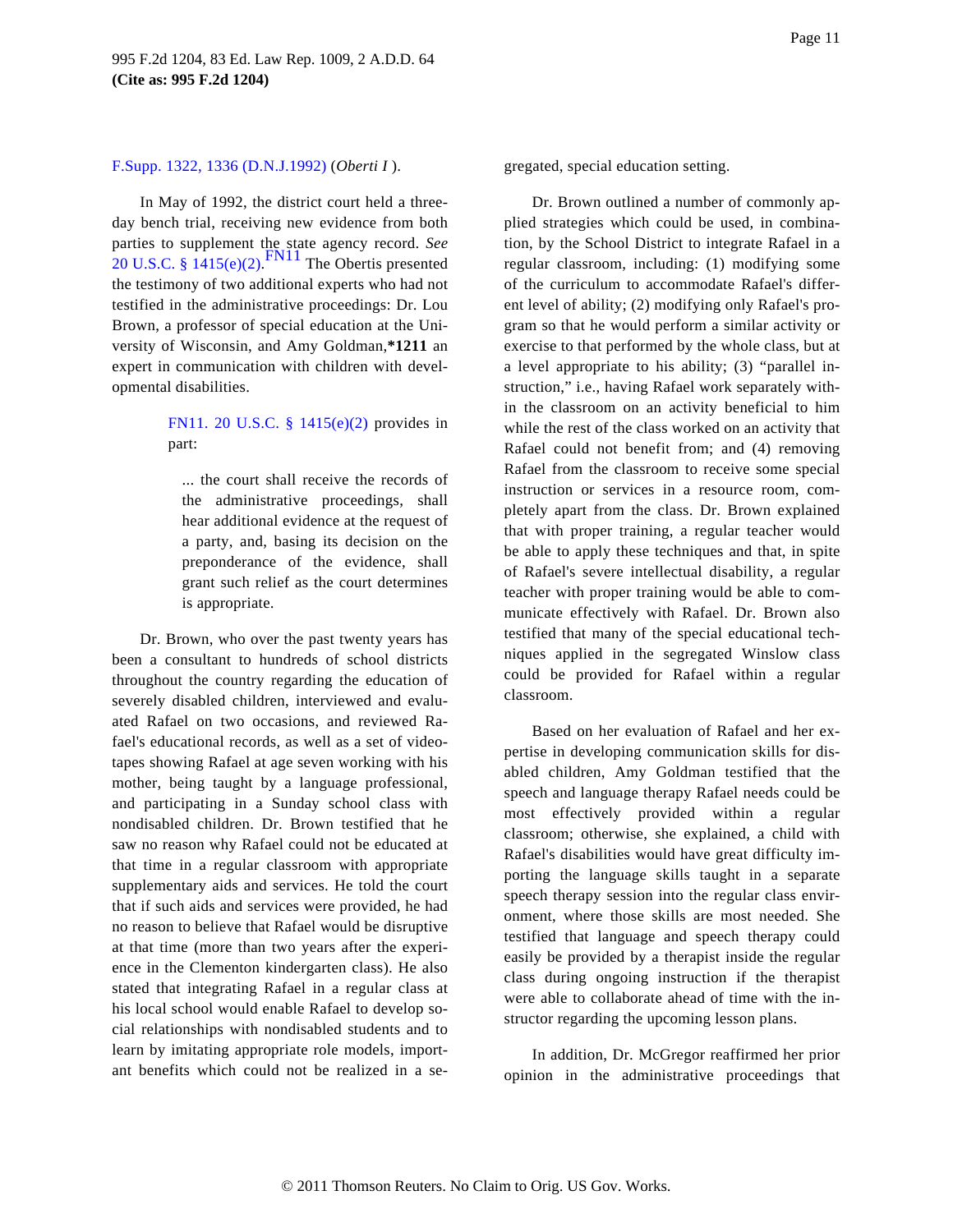placement in a regular classroom was not only feasible but preferable for Rafael, *see supra* n. 9. Further, she testified that, given the resources and expertise available to public schools in New Jersey, the School District should be able to design an inclusive program for Rafael with assistance from professionals who have experience integrating children with disabilities in regular classes.

<span id="page-11-1"></span>The Obertis also offered the videotape evid-ence that had been reviewed by Dr. Brown, the testimony of Jeanne [Oberti,](#page-11-0)  $\frac{FN12}{}$  and the testimony of Joanne McKeon, the mother of a nine year old child with Down's syndrome who had been successfully mainstreamed in a regular classroom.

> <span id="page-11-0"></span>[FN12.](#page-11-1) Jeanne Oberti testified before the district court that Rafael was at that time involved in a number of extra-curricular activities with nondisabled children in his neighborhood, including T-ball league, bowling league, Sunday school classes, and other church-related activities for children. She told the court that she had received no complaints about behavior problems in connection with any of these activities.

**\*1212** To counter the Obertis' experts, the School District offered Dr. Stanley Urban, a professor of special education at Glassboro State College. After observing Rafael in a special class for perceptually impaired children at the St. Luke's School (a private school that Rafael attended for two months in the fall of 1991), observing Rafael for two hours in his home, reviewing the programs available at the Clementon Elementary School, reviewing Rafael's education records, and reviewing the written evaluations of the Obertis' experts, Dr. Urban testified that in his opinion Rafael could not be educated satisfactorily in a regular classroom, and that the special education program at Winslow<br>was appropriate fo[r Rafael.](#page-11-2)

> <span id="page-11-3"></span><span id="page-11-2"></span>[FN13.](#page-11-3) Dr. Urban also testified that, in his view, Dr. Brown's evaluation of Rafael

was highly suspect because Dr. Brown had never observed Rafael in a classroom environment.

More specifically, Dr. Urban testified that Rafael's behavior problems could not be managed in a regular class, that a regular teacher would not be able to communicate with a child of Rafael's ability level, and that it would be difficult if not impossible to adapt a first grade-level curriculum to accommodate Rafael without adversely affecting the education of the other children in the class. Dr. Urban, however, also stated that if Rafael did not have serious behavior problems, integration in a regular classroom might be feasible.

The School District presented several additional witnesses, including the teacher and teacher's aide of a non-academic summer school class for elementary school children which Rafael attended in the summer of 1991, and the teacher of the St. Luke's class, which Rafael attended for two months in the fall of 1991. These witnesses recounted examples of Rafael's disruptive behavior, including pushing and hitting other children, disobeying and running away from the instructors, and throwing books.

In August of 1992, after reviewing all of this new evidence along with the evidence that had been adduced at the administrative proceedings, the district court issued its decision, finding that the School District had failed to establish by a preponderance of the evidence that Rafael could not at that time be educated in a regular classroom with supplementary aids and services. The court therefore concluded that the School District had violated IDEA. *[Oberti v. Board of Educ. of Cleme](http://www.westlaw.com/Find/Default.wl?rs=dfa1.0&vr=2.0&DB=345&FindType=Y&SerialNum=1992151684)nton [School Dist](http://www.westlaw.com/Find/Default.wl?rs=dfa1.0&vr=2.0&DB=345&FindType=Y&SerialNum=1992151684).,* [801 F.Supp. 1392 \(D.N.J.1](http://www.westlaw.com/Find/Default.wl?rs=dfa1.0&vr=2.0&DB=345&FindType=Y&SerialNum=1992151684)992) ( *Oberti II* ).

In particular, the court was persuaded by the Obertis' experts that many of the special education techniques used in the Winslow class could be implemented in a regular classroom. *[Id.](http://www.westlaw.com/Find/Default.wl?rs=dfa1.0&vr=2.0&FindType=Y&SerialNum=1992151684)* [at 1397](http://www.westlaw.com/Find/Default.wl?rs=dfa1.0&vr=2.0&FindType=Y&SerialNum=1992151684). The court also found that the School District did not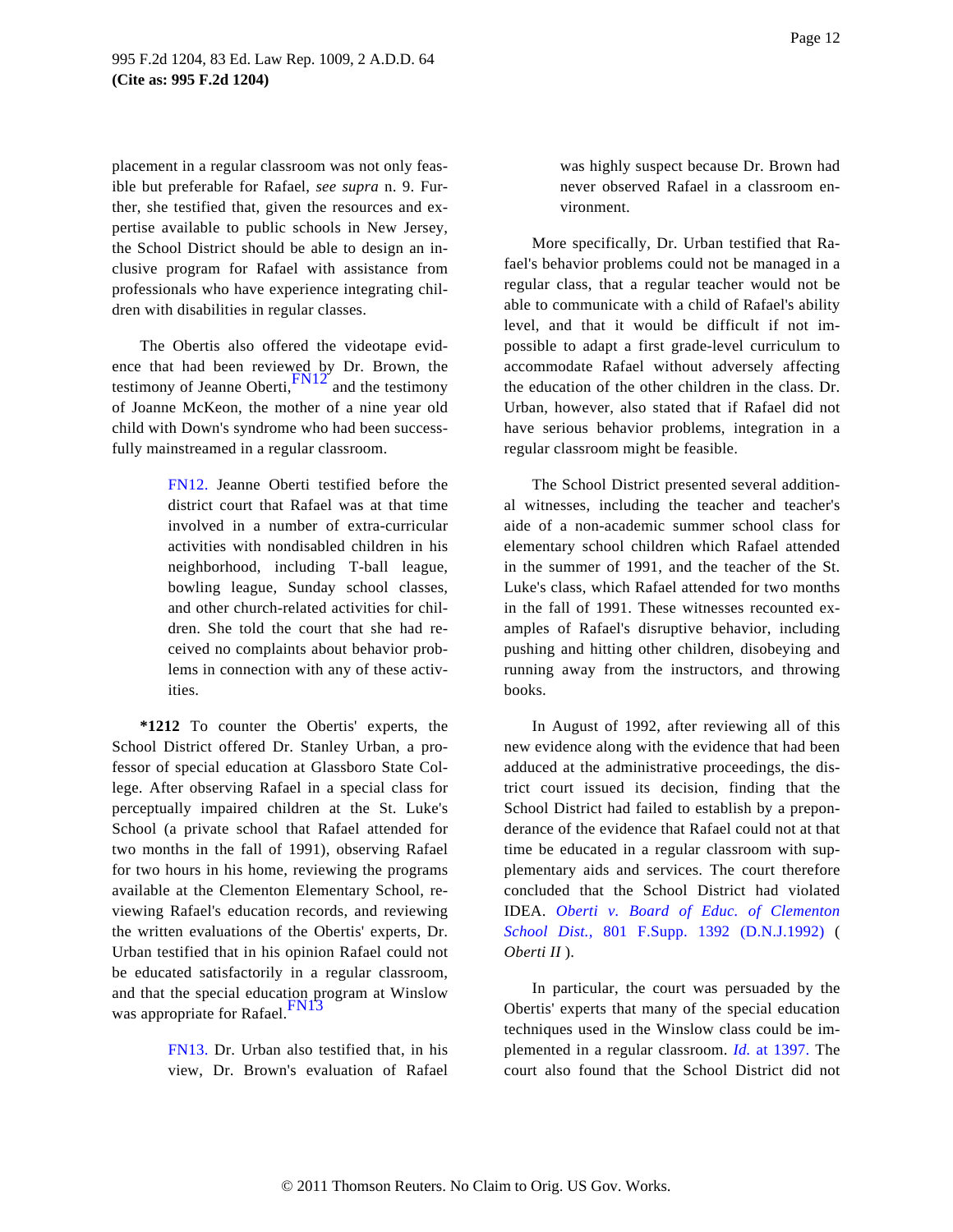make reasonable efforts to include Rafael in a regular classroom with supplementary aids and services (e.g., an itinerant teacher trained in aiding students with mental retardation, a behavior management program, modification of the regular curriculum to accommodate Rafael, and special education training and consultation for the regular teacher); that Rafael's behavior problems during the 1989-90 school year in the developmental kindergarten class were largely the result of the School District's failure to provide adequate supplementary aids and services; and that the record did not support the School District's contention that Rafael would present similar behavior problems at that time (more than two years after the kindergarten class) if included in a regular classroom setting with adequate aids and services. *[Id.](http://www.westlaw.com/Find/Default.wl?rs=dfa1.0&vr=2.0&FindType=Y&SerialNum=1992151684)* [at 1397, 1403](http://www.westlaw.com/Find/Default.wl?rs=dfa1.0&vr=2.0&FindType=Y&SerialNum=1992151684). The court declined to defer to the findings of the ALJ because it found that "they were largely and improperly based upon Rafael's behavior problems in the developmental kindergarten as well as upon his intellectual limitations, without proper consideration of the inadequate level of supplementary aids and services provided by the School District." *[Id](http://www.westlaw.com/Find/Default.wl?rs=dfa1.0&vr=2.0&FindType=Y&SerialNum=1992151684).* [at 1404](http://www.westlaw.com/Find/Default.wl?rs=dfa1.0&vr=2.0&FindType=Y&SerialNum=1992151684).

<span id="page-12-3"></span><span id="page-12-2"></span>In addition to finding a violation of IDEA, the court concluded that by refusing to include Rafael in a regular classroom, the School District was discriminating against Rafael in violation of § 504 of the Rehabilitation Act. *[Id](http://www.westlaw.com/Find/Default.wl?rs=dfa1.0&vr=2.0&FindType=Y&SerialNum=1992151684).* [at 1406-07](http://www.westlaw.com/Find/Default.wl?rs=dfa1.0&vr=2.0&FindType=Y&SerialNum=1992151684). Accordingly, the court ordered the School District "to develop an inclusive plan for Rafael Oberti for the 1992-93 school year consistent with the requirements" of IDEA and § 504 of the Rehabilitation Act. This appeal followed. We **\*1213** have jurisdiction under [28](http://www.westlaw.com/Find/Default.wl?rs=dfa1.0&vr=2.0&DB=1000546&DocName=28USCAS1291&FindType=L) [U.S.C. § 129](http://www.westlaw.com/Find/Default.wl?rs=dfa1.0&vr=2.0&DB=1000546&DocName=28USCAS1291&FindType=L)1. The order of the district court has been stayed pending appeal. [FN14](#page-12-0) *See* [20 U.S.C. §](http://www.westlaw.com/Find/Default.wl?rs=dfa1.0&vr=2.0&DB=1000546&DocName=20USCAS1415&FindType=L)  $1415(e)(3)$ .

> <span id="page-12-1"></span><span id="page-12-0"></span>[FN14.](#page-12-1) Although the district court order was directed toward the 1992-93 school year (which is now nearing its end), and the prior ALJ order applied to the 1990-91 school year, when the Obertis originally sought review of the School District's

placement of Rafael, this case is not moot. The dispute between the parties over the nature of Rafael's public education is a continuing one, and the nine-month school year is not long enough for the judicial review provided under IDEA. *See [Daniel](http://www.westlaw.com/Find/Default.wl?rs=dfa1.0&vr=2.0&DB=350&FindType=Y&ReferencePositionType=S&SerialNum=1989078426&ReferencePosition=1041) [R.R. v. State Bd. of Educ](http://www.westlaw.com/Find/Default.wl?rs=dfa1.0&vr=2.0&DB=350&FindType=Y&ReferencePositionType=S&SerialNum=1989078426&ReferencePosition=1041).,* [874 F.2d 1036](http://www.westlaw.com/Find/Default.wl?rs=dfa1.0&vr=2.0&DB=350&FindType=Y&ReferencePositionType=S&SerialNum=1989078426&ReferencePosition=1041), [1041 \(5th Cir.1989](http://www.westlaw.com/Find/Default.wl?rs=dfa1.0&vr=2.0&DB=350&FindType=Y&ReferencePositionType=S&SerialNum=1989078426&ReferencePosition=1041)); *[Board of Educ. Sac](http://www.westlaw.com/Find/Default.wl?rs=dfa1.0&vr=2.0&DB=345&FindType=Y&ReferencePositionType=S&SerialNum=1992058844&ReferencePosition=877)[ramento City Unified School Dist. v. Ho](http://www.westlaw.com/Find/Default.wl?rs=dfa1.0&vr=2.0&DB=345&FindType=Y&ReferencePositionType=S&SerialNum=1992058844&ReferencePosition=877)l[land,](http://www.westlaw.com/Find/Default.wl?rs=dfa1.0&vr=2.0&DB=345&FindType=Y&ReferencePositionType=S&SerialNum=1992058844&ReferencePosition=877)* [786 F.Supp. 874, 8](http://www.westlaw.com/Find/Default.wl?rs=dfa1.0&vr=2.0&DB=345&FindType=Y&ReferencePositionType=S&SerialNum=1992058844&ReferencePosition=877)77 n. 4 [\(E.D.Cal.1992\)](http://www.westlaw.com/Find/Default.wl?rs=dfa1.0&vr=2.0&DB=345&FindType=Y&ReferencePositionType=S&SerialNum=1992058844&ReferencePosition=877). Rafael is attending a private school pending the outcome of the appeal.

# II. THE MAINSTREAMING REQUIREMENT OF IDEA

The Education for All Handicapped Children Act (IDEA's predecessor statute) was enacted in 1975 in response to a Congressional finding that "more than half of the children with disabilities in the United States do not receive appropriate educational services." [20 U.S.C. § 1400\(b\)\(3](http://www.westlaw.com/Find/Default.wl?rs=dfa1.0&vr=2.0&DB=1000546&DocName=20USCAS1400&FindType=L)); *see also* S.Rep. No. 168, 94th Cong., 1st Sess. 8 (1975), *reprinted in* 1975 U.S.C.C.A.N. 1425, 1432. The Act provides federal funds to participating states for the education of children with [disabilities.](#page-12-2)  $\frac{FN}{T}$  As a condition of receiving these funds, states must have "in effect a policy that assures all children with disabilities the right to a free appropriate public education." [20 U.S.C. § 1412\(1\)](http://www.westlaw.com/Find/Default.wl?rs=dfa1.0&vr=2.0&DB=1000546&DocName=20USCAS1412&FindType=L).

> [FN15.](#page-12-3) New Jersey is a participating state, subject to the requirements of the Act. *See [Lascari v. Bd. of Educ](http://www.westlaw.com/Find/Default.wl?rs=dfa1.0&vr=2.0&DB=583&FindType=Y&SerialNum=1989111831).,* [116 N.J. 30, 56](http://www.westlaw.com/Find/Default.wl?rs=dfa1.0&vr=2.0&DB=583&FindType=Y&SerialNum=1989111831)0 [A.2d 1180, 1182 \(1989\)](http://www.westlaw.com/Find/Default.wl?rs=dfa1.0&vr=2.0&DB=583&FindType=Y&SerialNum=1989111831).

In *[Board of Educ. v. Rowl](http://www.westlaw.com/Find/Default.wl?rs=dfa1.0&vr=2.0&DB=708&FindType=Y&ReferencePositionType=S&SerialNum=1982129080&ReferencePosition=3042)ey,* [458 U.S. 176](http://www.westlaw.com/Find/Default.wl?rs=dfa1.0&vr=2.0&DB=708&FindType=Y&ReferencePositionType=S&SerialNum=1982129080&ReferencePosition=3042), [188-89, 102 S.Ct. 3034, 3042, 73 L.Ed.2d](http://www.westlaw.com/Find/Default.wl?rs=dfa1.0&vr=2.0&DB=708&FindType=Y&ReferencePositionType=S&SerialNum=1982129080&ReferencePosition=3042) 690 [\(1982\),](http://www.westlaw.com/Find/Default.wl?rs=dfa1.0&vr=2.0&DB=708&FindType=Y&ReferencePositionType=S&SerialNum=1982129080&ReferencePosition=3042) the Supreme Court held that a "free appropriate public education" under the Act "consists of educational instruction specially designed to meet the unique needs of the handicapped child, supported by such services as are necessary to permit the child 'to benefit' from the instruction." This court in turn interpreted *Rowley* to require the state to offer children with disabilities individualized educa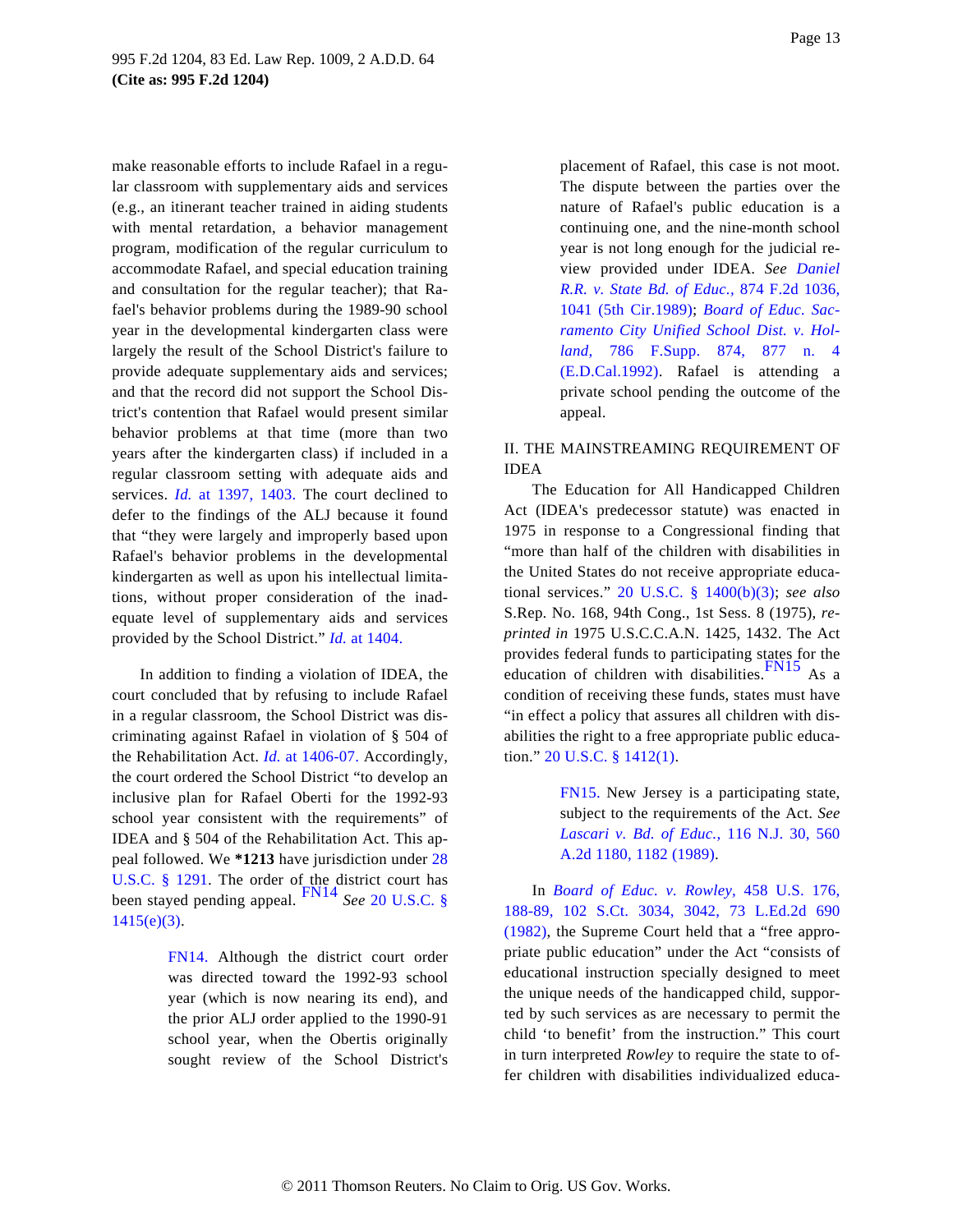<span id="page-13-3"></span><span id="page-13-1"></span>tion programs that provide more than a trivial or de minimis educational benefit. *[Polk v. Cent](http://www.westlaw.com/Find/Default.wl?rs=dfa1.0&vr=2.0&DB=350&FindType=Y&ReferencePositionType=S&SerialNum=1988096345&ReferencePosition=180)ral [Susquehanna Intermediate Unit 16](http://www.westlaw.com/Find/Default.wl?rs=dfa1.0&vr=2.0&DB=350&FindType=Y&ReferencePositionType=S&SerialNum=1988096345&ReferencePosition=180),* [853 F.2d 171](http://www.westlaw.com/Find/Default.wl?rs=dfa1.0&vr=2.0&DB=350&FindType=Y&ReferencePositionType=S&SerialNum=1988096345&ReferencePosition=180), [180-85 \(3d Cir.1988](http://www.westlaw.com/Find/Default.wl?rs=dfa1.0&vr=2.0&DB=350&FindType=Y&ReferencePositionType=S&SerialNum=1988096345&ReferencePosition=180)), *cert. denied,* [488 U.S. 1030,](http://www.westlaw.com/Find/Default.wl?rs=dfa1.0&vr=2.0&DB=708&FindType=Y&SerialNum=1989016880) [109 S.Ct. 838, 102 L.Ed.2d 970 \(1989\)](http://www.westlaw.com/Find/Default.wl?rs=dfa1.0&vr=2.0&DB=708&FindType=Y&SerialNum=1989016880). [FN16](#page-13-0)

> <span id="page-13-2"></span><span id="page-13-0"></span>[FN16.](#page-13-1) The "centerpiece" of the Act is the "individualized education program" or IEP, *see* [20 U.S.C. §§ 1401\(a](http://www.westlaw.com/Find/Default.wl?rs=dfa1.0&vr=2.0&DB=1000546&DocName=20USCAS1401&FindType=L))(20), [1414\(a\)\(5\)](http://www.westlaw.com/Find/Default.wl?rs=dfa1.0&vr=2.0&DB=1000546&DocName=20USCAS1414&FindType=L); *[Polk](http://www.westlaw.com/Find/Default.wl?rs=dfa1.0&vr=2.0&DB=350&FindType=Y&ReferencePositionType=S&SerialNum=1988096345&ReferencePosition=173),* [853 F.2d at 1](http://www.westlaw.com/Find/Default.wl?rs=dfa1.0&vr=2.0&DB=350&FindType=Y&ReferencePositionType=S&SerialNum=1988096345&ReferencePosition=173)73. "The IEP consists of a detailed written statement arrived at by a multi-disciplinary team summarizing the child's abilities, outlining the goals for the child's education and specifying the services the child will receive." *[Polk,](http://www.westlaw.com/Find/Default.wl?rs=dfa1.0&vr=2.0&DB=350&FindType=Y&ReferencePositionType=S&SerialNum=1988096345&ReferencePosition=173)* [853 F.2d at 1](http://www.westlaw.com/Find/Default.wl?rs=dfa1.0&vr=2.0&DB=350&FindType=Y&ReferencePositionType=S&SerialNum=1988096345&ReferencePosition=173)73. The IEP must include, among other things, a statement of the child's current level of educational performance, annual goals for the child, specific educational services to be provided, and the extent to which the child will participate in regular educational programs. *See* [34 C.F.R. § 300.346](http://www.westlaw.com/Find/Default.wl?rs=dfa1.0&vr=2.0&DB=1000547&DocName=34CFRS300.346&FindType=L). The Act imposes numerous procedural safeguards to ensure proper development of the IEP and to protect the rights of parents and guardians to challenge the IEP. *See generally [Rowley](http://www.westlaw.com/Find/Default.wl?rs=dfa1.0&vr=2.0&DB=708&FindType=Y&ReferencePositionType=S&SerialNum=1982129080&ReferencePosition=3050),* [458 U.S. at 205-07, 102 S.Ct. at 3050-5](http://www.westlaw.com/Find/Default.wl?rs=dfa1.0&vr=2.0&DB=708&FindType=Y&ReferencePositionType=S&SerialNum=1982129080&ReferencePosition=3050)1; *see also supra* n. 3. The Obertis do not claim that the School District has failed to comply with any of these procedural requirements; rather, their claim concerns the Act's substantive requirements.

In addition to the free appropriate education requirement, IDEA provides that states must establish

procedures to assure that, to the maximum extent appropriate, children with disabilities ... are educated with children who are not disabled, and that special classes, separate schooling, or other removal of children with disabilities from the regular educational environment occurs only when the nature and severity of the disability is such that education in regular classes with the use of supplementary aids and services cannot be achieved satis-

20 U.S.C.  $\S$  1412(5)(B). FN17 [As numer](#page-13-2)ous courts have recognized, this provision sets **\*1214** forth a "strong congressional preference" for integrating children with disabilities in regular classrooms. *See, e.g., [Devries v. Fairfax Coun](http://www.westlaw.com/Find/Default.wl?rs=dfa1.0&vr=2.0&DB=350&FindType=Y&ReferencePositionType=S&SerialNum=1989121271&ReferencePosition=878)ty [School Bd](http://www.westlaw.com/Find/Default.wl?rs=dfa1.0&vr=2.0&DB=350&FindType=Y&ReferencePositionType=S&SerialNum=1989121271&ReferencePosition=878).,* [882 F.2d 876, 878 \(4th Cir.](http://www.westlaw.com/Find/Default.wl?rs=dfa1.0&vr=2.0&DB=350&FindType=Y&ReferencePositionType=S&SerialNum=1989121271&ReferencePosition=878)1989); *[Daniel R.R. v. State Bd. of Edu](http://www.westlaw.com/Find/Default.wl?rs=dfa1.0&vr=2.0&DB=350&FindType=Y&ReferencePositionType=S&SerialNum=1989078426&ReferencePosition=1044)c.,* [874 F.2d 1036](http://www.westlaw.com/Find/Default.wl?rs=dfa1.0&vr=2.0&DB=350&FindType=Y&ReferencePositionType=S&SerialNum=1989078426&ReferencePosition=1044), [1044 \(5th Cir.1989](http://www.westlaw.com/Find/Default.wl?rs=dfa1.0&vr=2.0&DB=350&FindType=Y&ReferencePositionType=S&SerialNum=1989078426&ReferencePosition=1044)); *[A.W. v. Northwest R-1 Schoo](http://www.westlaw.com/Find/Default.wl?rs=dfa1.0&vr=2.0&DB=350&FindType=Y&ReferencePositionType=S&SerialNum=1987029159&ReferencePosition=162)l [Dist.,](http://www.westlaw.com/Find/Default.wl?rs=dfa1.0&vr=2.0&DB=350&FindType=Y&ReferencePositionType=S&SerialNum=1987029159&ReferencePosition=162)* [813 F.2d 158, 162 \(8th Cir.1987](http://www.westlaw.com/Find/Default.wl?rs=dfa1.0&vr=2.0&DB=350&FindType=Y&ReferencePositionType=S&SerialNum=1987029159&ReferencePosition=162)); *[Roncker v.](http://www.westlaw.com/Find/Default.wl?rs=dfa1.0&vr=2.0&DB=350&FindType=Y&ReferencePositionType=S&SerialNum=1983109640&ReferencePosition=1063) [Walter,](http://www.westlaw.com/Find/Default.wl?rs=dfa1.0&vr=2.0&DB=350&FindType=Y&ReferencePositionType=S&SerialNum=1983109640&ReferencePosition=1063)* [700 F.2d 1058, 1063 \(6th](http://www.westlaw.com/Find/Default.wl?rs=dfa1.0&vr=2.0&DB=350&FindType=Y&ReferencePositionType=S&SerialNum=1983109640&ReferencePosition=1063) Cir.), *cert. denied,* [464 U.S. 864, 104 S.Ct. 196, 78 L.Ed](http://www.westlaw.com/Find/Default.wl?rs=dfa1.0&vr=2.0&DB=708&FindType=Y&SerialNum=1983234875).2d [171 \(1983](http://www.westlaw.com/Find/Default.wl?rs=dfa1.0&vr=2.0&DB=708&FindType=Y&SerialNum=1983234875)); *[Board of Educ. Sacramento City Uni](http://www.westlaw.com/Find/Default.wl?rs=dfa1.0&vr=2.0&DB=345&FindType=Y&ReferencePositionType=S&SerialNum=1992058844&ReferencePosition=878)[fied School Dist. v. Holland](http://www.westlaw.com/Find/Default.wl?rs=dfa1.0&vr=2.0&DB=345&FindType=Y&ReferencePositionType=S&SerialNum=1992058844&ReferencePosition=878),* [786 F.Supp. 874, 878](http://www.westlaw.com/Find/Default.wl?rs=dfa1.0&vr=2.0&DB=345&FindType=Y&ReferencePositionType=S&SerialNum=1992058844&ReferencePosition=878) [\(E.D.Cal.1992\)](http://www.westlaw.com/Find/Default.wl?rs=dfa1.0&vr=2.0&DB=345&FindType=Y&ReferencePositionType=S&SerialNum=1992058844&ReferencePosition=878).

> [FN17.](#page-13-3) The federal and state regulations include a similar mandate that children with disabilities be educated in the "least restrictive environment." *See* [34 C.F.R.](http://www.westlaw.com/Find/Default.wl?rs=dfa1.0&vr=2.0&DB=1000547&DocName=34CFRS300.550&FindType=L) § [300.550](http://www.westlaw.com/Find/Default.wl?rs=dfa1.0&vr=2.0&DB=1000547&DocName=34CFRS300.550&FindType=L)[-300.556; N.J.A.C](http://www.westlaw.com/Find/Default.wl?rs=dfa1.0&vr=2.0&DB=1000547&DocName=34CFRS300.556&FindType=L). 6:28-2.10. [34](http://www.westlaw.com/Find/Default.wl?rs=dfa1.0&vr=2.0&DB=1000547&DocName=34CFRS300.550&FindType=L) [C.F.R. § 300.55](http://www.westlaw.com/Find/Default.wl?rs=dfa1.0&vr=2.0&DB=1000547&DocName=34CFRS300.550&FindType=L)0 echoes the mainstreaming requirement of the Act:

(b) Each public agency shall insure:

(1) That to the maximum extent appropriate, handicapped children ... are educated with children who are not handicapped, and

(2) That special classes, separate schooling or other removal of handicapped children from the regular educational environment occurs only when the nature or severity of the handicap is such that education in regular classes with the use of supplementary aids and services cannot be achieved satisfactorily.

One of our principal tasks in this case is to provide standards for determining when a school's decision to remove a child with disabilities from the regular classroom and to place the child in a segregated environment violates IDEA's presumption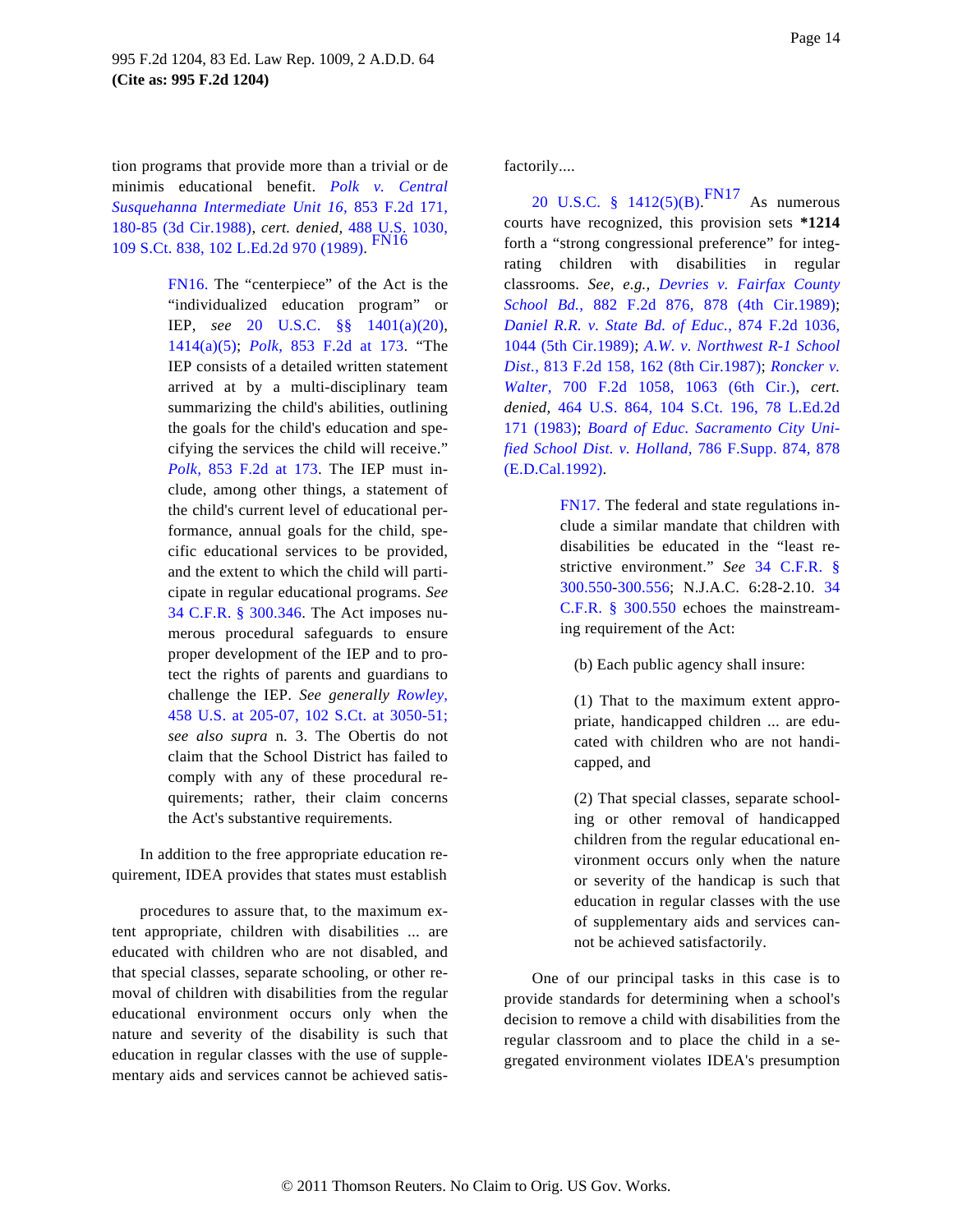in favor of mainstreaming. This issue is particularly difficult in light of the apparent tension within the Act between the strong preference for mainstreaming,  $20 \text{ U.S.C. }$  §  $1412(5)(B)$ , and the requirement that schools provide individualized programs tailored to the specific needs of each disabled child, [20 U.S.C. §§ 140](http://www.westlaw.com/Find/Default.wl?rs=dfa1.0&vr=2.0&DB=1000546&DocName=20USCAS1401&FindType=L)1, [1414\(a\)\(5\)](http://www.westlaw.com/Find/Default.wl?rs=dfa1.0&vr=2.0&DB=1000546&DocName=20USCAS1414&FindType=L). *See [Daniel R.R.](http://www.westlaw.com/Find/Default.wl?rs=dfa1.0&vr=2.0&DB=350&FindType=Y&ReferencePositionType=S&SerialNum=1989078426&ReferencePosition=1044),* [874 F.2d at 1044](http://www.westlaw.com/Find/Default.wl?rs=dfa1.0&vr=2.0&DB=350&FindType=Y&ReferencePositionType=S&SerialNum=1989078426&ReferencePosition=1044); *[Greer v. Rome City School Dist.](http://www.westlaw.com/Find/Default.wl?rs=dfa1.0&vr=2.0&DB=350&FindType=Y&ReferencePositionType=S&SerialNum=1991207821&ReferencePosition=695),* [950 F.2d 688, 695 \(11th Cir.1991\)](http://www.westlaw.com/Find/Default.wl?rs=dfa1.0&vr=2.0&DB=350&FindType=Y&ReferencePositionType=S&SerialNum=1991207821&ReferencePosition=695). [FN18](#page-14-1)

> <span id="page-14-5"></span><span id="page-14-2"></span><span id="page-14-1"></span><span id="page-14-0"></span>[FN18.](#page-14-2) Professor Martha Minow has written that IDEA "embodies an express tension between its two substantive commitments to the 'appropriate education' and to the 'least restrictive alternative.' This tension implicates the choice between specialized services and some degree of separate treatment on the one side and minimized labeling and minimized segregation on the other." Martha Minow, *Learning to Live with the Dilemma of Difference: Bilingual and Special Education,* 48 Law & Contemp.Probs. 157, 181 (Spring 1985); *see also* Martha Minow, Making All the Difference: Inclusion, Exclusion and American Law 35-39, 81-86 (1990); David M. Engel, *[Law, Culture, and Children with Dis](http://www.westlaw.com/Find/Default.wl?rs=dfa1.0&vr=2.0&DB=1133&FindType=Y&ReferencePositionType=S&SerialNum=0100997733&ReferencePosition=187)[abilities: Educational Rights and the Con](http://www.westlaw.com/Find/Default.wl?rs=dfa1.0&vr=2.0&DB=1133&FindType=Y&ReferencePositionType=S&SerialNum=0100997733&ReferencePosition=187)[struction of Differenc](http://www.westlaw.com/Find/Default.wl?rs=dfa1.0&vr=2.0&DB=1133&FindType=Y&ReferencePositionType=S&SerialNum=0100997733&ReferencePosition=187)e,* [1991 Duke L](http://www.westlaw.com/Find/Default.wl?rs=dfa1.0&vr=2.0&DB=1133&FindType=Y&ReferencePositionType=S&SerialNum=0100997733&ReferencePosition=187).J. [166, 187 \(1991](http://www.westlaw.com/Find/Default.wl?rs=dfa1.0&vr=2.0&DB=1133&FindType=Y&ReferencePositionType=S&SerialNum=0100997733&ReferencePosition=187)) (discussing how parents who seek more integrated placements for disabled children often find themselves in the double-bind of having to stress both the child's unique needs and the child's similarities with nondisabled children).

<span id="page-14-6"></span><span id="page-14-4"></span><span id="page-14-3"></span>The key to resolving this tension appears to lie in the school's proper use of "supplementary aids and services," 20 U.S.C. §  $1412(5)(B)$ , which may enable the school to educate a child with disabilities for a majority of the time within a regular classroom, while at the same time addressing that child's unique educational needs. We recognize, however, that "[r]egular classes ... will not provide an education that accounts for each child's particular needs in every case." *[Daniel R.R.](http://www.westlaw.com/Find/Default.wl?rs=dfa1.0&vr=2.0&DB=350&FindType=Y&ReferencePositionType=S&SerialNum=1989078426&ReferencePosition=1044),* [874 F.2d a](http://www.westlaw.com/Find/Default.wl?rs=dfa1.0&vr=2.0&DB=350&FindType=Y&ReferencePositionType=S&SerialNum=1989078426&ReferencePosition=1044)t [1044;](http://www.westlaw.com/Find/Default.wl?rs=dfa1.0&vr=2.0&DB=350&FindType=Y&ReferencePositionType=S&SerialNum=1989078426&ReferencePosition=1044) *see also [Devries](http://www.westlaw.com/Find/Default.wl?rs=dfa1.0&vr=2.0&DB=350&FindType=Y&ReferencePositionType=S&SerialNum=1989121271&ReferencePosition=878),* [882 F.2d at 878-80](http://www.westlaw.com/Find/Default.wl?rs=dfa1.0&vr=2.0&DB=350&FindType=Y&ReferencePositionType=S&SerialNum=1989121271&ReferencePosition=878) (holding that 17 year old autistic student could not benefit from "monitoring" regular high school academic classes and was appropriately placed at county vocational center).

[\[2\]](#page-0-1) We also recognize that "[i]n assuring that the requirements of the Act have been met, courts must be careful to avoid imposing their view of preferable educational methods upon the States." *[Rowley,](http://www.westlaw.com/Find/Default.wl?rs=dfa1.0&vr=2.0&DB=708&FindType=Y&ReferencePositionType=S&SerialNum=1982129080&ReferencePosition=3051)* [458 U.S. at 207, 102 S.Ct. at 305](http://www.westlaw.com/Find/Default.wl?rs=dfa1.0&vr=2.0&DB=708&FindType=Y&ReferencePositionType=S&SerialNum=1982129080&ReferencePosition=3051)1. We are mindful that the Act leaves questions of educational policy to state and local officials. *Id.* On the other hand, as the Supreme Court recognized in *Rowley,* the Act specifically "requires participating States to educate handicapped children with nonhandicapped children whenever possible." *[Rowley,](http://www.westlaw.com/Find/Default.wl?rs=dfa1.0&vr=2.0&DB=708&FindType=Y&ReferencePositionType=S&SerialNum=1982129080&ReferencePosition=3049)* [458 U.S. a](http://www.westlaw.com/Find/Default.wl?rs=dfa1.0&vr=2.0&DB=708&FindType=Y&ReferencePositionType=S&SerialNum=1982129080&ReferencePosition=3049)t [202, 102 S.Ct. at 3049](http://www.westlaw.com/Find/Default.wl?rs=dfa1.0&vr=2.0&DB=708&FindType=Y&ReferencePositionType=S&SerialNum=1982129080&ReferencePosition=3049); *see also [Honig v. Doe,](http://www.westlaw.com/Find/Default.wl?rs=dfa1.0&vr=2.0&DB=708&FindType=Y&ReferencePositionType=S&SerialNum=1988010760&ReferencePosition=597)* 484 [U.S. 305, 311, 108 S.Ct. 592, 597, 98 L.Ed.2d 68](http://www.westlaw.com/Find/Default.wl?rs=dfa1.0&vr=2.0&DB=708&FindType=Y&ReferencePositionType=S&SerialNum=1988010760&ReferencePosition=597)6  $(1988)$ . FN19 [It is ou](#page-14-3)r duty to enforce that statutory requirement. *See [Polk](http://www.westlaw.com/Find/Default.wl?rs=dfa1.0&vr=2.0&DB=350&FindType=Y&ReferencePositionType=S&SerialNum=1988096345&ReferencePosition=184),* [853 F.2d at 184](http://www.westlaw.com/Find/Default.wl?rs=dfa1.0&vr=2.0&DB=350&FindType=Y&ReferencePositionType=S&SerialNum=1988096345&ReferencePosition=184) ("We do not read the Supreme Court's salutary warnings against interference with educational methodology as an invitation to abdicate our obligation to enforce the statutory provisions [of the Act]."). [FN20](#page-14-4)

> [FN19.](#page-14-5) The Supreme Court, however, has never had occasion to apply the mainstreaming requirement of IDEA; mainstreaming was not at issue in *Rowley* or *Honig.*

> [FN20.](#page-14-6) In its *Fourteenth Annual Report to Congress on the Implementation of the Individuals with Disabilities Act* (1992), the U.S. Department of Education (DOE) reported that nearly two-thirds of the state plans submitted for DOE approval in 1991 under the Act were not in compliance with the mainstreaming requirements of IDEA. Specifically, nearly two-thirds of the state plans reviewed by the DOE "failed to include ... an adequate description of how the [state educational agency] makes arrangements with public and private institu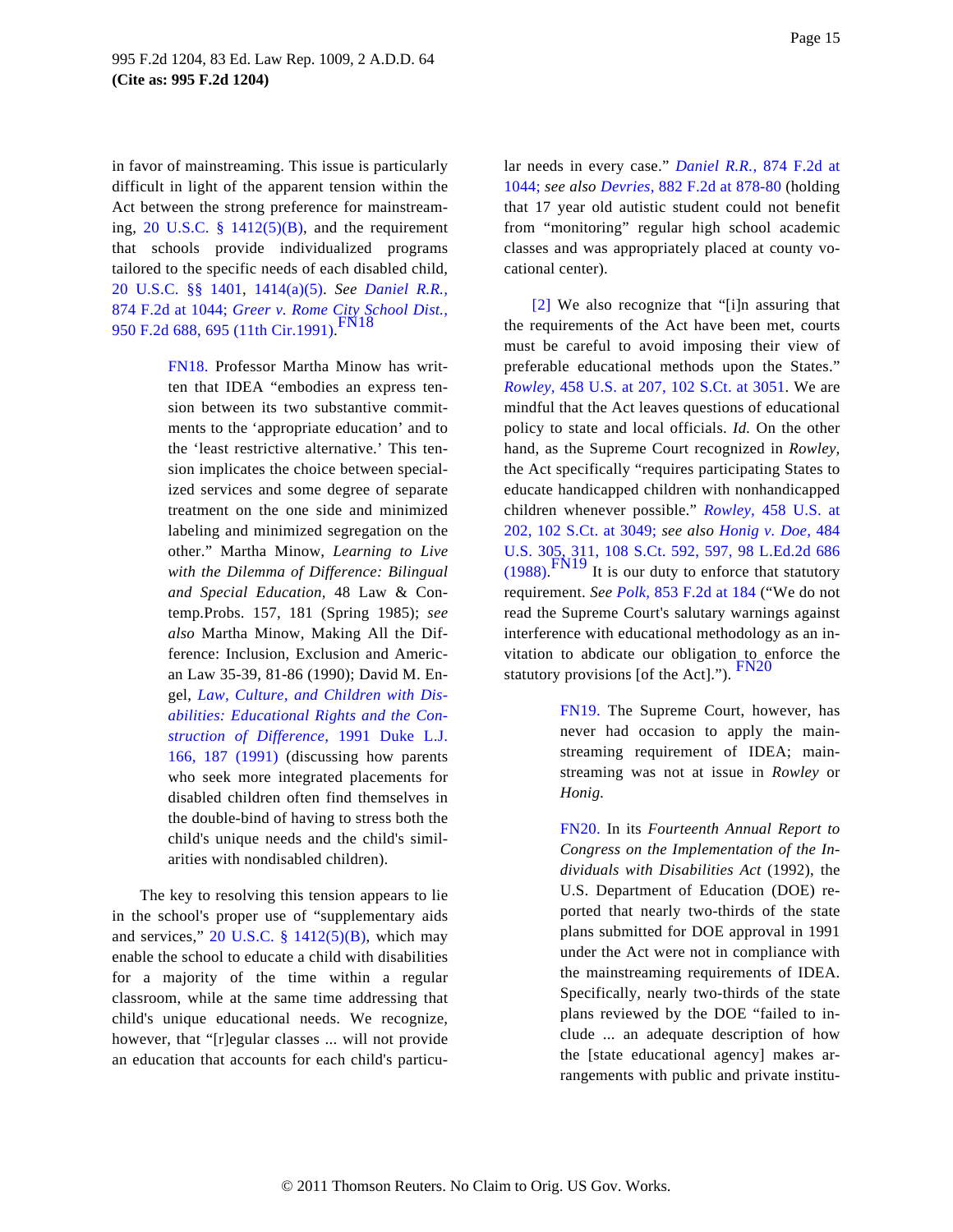<span id="page-15-1"></span>tions to ensure that the least restrictive environment (LRE) requirements [of IDEA] are effectively implemented." *Id.* at 119. Half of the states reviewed "did not ensure that their public agencies removed children with disabilities from the regular educational environment only when the nature or severity of the disability was such that education in regular classes with the use of supplementary aids and services could not be achieved satisfactorily." *Id.* at 136. Further, over half of the state plans reviewed "did not include ... procedures to ensure that in providing or arranging for nonacademic or extra-curricular services and activities, each public agency will ensure that each child with a disability participates with children who do not have disabilities to the maximum extent appropriate to the needs of that child." *Id.* at 119.

<span id="page-15-0"></span>The statistics reported in the *Fourteenth Annual Report* also reflect a wide variation in the percentage of disabled children who are mainstreamed in regular classes among the different states. For the 1989-90 school year, the DOE reported that among all the states, 26% of children with mental retardation between the ages of 6 and 21 were placed in regular classes for at least 40% of the school day. *Id.* at 25. But in New Jersey, which has one of the lowest mainstreaming rates, only 2.35% of children with mental retardation within that age group were mainstreamed, while in Massachusetts, a state with one of the highest mainstreaming rates, 74.97% of children with mental retardation were placed in regular classes. *Id.* at A-62; *see also* Alan Gartner & Dorothy Kerzner Lipsky, *Beyond Special Education: Toward a Quality System for All Students,* 57 Harv.Educ.Rev. 367, 374-76 (1987) (children with similar disabilities are

provided widely divergent degrees of mainstreaming depending on where they reside).

**\*1215** In *Daniel R.R.,* the Fifth Circuit derived from the language of 20 U.S.C.  $\S$  1412(5)(B) a twopart test for determining whether a school is in compliance with IDEA's mainstreaming requirement. First, the court must determine "whether education in the regular classroom, with the use of supplementary aids and services, can be achieved satisfactorily." 874 F.2d at  $1048$   $\frac{FN21}{FN21}$  [Seco](#page-15-0)nd, if the court finds that placement outside of a regular classroom is necessary for the child to benefit educationally, then the court must decide "whether the school has mainstreamed the child to the maximum extent appropriate," i.e., whether the school has made efforts to include the child in school programs with nondisabled children whenever possible. *Id.* We think this two-part test, which closely tracks the language of  $\S$  1412(5)(B), is faithful to IDEA's directive that children with disabilities be educated with nondisabled children "to the maximum extent appropriate," [20 U.S.C. § 1412\(5\)\(](http://www.westlaw.com/Find/Default.wl?rs=dfa1.0&vr=2.0&DB=1000546&DocName=20USCAS1412&FindType=L)B), and to the Act's requirement that schools provide individualized programs to account for each child's specific needs, [20 U.S.C. §§ 1401](http://www.westlaw.com/Find/Default.wl?rs=dfa1.0&vr=2.0&DB=1000546&DocName=20USCAS1401&FindType=L), [1414\(a\)\(5\)](http://www.westlaw.com/Find/Default.wl?rs=dfa1.0&vr=2.0&DB=1000546&DocName=20USCAS1414&FindType=L). *See [Greer,](http://www.westlaw.com/Find/Default.wl?rs=dfa1.0&vr=2.0&DB=350&FindType=Y&ReferencePositionType=S&SerialNum=1991207821&ReferencePosition=696)* [950 F.2d at 69](http://www.westlaw.com/Find/Default.wl?rs=dfa1.0&vr=2.0&DB=350&FindType=Y&ReferencePositionType=S&SerialNum=1991207821&ReferencePosition=696)6 (adopting the *Daniel R.R.* test); *[Liscio v. Woodland Hills School Dist.,](http://www.westlaw.com/Find/Default.wl?rs=dfa1.0&vr=2.0&DB=345&FindType=Y&SerialNum=1990062727)* 734 [F.Supp. 689 \(W.D.Pa.1989\)](http://www.westlaw.com/Find/Default.wl?rs=dfa1.0&vr=2.0&DB=345&FindType=Y&SerialNum=1990062727) (same).

> [FN21.](#page-15-1) Education in the regular classroom, in this context, means placement in a regular class for a significant portion of the school day. Of course, children with disabilities who are placed in regular classrooms will most likely receive some special education and related services outside of the regular classroom, such as speech and language therapy or use of a resource room, *see infra* n. 22.

The district court in this case adopted the somewhat different test set forth by the Sixth Circuit in *[Roncker v. Walte](http://www.westlaw.com/Find/Default.wl?rs=dfa1.0&vr=2.0&DB=350&FindType=Y&SerialNum=1983109640)r,* [700 F.2d 1058 \(](http://www.westlaw.com/Find/Default.wl?rs=dfa1.0&vr=2.0&DB=350&FindType=Y&SerialNum=1983109640)6th [Cir.1983\),](http://www.westlaw.com/Find/Default.wl?rs=dfa1.0&vr=2.0&DB=350&FindType=Y&SerialNum=1983109640) the first federal court of appeals case to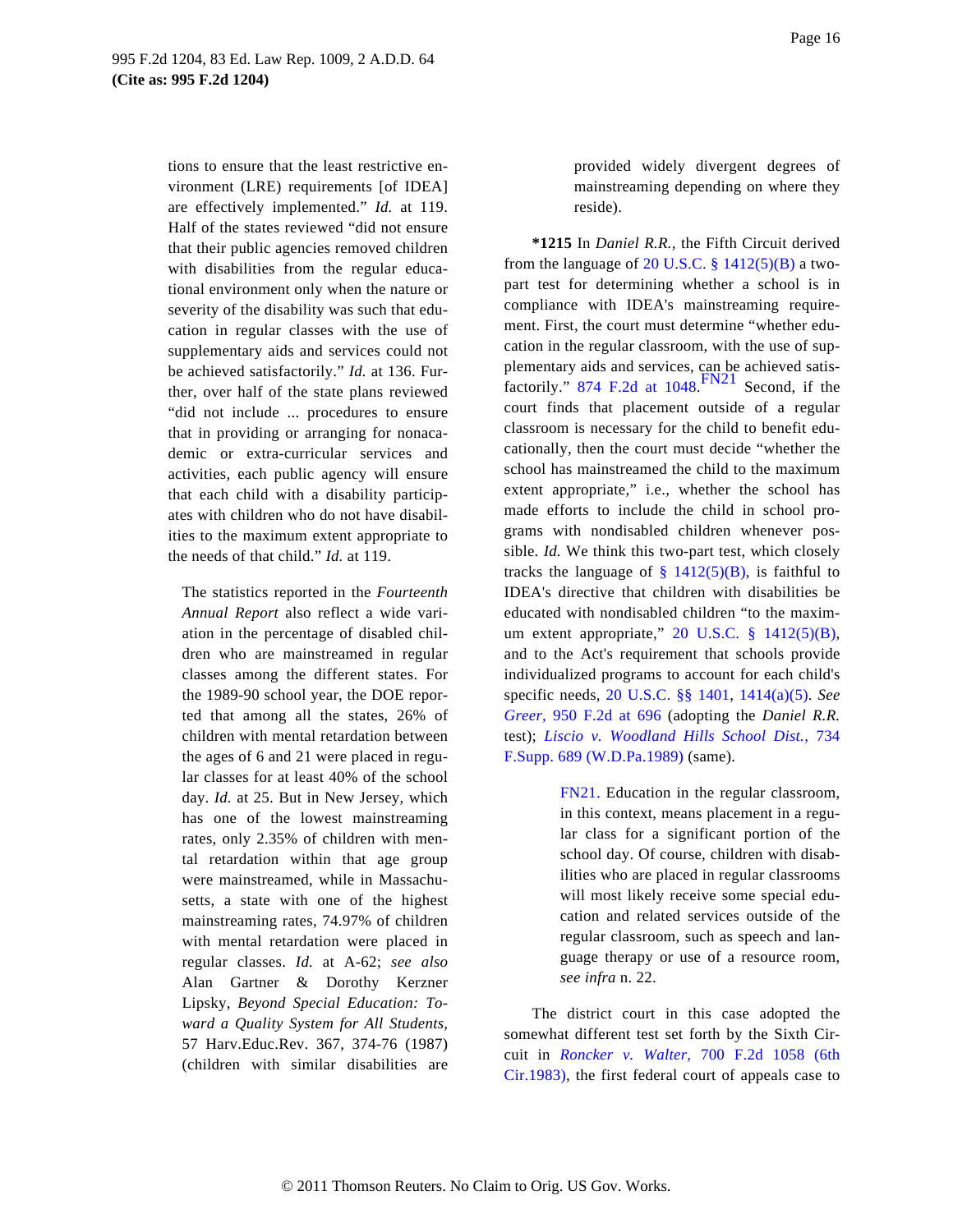interpret IDEA's mainstreaming requirement. *See [Oberti II](http://www.westlaw.com/Find/Default.wl?rs=dfa1.0&vr=2.0&DB=345&FindType=Y&ReferencePositionType=S&SerialNum=1992151684&ReferencePosition=1401),* [801 F.Supp. at 14](http://www.westlaw.com/Find/Default.wl?rs=dfa1.0&vr=2.0&DB=345&FindType=Y&ReferencePositionType=S&SerialNum=1992151684&ReferencePosition=1401)01. In *Roncker,* the court stated:

<span id="page-16-3"></span>In a case where the segregated facility is considered superior [academically], the court should determine whether the services which make that placement superior could be feasibly provided in a non-segregated setting. If they can, the placement in the segregated school would be inappropriate under the Act.

<span id="page-16-1"></span>[700 F.2d at 1063](http://www.westlaw.com/Find/Default.wl?rs=dfa1.0&vr=2.0&DB=350&FindType=Y&ReferencePositionType=S&SerialNum=1983109640&ReferencePosition=1063); *see also [A.W. v. Northwes](http://www.westlaw.com/Find/Default.wl?rs=dfa1.0&vr=2.0&DB=350&FindType=Y&ReferencePositionType=S&SerialNum=1987029159&ReferencePosition=163)t [R-1 School Dist.](http://www.westlaw.com/Find/Default.wl?rs=dfa1.0&vr=2.0&DB=350&FindType=Y&ReferencePositionType=S&SerialNum=1987029159&ReferencePosition=163),* [813 F.2d 158, 163 \(8th Cir.1987](http://www.westlaw.com/Find/Default.wl?rs=dfa1.0&vr=2.0&DB=350&FindType=Y&ReferencePositionType=S&SerialNum=1987029159&ReferencePosition=163)) (adopting *Roncker* test). We believe, however, that the two-part *Daniel R.R.* test is the better standard because the *Roncker* test fails to make clear that even if placement in the regular classroom cannot be achieved satisfactorily for the major portion of a particular child's education program, the school is still required to include that child in school programs with nondisabled children (specific academic classes, other classes such as music and art, lunch, recess, etc.) whenever possible. We therefore adopt the two-part *Daniel R.R.* test rather than the standard espoused in *Roncker.*

<span id="page-16-4"></span><span id="page-16-2"></span><span id="page-16-0"></span>[\[3\]](#page-1-0) In applying the first part of the *Daniel R.R.* test, i.e., whether the child can be **\*1216** educated satisfactorily in a regular classroom with supplementary aids and services, the court should consider several factors. First, the court should look at the steps that the school has taken to try to include the child in a regular classroom. *See [Greer,](http://www.westlaw.com/Find/Default.wl?rs=dfa1.0&vr=2.0&DB=350&FindType=Y&ReferencePositionType=S&SerialNum=1991207821&ReferencePosition=696)* 950 [F.2d at 696](http://www.westlaw.com/Find/Default.wl?rs=dfa1.0&vr=2.0&DB=350&FindType=Y&ReferencePositionType=S&SerialNum=1991207821&ReferencePosition=696); *[Daniel R.R.](http://www.westlaw.com/Find/Default.wl?rs=dfa1.0&vr=2.0&DB=350&FindType=Y&ReferencePositionType=S&SerialNum=1989078426&ReferencePosition=1048),* [874 F.2d at 104](http://www.westlaw.com/Find/Default.wl?rs=dfa1.0&vr=2.0&DB=350&FindType=Y&ReferencePositionType=S&SerialNum=1989078426&ReferencePosition=1048)8. As we have explained, the Act and its regulations require schools to provide supplementary aids and services to enable children with disabilities to learn whenever possible in a regular classroom. *See* [20 U.S.C. §§](http://www.westlaw.com/Find/Default.wl?rs=dfa1.0&vr=2.0&DB=1000546&DocName=20USCAS1401&FindType=L) [1401\(a\)\(17\)](http://www.westlaw.com/Find/Default.wl?rs=dfa1.0&vr=2.0&DB=1000546&DocName=20USCAS1401&FindType=L), [1412\(5\)\(B\)](http://www.westlaw.com/Find/Default.wl?rs=dfa1.0&vr=2.0&DB=1000546&DocName=20USCAS1412&FindType=L); [34 C.F.R. § 300.551\(b\)\(2\)](http://www.westlaw.com/Find/Default.wl?rs=dfa1.0&vr=2.0&DB=1000547&DocName=34CFRS300.551&FindType=L) . The regulations specifically require school districts to provide "a continuum of placements ... to meet the needs of handicapped children." [34 C.F.R.](http://www.westlaw.com/Find/Default.wl?rs=dfa1.0&vr=2.0&DB=1000547&DocName=34CFRS300.551&FindType=L) [§ 300.551\(a](http://www.westlaw.com/Find/Default.wl?rs=dfa1.0&vr=2.0&DB=1000547&DocName=34CFRS300.551&FindType=L)). The continuum must "[m]ake provision for supplementary services (such as resource [FN22](#page-16-3)<sup>F</sup> or itinerant instruction) to be provided

in conjunction with regular class placement." [34](http://www.westlaw.com/Find/Default.wl?rs=dfa1.0&vr=2.0&DB=1000547&DocName=34CFRS300.551&FindType=L) [C.F.R. § 300.551\(b\)](http://www.westlaw.com/Find/Default.wl?rs=dfa1.0&vr=2.0&DB=1000547&DocName=34CFRS300.551&FindType=L).

> [FN22.](#page-16-4) The New Jersey regulations define resource rooms as "instructional centers offering individual and small group instruction in place of regular classroom instruction" to students with disabilities who are placed in regular public school classes but who need the special services provided in a separate learning center. [N.J.A.C.](http://www.westlaw.com/Find/Default.wl?rs=dfa1.0&vr=2.0&DB=1012299&DocName=NJADC6%3A28-4.3&FindType=L) [6:28-4.3\(c\) & \(d\)](http://www.westlaw.com/Find/Default.wl?rs=dfa1.0&vr=2.0&DB=1012299&DocName=NJADC6%3A28-4.3&FindType=L).

[\[4\]](#page-1-1) Accordingly, the school "must consider the whole range of supplemental aids and services, including resource rooms and itinerant instruction," *[Greer,](http://www.westlaw.com/Find/Default.wl?rs=dfa1.0&vr=2.0&DB=350&FindType=Y&ReferencePositionType=S&SerialNum=1991207821&ReferencePosition=696)* [950 F.2d at 696](http://www.westlaw.com/Find/Default.wl?rs=dfa1.0&vr=2.0&DB=350&FindType=Y&ReferencePositionType=S&SerialNum=1991207821&ReferencePosition=696), speech and language therapy, special education training for the regular teacher, behavior modification programs, or any other available aids or services appropriate to the child's particular disabilities. The school must also make efforts to modify the regular education program to accommodate a disabled child. *See* 34 C.F.R. Part 300, App.C. Question 48. If the school has given no serious consideration to including the child in a regular class with such supplementary aids and services and to modifying the regular curriculum to accommodate the child, then it has most likely violated the Act's mainstreaming directive. "The Act does not permit states to make mere token gestures to accommodate handicapped students; its requirement for modifying and supplementing regular education is broad." *[Daniel R.R.](http://www.westlaw.com/Find/Default.wl?rs=dfa1.0&vr=2.0&DB=350&FindType=Y&ReferencePositionType=S&SerialNum=1989078426&ReferencePosition=1048),* [874 F.2d a](http://www.westlaw.com/Find/Default.wl?rs=dfa1.0&vr=2.0&DB=350&FindType=Y&ReferencePositionType=S&SerialNum=1989078426&ReferencePosition=1048)t [1048;](http://www.westlaw.com/Find/Default.wl?rs=dfa1.0&vr=2.0&DB=350&FindType=Y&ReferencePositionType=S&SerialNum=1989078426&ReferencePosition=1048) *see also [Greer](http://www.westlaw.com/Find/Default.wl?rs=dfa1.0&vr=2.0&DB=350&FindType=Y&ReferencePositionType=S&SerialNum=1991207821&ReferencePosition=696),* [950 F.2d at 696](http://www.westlaw.com/Find/Default.wl?rs=dfa1.0&vr=2.0&DB=350&FindType=Y&ReferencePositionType=S&SerialNum=1991207821&ReferencePosition=696).

[\[5\]](#page-1-2) A second factor courts should consider in determining whether a child with disabilities can be included in a regular classroom is the comparison between the educational benefits the child will receive in a regular classroom (with supplementary aids and services) and the benefits the child will receive in the segregated, special education classroom. The court will have to rely heavily in this regard on the testimony of educational experts. Nevertheless, in making this comparison the court must pay special attention to those unique benefits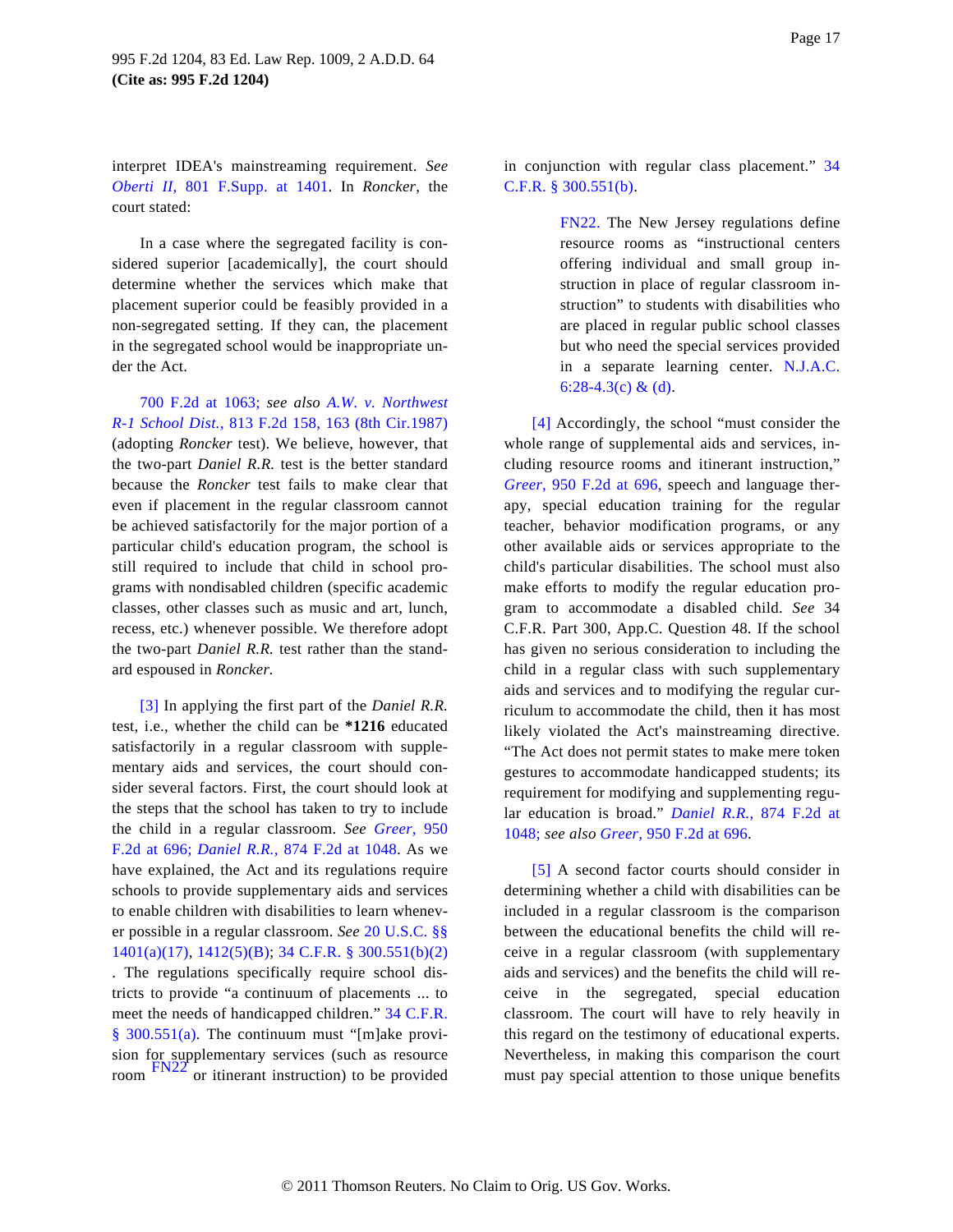the child may obtain from integration in a regular classroom which cannot be achieved in a segregated environment, i.e., the development of social and communication skills from interaction with nondisabled peers. *See [Daniel R.R](http://www.westlaw.com/Find/Default.wl?rs=dfa1.0&vr=2.0&DB=350&FindType=Y&ReferencePositionType=S&SerialNum=1989078426&ReferencePosition=1049).,* [874 F.2d](http://www.westlaw.com/Find/Default.wl?rs=dfa1.0&vr=2.0&DB=350&FindType=Y&ReferencePositionType=S&SerialNum=1989078426&ReferencePosition=1049) at [1049](http://www.westlaw.com/Find/Default.wl?rs=dfa1.0&vr=2.0&DB=350&FindType=Y&ReferencePositionType=S&SerialNum=1989078426&ReferencePosition=1049) ("a child may be able to absorb only a minimal amount of the regular education program, but may benefit enormously from the language models that his nonhandicapped peers provide"); *[Greer](http://www.westlaw.com/Find/Default.wl?rs=dfa1.0&vr=2.0&DB=350&FindType=Y&ReferencePositionType=S&SerialNum=1991207821&ReferencePosition=697),* [950 F.2d at 69](http://www.westlaw.com/Find/Default.wl?rs=dfa1.0&vr=2.0&DB=350&FindType=Y&ReferencePositionType=S&SerialNum=1991207821&ReferencePosition=697)7 (language and role modeling from association with nondisabled peers are essential benefits of mainstreaming); *[Holland,](http://www.westlaw.com/Find/Default.wl?rs=dfa1.0&vr=2.0&DB=345&FindType=Y&ReferencePositionType=S&SerialNum=1992058844&ReferencePosition=882)* [786 F.Supp. a](http://www.westlaw.com/Find/Default.wl?rs=dfa1.0&vr=2.0&DB=345&FindType=Y&ReferencePositionType=S&SerialNum=1992058844&ReferencePosition=882)t [882](http://www.westlaw.com/Find/Default.wl?rs=dfa1.0&vr=2.0&DB=345&FindType=Y&ReferencePositionType=S&SerialNum=1992058844&ReferencePosition=882) (benefits obtained by child with mental retardation as result of placement in a regular classroom include development of social and communications skills and generally improved [self-esteem\).](#page-17-1)  $\frac{FN23}{}$  As IDEA's mainstreaming directive makes clear, Congress understood that a fundamental value of the right to public education for children with disabilities is the right to associate with nondisabled **\*1217** [peers.](#page-17-2) FN24

> <span id="page-17-4"></span><span id="page-17-3"></span><span id="page-17-1"></span><span id="page-17-0"></span>[FN23.](#page-17-3) In passing the Act, Congress recognized "the importance of teaching skills that would foster personal independence ... [and] dignity for handicapped children." *[Polk,](http://www.westlaw.com/Find/Default.wl?rs=dfa1.0&vr=2.0&DB=350&FindType=Y&ReferencePositionType=S&SerialNum=1988096345&ReferencePosition=181)* [853 F.2d at 18](http://www.westlaw.com/Find/Default.wl?rs=dfa1.0&vr=2.0&DB=350&FindType=Y&ReferencePositionType=S&SerialNum=1988096345&ReferencePosition=181)1 (discussing Act's legislative history). Learning to associate, communicate and cooperate with nondisabled persons is essential to the personal independence of children with disabilities. The Act's mainstreaming directive stems from Congress's concern that the states, through public education, work to develop such independence for disabled children.

> <span id="page-17-2"></span>[FN24.](#page-17-4) Courts should also consider the reciprocal benefits of inclusion to the nondisabled students in the class. Teaching nondisabled children to work and communicate with children with disabilities may do much to eliminate the stigma, mistrust and hostility that have traditionally been harbored against persons with disabilities. *See* Minow, *Learning to Live with the Di-*

*lemma of Difference,* 48 Law & Contemp.Probs. at 160, 202-11; *Winners All: A Call for Inclusive Schools,* Report to the National Ass'n of State Bds. of [Educ., at 14](http://www.westlaw.com/Find/Default.wl?rs=dfa1.0&vr=2.0&DB=345&FindType=Y&ReferencePositionType=S&SerialNum=1992151684&ReferencePosition=1404) [\(1992\);](http://www.westlaw.com/Find/Default.wl?rs=dfa1.0&vr=2.0&DB=345&FindType=Y&ReferencePositionType=S&SerialNum=1992151684&ReferencePosition=1404) *[Oberti I](http://www.westlaw.com/Find/Default.wl?rs=dfa1.0&vr=2.0&DB=345&FindType=Y&ReferencePositionType=S&SerialNum=1992151684&ReferencePosition=1404)I,* [801 F.Supp. at 1](http://www.westlaw.com/Find/Default.wl?rs=dfa1.0&vr=2.0&DB=345&FindType=Y&ReferencePositionType=S&SerialNum=1992151684&ReferencePosition=1404)404 (nondisabled children are likely to benefit and learn from children with disabilities who are included in regular classroom).

At the state administrative hearing in this case, a parent of a nondisabled child in the Clementon Elementary School kindergarten class was asked by counsel for the Obertis whether she would have any concerns if Rafael were included in a class with her child. She responded, "No," explaining that she believed disabled and nondisabled children learned from each other by working and playing together. *See supra* n. 10.

[\[6\]](#page-1-3)[\[7\]](#page-2-0) Thus, a determination that a child with disabilities might make greater *academic* progress in a segregated, special education class may not warrant excluding that child from a regular classroom environment. We emphasize that the Act does *not* require states to offer *the same* educational experience to a child with disabilities as is generally provided for nondisabled children. *See [Rowley](http://www.westlaw.com/Find/Default.wl?rs=dfa1.0&vr=2.0&DB=708&FindType=Y&ReferencePositionType=S&SerialNum=1982129080&ReferencePosition=3042),* [458 U.S. at 189, 202, 102 S.Ct. at 3042, 3048-](http://www.westlaw.com/Find/Default.wl?rs=dfa1.0&vr=2.0&DB=708&FindType=Y&ReferencePositionType=S&SerialNum=1982129080&ReferencePosition=3042)49. To the contrary, states must address the unique needs of a disabled child, recognizing that that child may benefit differently from education in the regular classroom than other students. *See [Daniel](http://www.westlaw.com/Find/Default.wl?rs=dfa1.0&vr=2.0&DB=350&FindType=Y&ReferencePositionType=S&SerialNum=1989078426&ReferencePosition=1047) [R.R.,](http://www.westlaw.com/Find/Default.wl?rs=dfa1.0&vr=2.0&DB=350&FindType=Y&ReferencePositionType=S&SerialNum=1989078426&ReferencePosition=1047)* [874 F.2d at 1047](http://www.westlaw.com/Find/Default.wl?rs=dfa1.0&vr=2.0&DB=350&FindType=Y&ReferencePositionType=S&SerialNum=1989078426&ReferencePosition=1047). In short, the fact that a child with disabilities will learn differently from his or her education within a regular classroom does not justify exclusion from that environment.

A third factor the court should consider in determining whether a child with disabilities can be educated satisfactorily in a regular classroom is the possible negative effect the child's inclusion may have on the education of the other children in the regular classroom. While inclusion of children with disabilities in regular classrooms may benefit the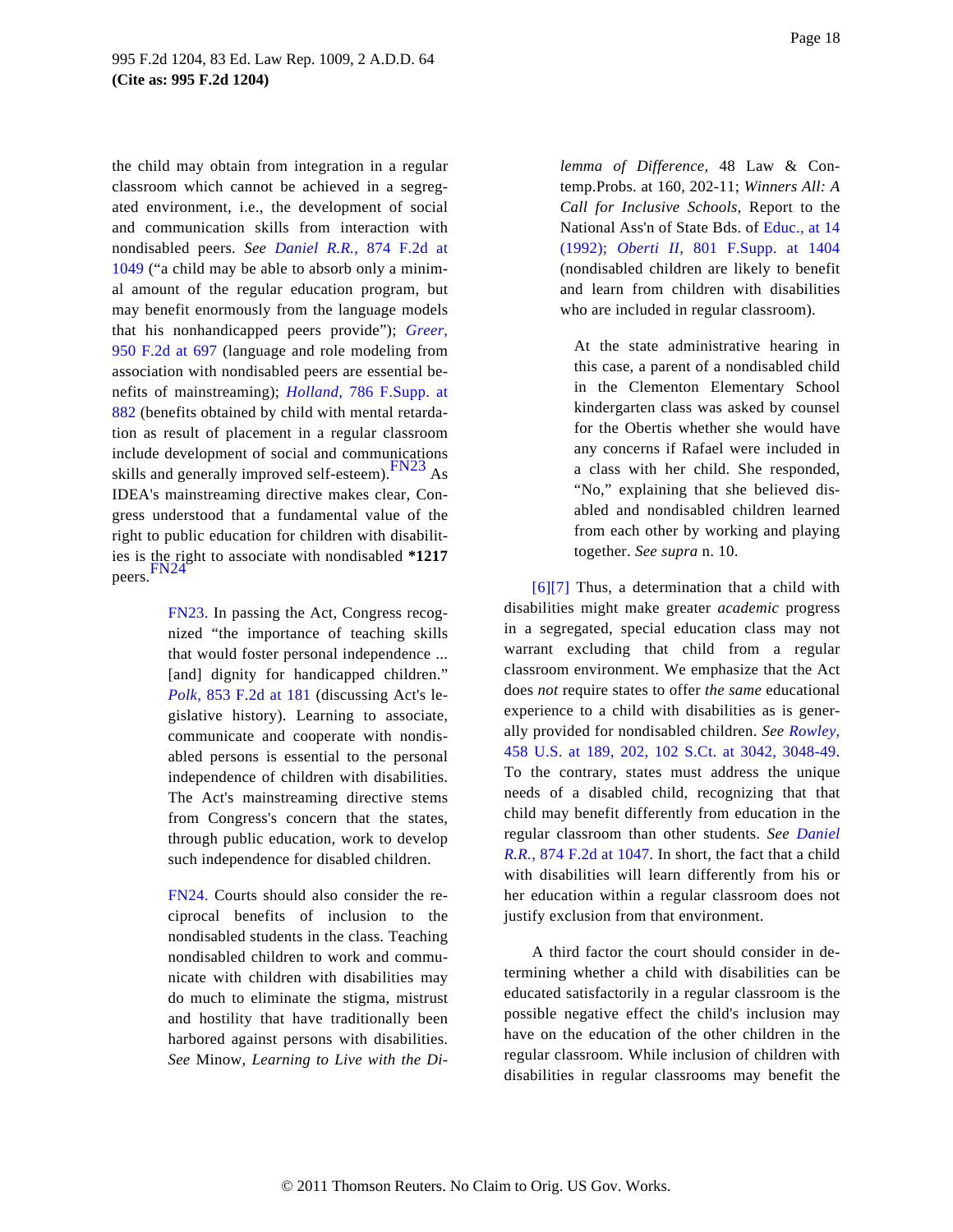class as a whole, *see supra* n. 24, a child with disabilities may be "so disruptive in a regular classroom that the education of other students is significantly impaired." [34 C.F.R. § 300.55](http://www.westlaw.com/Find/Default.wl?rs=dfa1.0&vr=2.0&DB=1000547&DocName=34CFRS300.552&FindType=L)2 *comment* (citing 34 C.F.R. part 104-Appendix, Para. 24); *see [Greer](http://www.westlaw.com/Find/Default.wl?rs=dfa1.0&vr=2.0&DB=350&FindType=Y&ReferencePositionType=S&SerialNum=1991207821&ReferencePosition=697),* [950 F.2d at 697](http://www.westlaw.com/Find/Default.wl?rs=dfa1.0&vr=2.0&DB=350&FindType=Y&ReferencePositionType=S&SerialNum=1991207821&ReferencePosition=697); *[Daniel R.R.,](http://www.westlaw.com/Find/Default.wl?rs=dfa1.0&vr=2.0&DB=350&FindType=Y&ReferencePositionType=S&SerialNum=1989078426&ReferencePosition=1048)* 874 [F.2d at 1048-49](http://www.westlaw.com/Find/Default.wl?rs=dfa1.0&vr=2.0&DB=350&FindType=Y&ReferencePositionType=S&SerialNum=1989078426&ReferencePosition=1048). Moreover, if a child is causing excessive disruption of the class, the child may not be benefiting educationally in that environment. Accordingly, if the child has behavioral problems, the court should consider the degree to which these problems may disrupt the class. In addition, the court should consider whether the child's disabilities will demand so much of the teacher's attention that the teacher will be required to ignore the other students. *See [Daniel R.R.,](http://www.westlaw.com/Find/Default.wl?rs=dfa1.0&vr=2.0&DB=350&FindType=Y&ReferencePositionType=S&SerialNum=1989078426&ReferencePosition=1049)* [874 F.2d at 1049](http://www.westlaw.com/Find/Default.wl?rs=dfa1.0&vr=2.0&DB=350&FindType=Y&ReferencePositionType=S&SerialNum=1989078426&ReferencePosition=1049).

<span id="page-18-2"></span><span id="page-18-1"></span><span id="page-18-0"></span>[\[8\]](#page-2-1) We emphasize, however, that in considering the possible negative effect of the child's presence on the other students, the court must keep in mind the school's obligation under the Act to provide supplementary aids and services to accommodate the child's disabilities. *See [Greer,](http://www.westlaw.com/Find/Default.wl?rs=dfa1.0&vr=2.0&DB=350&FindType=Y&ReferencePositionType=S&SerialNum=1991207821&ReferencePosition=697)* [950 F.2d](http://www.westlaw.com/Find/Default.wl?rs=dfa1.0&vr=2.0&DB=350&FindType=Y&ReferencePositionType=S&SerialNum=1991207821&ReferencePosition=697) [at 697](http://www.westlaw.com/Find/Default.wl?rs=dfa1.0&vr=2.0&DB=350&FindType=Y&ReferencePositionType=S&SerialNum=1991207821&ReferencePosition=697). An adequate individualized program with such aids and services may prevent disruption that would otherwise occur. *See id.* With respect to the concerns of nondisabled children in the regular classroom, we note that the comment to [34 C.F.R. §](http://www.westlaw.com/Find/Default.wl?rs=dfa1.0&vr=2.0&DB=1000547&DocName=34CFRS300.552&FindType=L) [300.552](http://www.westlaw.com/Find/Default.wl?rs=dfa1.0&vr=2.0&DB=1000547&DocName=34CFRS300.552&FindType=L) (citing 34 C.F.R. part 104-Appendix, Para. 24) reads: "[I]t should be stressed that, where a handicapped child is so disruptive in a regular classroom that the education of other students is significantly impaired, the needs of the handicapped child cannot be met in that environment. Therefore, regular placements would not be appropriate to his or her needs...." On the other hand, "a handicapped child who merely requires more teacher attention than most other children is not likely to be so disruptive as to significantly impair the education of other children." *[Greer](http://www.westlaw.com/Find/Default.wl?rs=dfa1.0&vr=2.0&DB=350&FindType=Y&ReferencePositionType=S&SerialNum=1991207821&ReferencePosition=697),* [950 F.2d at 697](http://www.westlaw.com/Find/Default.wl?rs=dfa1.0&vr=2.0&DB=350&FindType=Y&ReferencePositionType=S&SerialNum=1991207821&ReferencePosition=697).

In sum, in determining whether a child with disabilities can be educated satisfactorily in a regular class with supplemental aids and services (the first prong of the two-part mainstreaming test we

adopt today), the court should consider several factors, including: (1) whether the school district has made reasonable efforts to accommodate the child in a regular classroom; (2) the educational **\*1218** benefits available to the child in a regular class, with appropriate supplementary aids and services, as compared to the benefits provided in a special education class; and (3) the possible negative effects of the inclusion of the child on the edu-

cation of the other students in th[e class.](#page-18-1)  $F_{\text{N2}}$ 

[FN25.](#page-18-2) Additional factors may be relevant depending on the circumstances of the specific case. For example, other courts have considered cost as a relevant factor in determining compliance with the Act's mainstreaming requirement. *See, e.g., [Greer](http://www.westlaw.com/Find/Default.wl?rs=dfa1.0&vr=2.0&DB=350&FindType=Y&ReferencePositionType=S&SerialNum=1991207821&ReferencePosition=697),* [950 F.2d at 69](http://www.westlaw.com/Find/Default.wl?rs=dfa1.0&vr=2.0&DB=350&FindType=Y&ReferencePositionType=S&SerialNum=1991207821&ReferencePosition=697)7; *[Roncker,](http://www.westlaw.com/Find/Default.wl?rs=dfa1.0&vr=2.0&DB=350&FindType=Y&ReferencePositionType=S&SerialNum=1983109640&ReferencePosition=1063)* [700 F.2d](http://www.westlaw.com/Find/Default.wl?rs=dfa1.0&vr=2.0&DB=350&FindType=Y&ReferencePositionType=S&SerialNum=1983109640&ReferencePosition=1063) at [1063.](http://www.westlaw.com/Find/Default.wl?rs=dfa1.0&vr=2.0&DB=350&FindType=Y&ReferencePositionType=S&SerialNum=1983109640&ReferencePosition=1063) Since the parties have not raised cost as an issue, we do not consider it here. *See [Daniel R.R.](http://www.westlaw.com/Find/Default.wl?rs=dfa1.0&vr=2.0&DB=350&FindType=Y&ReferencePositionType=S&SerialNum=1989078426&ReferencePosition=1049),* [874 F.2d at 1049 n. 9](http://www.westlaw.com/Find/Default.wl?rs=dfa1.0&vr=2.0&DB=350&FindType=Y&ReferencePositionType=S&SerialNum=1989078426&ReferencePosition=1049).

If, after considering these factors, the court determines that the school district was justified in removing the child from the regular classroom and providing education in a segregated, special education class, the court must consider the second prong of the mainstreaming test-whether the school has included the child in school programs with nondisabled children to the maximum extent appropriate. *See [Daniel R.R.,](http://www.westlaw.com/Find/Default.wl?rs=dfa1.0&vr=2.0&DB=350&FindType=Y&ReferencePositionType=S&SerialNum=1989078426&ReferencePosition=1048)* [874 F.2d at 1048, 1050](http://www.westlaw.com/Find/Default.wl?rs=dfa1.0&vr=2.0&DB=350&FindType=Y&ReferencePositionType=S&SerialNum=1989078426&ReferencePosition=1048). IDEA and its regulations "do not contemplate an allor-nothing educational system in which handicapped children attend either regular or special education." *[Id.](http://www.westlaw.com/Find/Default.wl?rs=dfa1.0&vr=2.0&FindType=Y&SerialNum=1989078426)* [at 1050](http://www.westlaw.com/Find/Default.wl?rs=dfa1.0&vr=2.0&FindType=Y&SerialNum=1989078426). The regulations under IDEA require schools to provide a "continuum of alternative placements ... to meet the needs of handicapped children."  $34$  C.F.R. §  $300.551(a)$ . As the Fifth Circuit stated:

the school must take intermediate steps wherever appropriate, such as placing the child in regular education for some academic classes and in special education for others, mainstreaming the child for nonacademic classes only, or providing interaction with nonhandicapped children during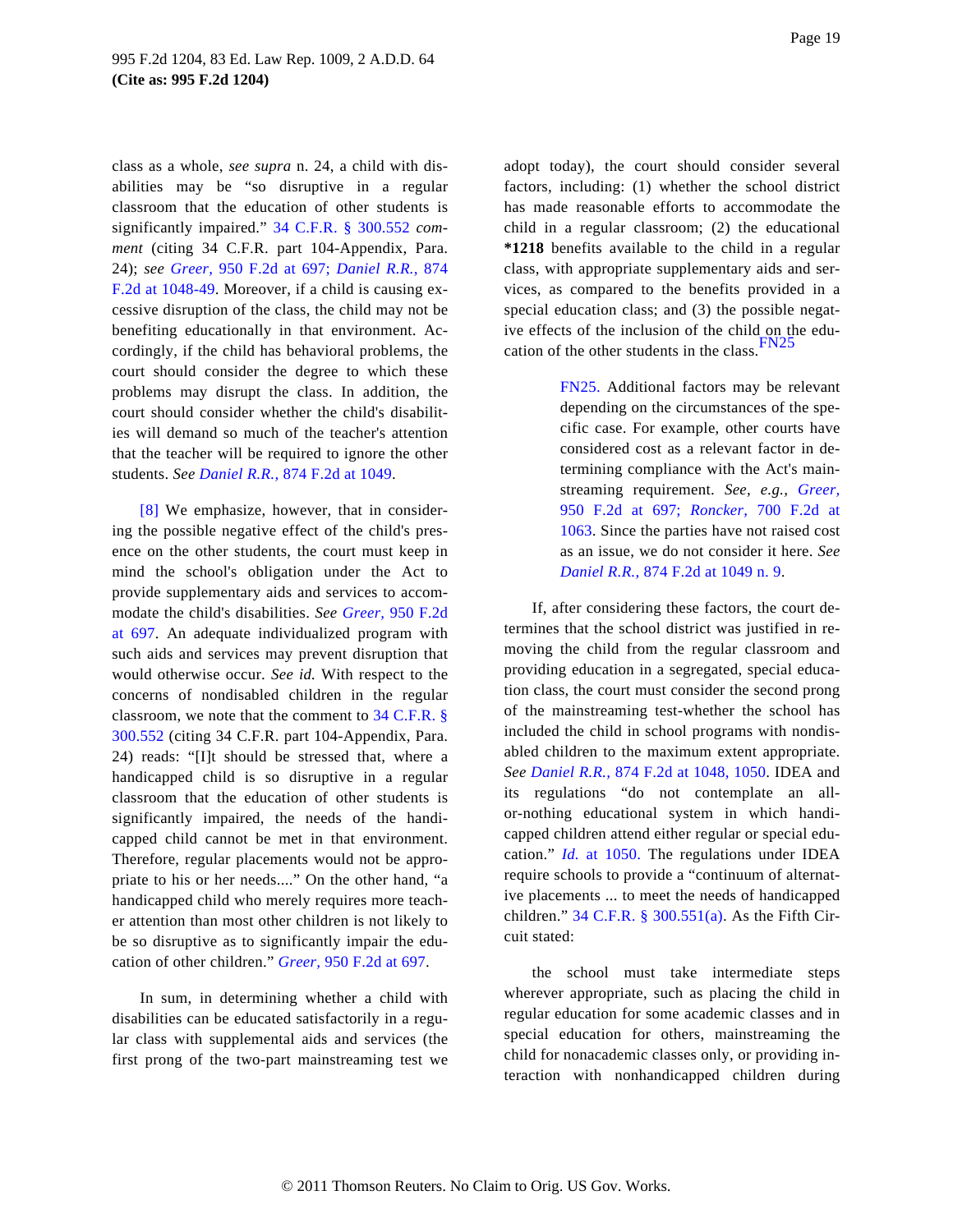lunch and recess. The appropriate mix will vary from child to child and, it may be hoped, from school year to school year as the child develops.

*[Daniel R.R.](http://www.westlaw.com/Find/Default.wl?rs=dfa1.0&vr=2.0&DB=350&FindType=Y&ReferencePositionType=S&SerialNum=1989078426&ReferencePosition=1050),* [874 F.2d at 105](http://www.westlaw.com/Find/Default.wl?rs=dfa1.0&vr=2.0&DB=350&FindType=Y&ReferencePositionType=S&SerialNum=1989078426&ReferencePosition=1050)0. Thus, even if a child with disabilities cannot be educated satisfactorily in a regular classroom, that child must still be included in school programs with nondisabled students wherever possible.

# III. BURDEN OF PROOF UNDER IDEA's MAIN-STREAMING REQUIREMENT

<span id="page-19-0"></span>[\[9\]](#page-2-2) Before we apply the two-part analysis discussed above to the facts in this case, we must address the School District's argument that the district court improperly placed the burden of proof under the Act on it. In the School District's view, while it may have had the initial burden at the state administrative level of justifying its educational placement, once the agency decided in its favor, the burden should have shifted to the parents who challenged the agency decision in the district court. Courts must place the burden on the party seeking to reverse the agency decision, the School District argues, in order to effectuate IDEA's requirement that "due weight shall be given to [the state administrative] proceedings," *[Rowley](http://www.westlaw.com/Find/Default.wl?rs=dfa1.0&vr=2.0&DB=708&FindType=Y&ReferencePositionType=S&SerialNum=1982129080&ReferencePosition=3051),* [458 U.S. at 20](http://www.westlaw.com/Find/Default.wl?rs=dfa1.0&vr=2.0&DB=708&FindType=Y&ReferencePositionType=S&SerialNum=1982129080&ReferencePosition=3051)6, [102 S.Ct. at 3051](http://www.westlaw.com/Find/Default.wl?rs=dfa1.0&vr=2.0&DB=708&FindType=Y&ReferencePositionType=S&SerialNum=1982129080&ReferencePosition=3051) (interpreting [20 U.S.C. § 1415\(e](http://www.westlaw.com/Find/Default.wl?rs=dfa1.0&vr=2.0&DB=1000546&DocName=20USCAS1415&FindType=L)) ). We disagree.

IDEA instructs district courts and state trial courts reviewing the decisions of state educational agencies to "receive the records of the administrative proceedings.... hear additional evidence at the request of a party, and, basing its decision on the preponderance of the evidence, ... grant such relief as the court determines is appropriate." [20 U.S.C. §](http://www.westlaw.com/Find/Default.wl?rs=dfa1.0&vr=2.0&DB=1000546&DocName=20USCAS1415&FindType=L)  $1415(e)(2)$ . As construed by the Supreme Court in *Rowley*, [§ 1415\(e\)\(2](http://www.westlaw.com/Find/Default.wl?rs=dfa1.0&vr=2.0&DB=1000546&DocName=20USCAS1415&FindType=L)) requires courts to give "due weight" to the agency proceedings. *[Rowley,](http://www.westlaw.com/Find/Default.wl?rs=dfa1.0&vr=2.0&DB=708&FindType=Y&ReferencePositionType=S&SerialNum=1982129080&ReferencePosition=3051)* 458 [U.S. at 206, 102 S.Ct. at 30](http://www.westlaw.com/Find/Default.wl?rs=dfa1.0&vr=2.0&DB=708&FindType=Y&ReferencePositionType=S&SerialNum=1982129080&ReferencePosition=3051)51. However, neither *Rowley* nor the Act itself specifically addresses which party bears the burden of proof at the district court level, an issue which we believe is quite different from the district court's obligation to afford due weight to the administrative proceedings.

The School District points to several cases that hold, either directly or implicitly, that even if the school district bears the burden of proving compliance with IDEA in the state administrative proceedings, the burden of proof shifts to the party challenging the agency decision at the district court level. *See [Roland M. v. Concord School Comm.](http://www.westlaw.com/Find/Default.wl?rs=dfa1.0&vr=2.0&DB=350&FindType=Y&ReferencePositionType=S&SerialNum=1990115878&ReferencePosition=991),* [910 F.2d](http://www.westlaw.com/Find/Default.wl?rs=dfa1.0&vr=2.0&DB=350&FindType=Y&ReferencePositionType=S&SerialNum=1990115878&ReferencePosition=991)

In reviewing the decision of a state agency under IDEA, the district court "must make an independent determination based on a preponderance of the evidence." *[Geis v. Bd. of Educ](http://www.westlaw.com/Find/Default.wl?rs=dfa1.0&vr=2.0&DB=350&FindType=Y&ReferencePositionType=S&SerialNum=1985148207&ReferencePosition=583).,* [774 F.2d 575](http://www.westlaw.com/Find/Default.wl?rs=dfa1.0&vr=2.0&DB=350&FindType=Y&ReferencePositionType=S&SerialNum=1985148207&ReferencePosition=583), [583 \(3d Cir.198](http://www.westlaw.com/Find/Default.wl?rs=dfa1.0&vr=2.0&DB=350&FindType=Y&ReferencePositionType=S&SerialNum=1985148207&ReferencePosition=583)5). Given that the district court must *independently* review the evidence adduced at the administrative proceedings and can receive new evidence, we see no reason to shift the ultimate burden of proof to the party who happened to have lost before the state agency, especially since the loss at the administrative level may have been due to incomplete or insufficient evidence or to an incorrect application of the Act.

[983, 991 \(1st Cir.199](http://www.westlaw.com/Find/Default.wl?rs=dfa1.0&vr=2.0&DB=350&FindType=Y&ReferencePositionType=S&SerialNum=1990115878&ReferencePosition=991)0), *cert. denied,* **[\\*1219](http://www.westlaw.com/Find/Default.wl?rs=dfa1.0&vr=2.0&DB=708&FindType=Y&SerialNum=1991024184)**499 [U.S. 912, 111 S.Ct. 1122, 113 L.Ed.2d 230 \(1991](http://www.westlaw.com/Find/Default.wl?rs=dfa1.0&vr=2.0&DB=708&FindType=Y&SerialNum=1991024184)); *[Kerkam v. McKen](http://www.westlaw.com/Find/Default.wl?rs=dfa1.0&vr=2.0&DB=350&FindType=Y&ReferencePositionType=S&SerialNum=1988158078&ReferencePosition=887)zie,* [862 F.2d 884](http://www.westlaw.com/Find/Default.wl?rs=dfa1.0&vr=2.0&DB=350&FindType=Y&ReferencePositionType=S&SerialNum=1988158078&ReferencePosition=887), 887 [\(D.C.Cir.1988\);](http://www.westlaw.com/Find/Default.wl?rs=dfa1.0&vr=2.0&DB=350&FindType=Y&ReferencePositionType=S&SerialNum=1988158078&ReferencePosition=887) *see also [Briggs v. Bd. of Educ.,](http://www.westlaw.com/Find/Default.wl?rs=dfa1.0&vr=2.0&DB=350&FindType=Y&ReferencePositionType=S&SerialNum=1989121721&ReferencePosition=692)* 882 [F.2d 688, 692 \(2d Cir.198](http://www.westlaw.com/Find/Default.wl?rs=dfa1.0&vr=2.0&DB=350&FindType=Y&ReferencePositionType=S&SerialNum=1989121721&ReferencePosition=692)9) (placing burden on parents challenging state agency decision to prove that their child's educational needs could be met in a less segregated setting). We find these cases un-

persuasive.

The purpose of the "due weight" obligation is to prevent the court from imposing its own view of preferable educational methods on the states. *See [Rowley,](http://www.westlaw.com/Find/Default.wl?rs=dfa1.0&vr=2.0&DB=708&FindType=Y&ReferencePositionType=S&SerialNum=1982129080&ReferencePosition=3051)* [458 U.S. at 207, 102 S.Ct. at 3](http://www.westlaw.com/Find/Default.wl?rs=dfa1.0&vr=2.0&DB=708&FindType=Y&ReferencePositionType=S&SerialNum=1982129080&ReferencePosition=3051)051. Accordingly, the due weight is owed to the *administrative proceedings,* not to the party who happened to prevail in those proceedings. Moreover, the amount of deference to be afforded the administrative proceedings "is an issue left to the discretion of the district court.... [T]he district court must consider the administrative findings of fact, but is free to accept or reject them." *[Jefferson County Bd. o](http://www.westlaw.com/Find/Default.wl?rs=dfa1.0&vr=2.0&DB=350&FindType=Y&ReferencePositionType=S&SerialNum=1988103802&ReferencePosition=857)f [Educ. v. Breen](http://www.westlaw.com/Find/Default.wl?rs=dfa1.0&vr=2.0&DB=350&FindType=Y&ReferencePositionType=S&SerialNum=1988103802&ReferencePosition=857),* [853 F.2d 853, 857 \(11th Cir.1988](http://www.westlaw.com/Find/Default.wl?rs=dfa1.0&vr=2.0&DB=350&FindType=Y&ReferencePositionType=S&SerialNum=1988103802&ReferencePosition=857)). The district court can give due weight to the agency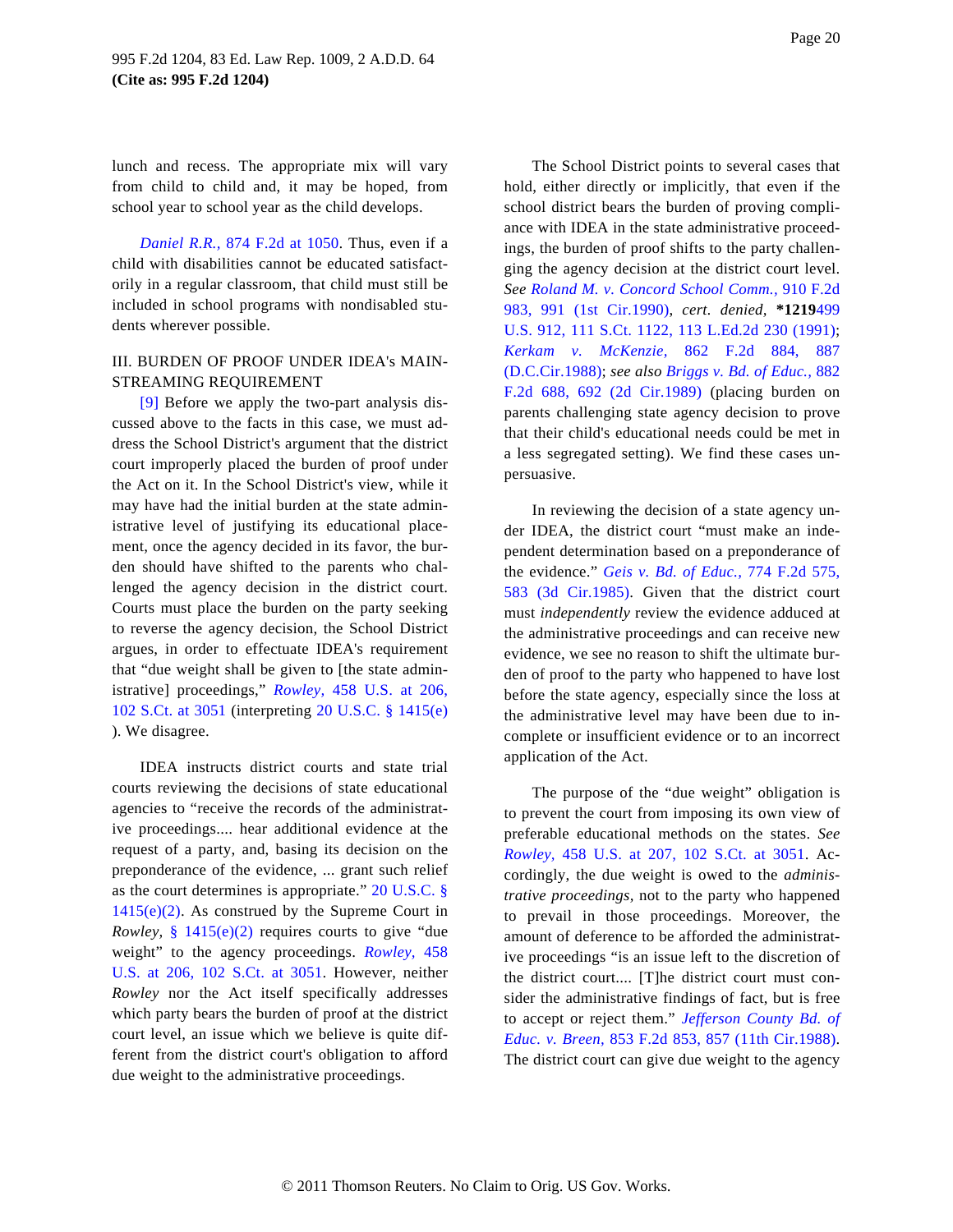proceedings (i.e., refrain from imposing its own notions of educational policy on the states), while the ultimate burden of proof remains on the school.

<span id="page-20-2"></span>Underlying the Act is "an abiding concern for the welfare of handicapped children and their parents." *[Lascari](http://www.westlaw.com/Find/Default.wl?rs=dfa1.0&vr=2.0&DB=162&FindType=Y&ReferencePositionType=S&SerialNum=1989111831&ReferencePosition=1188),* [560 A.2d at 1188](http://www.westlaw.com/Find/Default.wl?rs=dfa1.0&vr=2.0&DB=162&FindType=Y&ReferencePositionType=S&SerialNum=1989111831&ReferencePosition=1188); *see* [20 U.S.C. §](http://www.westlaw.com/Find/Default.wl?rs=dfa1.0&vr=2.0&DB=1000546&DocName=20USCAS1400&FindType=L)  $1400(c)$ . FN26 [Requirin](#page-20-1)g parents to prove at the district court level that the school has failed to comply with the Act would undermine the Act's express purpose "to assure that the rights of children with disabilities and their parents are protected," [20](http://www.westlaw.com/Find/Default.wl?rs=dfa1.0&vr=2.0&DB=1000546&DocName=20USCAS1400&FindType=L) U.S.C.  $\S$  1400(c), and would diminish the effect of the provision that enables parents and guardians to obtain judicial enforcement of the Act's substantive and procedural requirements, *see* [20 U.S.C.](http://www.westlaw.com/Find/Default.wl?rs=dfa1.0&vr=2.0&DB=1000546&DocName=20USCAS1415&FindType=L) §  $1415(e)$ . In practical terms, the school has an advantage when a dispute arises under the Act: the school has better access to the relevant information, greater control over the potentially more persuasive witnesses (those who have been directly involved with the child's education), and greater overall educational expertise than the parents. *See [Lascari,](http://www.westlaw.com/Find/Default.wl?rs=dfa1.0&vr=2.0&DB=162&FindType=Y&ReferencePositionType=S&SerialNum=1989111831&ReferencePosition=1188)* 560 [A.2d at 1188](http://www.westlaw.com/Find/Default.wl?rs=dfa1.0&vr=2.0&DB=162&FindType=Y&ReferencePositionType=S&SerialNum=1989111831&ReferencePosition=1188) (placing burden of proof on school is "consistent with the proposition that the burdens of persuasion and production should be placed on the party better able to meet those burdens."); Engel, *[Law, Culture, and Children with Disabilities,](http://www.westlaw.com/Find/Default.wl?rs=dfa1.0&vr=2.0&DB=1133&FindType=Y&ReferencePositionType=S&SerialNum=0100997733&ReferencePosition=187)* 1991 [Duke L.J. at 187-94](http://www.westlaw.com/Find/Default.wl?rs=dfa1.0&vr=2.0&DB=1133&FindType=Y&ReferencePositionType=S&SerialNum=0100997733&ReferencePosition=187) (arguing that parents are generally at a disadvantage vis-a-vis the school when disputes arise under IDEA because parents generally lack specialized training and because their views are often treated as "inherently suspect" due to the attachment to their child).

#### <span id="page-20-1"></span><span id="page-20-0"></span>[FN26.](#page-20-2) The express purpose of IDEA is

to assure that all children with disabilities have available to them ... a free appropriate public education which emphasizes special education and related services designed to meet their unique needs, to assure that the rights of children with disabilities and their parents or guardians are protected, to assist States and localities to provide for the education of all children with disabilities, and to assess and assure the effectiveness of efforts to educate children with disabilities.

#### [20 U.S.C. § 1400\(c\)](http://www.westlaw.com/Find/Default.wl?rs=dfa1.0&vr=2.0&DB=1000546&DocName=20USCAS1400&FindType=L).

In light of the statutory purpose of IDEA and these practical considerations, we believe that when IDEA's mainstreaming requirement is specifically at issue, it is appropriate to place the burden of proving compliance with IDEA on the school. Indeed, the Act's strong presumption in favor of mainstreaming,  $20$  U.S.C. §  $1422(5)(B)$ , would be turned on its head if parents had to prove that their child was worthy of being included, rather than the school district having to justify a decision to exclude the child from the regular classroom. *See supra* Part II. We therefore hold that the district court correctly placed **\*1220** the burden on the School District to prove that the segregated placement proposed for Rafael was in compliance with the mainstreaming requirement of IDEA.

# IV. DID THE SCHOOL DISTRICT COMPLY WITH IDEA?

We now reach the dispositive question in this case: whether the district court erred in holding that the School District failed to comply with IDEA's mainstreaming requirement. Initially, applying the first part of the two-part test set forth above, *supra* Part II, we consider whether the School District has met its burden of proving that Rafael could not be educated satisfactorily in a regular classroom with supplementary aids and services.

# A. *Standard of review*

[\[10\]](#page-2-3) Our deferential standard of review over the district court's fact finding is essential to our decision here. We accept the district court's findings of fact unless they are clearly erroneous. *See [David](http://www.westlaw.com/Find/Default.wl?rs=dfa1.0&vr=2.0&DB=350&FindType=Y&ReferencePositionType=S&SerialNum=1985150616&ReferencePosition=415) [D. v. Dartmouth School Comm](http://www.westlaw.com/Find/Default.wl?rs=dfa1.0&vr=2.0&DB=350&FindType=Y&ReferencePositionType=S&SerialNum=1985150616&ReferencePosition=415).,* [775 F.2d 411, 415](http://www.westlaw.com/Find/Default.wl?rs=dfa1.0&vr=2.0&DB=350&FindType=Y&ReferencePositionType=S&SerialNum=1985150616&ReferencePosition=415) [\(1st Cir.1985](http://www.westlaw.com/Find/Default.wl?rs=dfa1.0&vr=2.0&DB=350&FindType=Y&ReferencePositionType=S&SerialNum=1985150616&ReferencePosition=415)), *cert. denied,* [475 U.S. 1140, 10](http://www.westlaw.com/Find/Default.wl?rs=dfa1.0&vr=2.0&DB=708&FindType=Y&SerialNum=1986223164)6 [S.Ct. 1790, 90 L.Ed.2d 336 \(19](http://www.westlaw.com/Find/Default.wl?rs=dfa1.0&vr=2.0&DB=708&FindType=Y&SerialNum=1986223164)86); [Fed.R.Civ.P.](http://www.westlaw.com/Find/Default.wl?rs=dfa1.0&vr=2.0&DB=1004365&DocName=USFRCPR52&FindType=L)  $52(a)$ . A finding of fact is clearly erroneous when, after reviewing the evidence, the court of appeals is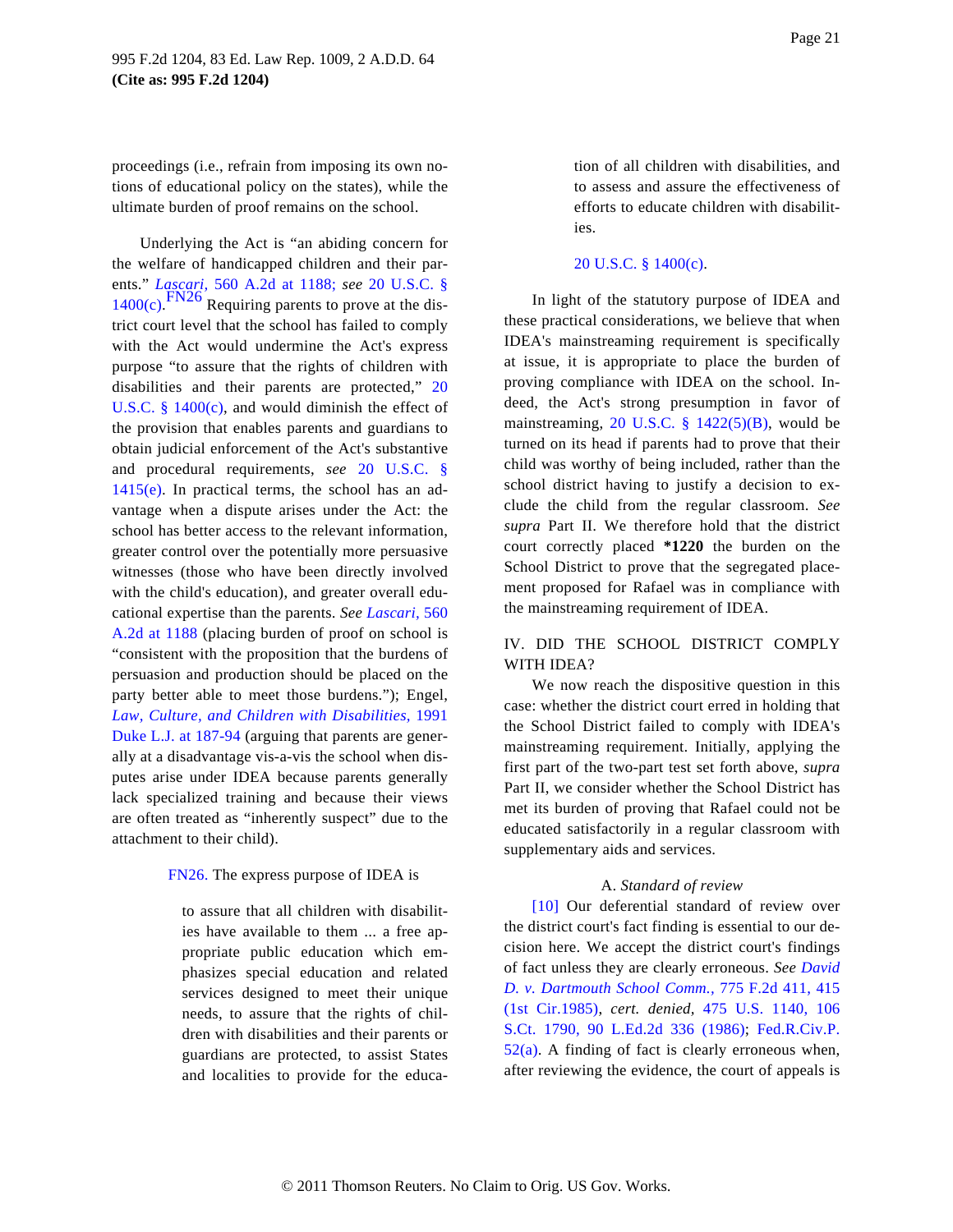"left with a definite and firm conviction that a mistake has been committed." *[Anderson v. Bessemer](http://www.westlaw.com/Find/Default.wl?rs=dfa1.0&vr=2.0&DB=708&FindType=Y&ReferencePositionType=S&SerialNum=1985114055&ReferencePosition=1511) [City,](http://www.westlaw.com/Find/Default.wl?rs=dfa1.0&vr=2.0&DB=708&FindType=Y&ReferencePositionType=S&SerialNum=1985114055&ReferencePosition=1511)* [470 U.S. 564, 573, 105 S.Ct. 1504, 1511, 8](http://www.westlaw.com/Find/Default.wl?rs=dfa1.0&vr=2.0&DB=708&FindType=Y&ReferencePositionType=S&SerialNum=1985114055&ReferencePosition=1511)4 [L.Ed.2d 518 \(1985](http://www.westlaw.com/Find/Default.wl?rs=dfa1.0&vr=2.0&DB=708&FindType=Y&ReferencePositionType=S&SerialNum=1985114055&ReferencePosition=1511)). Thus, even if we might have come to different factual conclusions based on this record, we defer to the findings of the district court unless we are convinced that the record cannot support those findings.

<span id="page-21-0"></span>[\[11\]](#page-3-0) We also consider, in reviewing the district court's fact findings in an IDEA case, whether the court has abused its discretion in failing to afford "due weight" to the agency proceedings. *See* [20](http://www.westlaw.com/Find/Default.wl?rs=dfa1.0&vr=2.0&DB=1000546&DocName=20USCAS1415&FindType=L) [U.S.C. § 1415\(e\)\(2](http://www.westlaw.com/Find/Default.wl?rs=dfa1.0&vr=2.0&DB=1000546&DocName=20USCAS1415&FindType=L)); *[Rowley,](http://www.westlaw.com/Find/Default.wl?rs=dfa1.0&vr=2.0&DB=708&FindType=Y&ReferencePositionType=S&SerialNum=1982129080&ReferencePosition=3051)* [458 U.S. at 206, 102](http://www.westlaw.com/Find/Default.wl?rs=dfa1.0&vr=2.0&DB=708&FindType=Y&ReferencePositionType=S&SerialNum=1982129080&ReferencePosition=3051) [S.Ct. at 3051](http://www.westlaw.com/Find/Default.wl?rs=dfa1.0&vr=2.0&DB=708&FindType=Y&ReferencePositionType=S&SerialNum=1982129080&ReferencePosition=3051); *[Breen](http://www.westlaw.com/Find/Default.wl?rs=dfa1.0&vr=2.0&DB=350&FindType=Y&ReferencePositionType=S&SerialNum=1988103802&ReferencePosition=857),* [853 F.2d at 857](http://www.westlaw.com/Find/Default.wl?rs=dfa1.0&vr=2.0&DB=350&FindType=Y&ReferencePositionType=S&SerialNum=1988103802&ReferencePosition=857). As discussed above, *see supra* Part III, the district court makes fact findings in an IDEA case not only on the administrative record, but also on any new evidence presented by the parties. The district court must give due weight to the administrative proceedings (so as not to impose the court's own view of preferable educational policy on the states), *see [Rowley](http://www.westlaw.com/Find/Default.wl?rs=dfa1.0&vr=2.0&DB=708&FindType=Y&ReferencePositionType=S&SerialNum=1982129080&ReferencePosition=3051),* [458 U.S. at 206, 102 S.Ct. at 3051](http://www.westlaw.com/Find/Default.wl?rs=dfa1.0&vr=2.0&DB=708&FindType=Y&ReferencePositionType=S&SerialNum=1982129080&ReferencePosition=3051), but the court is free to accept or reject the agency findings depending on whether those findings are supported by the new, expanded record and whether they are consistent with the requirements of the Act. Accordingly, we review the district court's decisions regarding whether to adopt the agency fact findings under the deferential, clearly erroneous standard. *See [Breen](http://www.westlaw.com/Find/Default.wl?rs=dfa1.0&vr=2.0&DB=350&FindType=Y&ReferencePositionType=S&SerialNum=1988103802&ReferencePosition=857),* [853 F.2d at 857](http://www.westlaw.com/Find/Default.wl?rs=dfa1.0&vr=2.0&DB=350&FindType=Y&ReferencePositionType=S&SerialNum=1988103802&ReferencePosition=857).

#### B. *Application of the Daniel R.R. test*

<span id="page-21-3"></span><span id="page-21-2"></span><span id="page-21-1"></span>[\[12\]](#page-3-1) In Part II of this opinion, we outlined three factors that should be considered by a court in determining whether a child with disabilities can be educated satisfactorily in a regular classroom (the first part of the *Daniel R.R.* test): (1) whether the school district has made reasonable efforts to accommodate the child in a regular classroom with supplementary aids and services; (2) a comparison of the educational benefits available in a regular class and the benefits provided in a special education class; and (3) the possible negative effects of inclusion on the other students in the class. We now

consider each of these factors, looking to the relevant fact findings of the district court to determine whether those findings are clearly erroneous, and if not, whether they support the district court's ultimate legal conclusion that the School District violated the mainstreaming requirement of IDEA.

As to the first factor, the district court found that the School District made only negligible efforts to include Rafael in a regular classroom. Specifically, the court found that during the 1989-90 school year, the only period during which the School District mainstreamed Rafael in a regular classroom, the School District placed Rafael in the developmental kindergarten class "without a curriculum plan, without a behavior management plan, and without providing adequate special education support to the teacher." *[Oberti II](http://www.westlaw.com/Find/Default.wl?rs=dfa1.0&vr=2.0&DB=345&FindType=Y&ReferencePositionType=S&SerialNum=1992151684&ReferencePosition=1402),* [801 F.Supp. at 1402](http://www.westlaw.com/Find/Default.wl?rs=dfa1.0&vr=2.0&DB=345&FindType=Y&ReferencePositionType=S&SerialNum=1992151684&ReferencePosition=1402); *see also [id](http://www.westlaw.com/Find/Default.wl?rs=dfa1.0&vr=2.0&FindType=Y&SerialNum=1992151684).* [at 1396, 1398](http://www.westlaw.com/Find/Default.wl?rs=dfa1.0&vr=2.0&FindType=Y&SerialNum=1992151684). Further, the court found that the School District has since refused to include Rafael in a regular classroom largely **\*1221** based on the behavioral problems experienced by Rafael in the kindergarten class during the 1989-90 school year. *[Id](http://www.westlaw.com/Find/Default.wl?rs=dfa1.0&vr=2.0&FindType=Y&SerialNum=1992151684).* [at 1396, 1403](http://www.westlaw.com/Find/Default.wl?rs=dfa1.0&vr=2.0&FindType=Y&SerialNum=1992151684). For the 1990-91 year, the court found that Rafael was placed in a segregated class with "no meaningful mainstreaming opportunities," *[id](http://www.westlaw.com/Find/Default.wl?rs=dfa1.0&vr=2.0&FindType=Y&SerialNum=1992151684).* [at 1397](http://www.westlaw.com/Find/Default.wl?rs=dfa1.0&vr=2.0&FindType=Y&SerialNum=1992151684), and that "[t]he School District's consideration of less restrictive alternatives for the 1990-91 school year was perfunctory." *[Id](http://www.westlaw.com/Find/Default.wl?rs=dfa1.0&vr=2.0&FindType=Y&SerialNum=1992151684).* [at 1396](http://www.westlaw.com/Find/Default.wl?rs=dfa1.0&vr=2.0&FindType=Y&SerialNum=1992151684).

There is very little evidence in the record that conflicts with these findings. The School District produced some evidence that the kindergarten teacher and the school psychologist attempted to modify the curriculum in that class and to come up with methods of controlling Rafael's behavior problems. *See supra* n. 7. However, the record reflects that the School District had access to information and expertise about specific methods and services to enable children with disabilities like Rafael to be included in a regular classroom, *see supra* at 1211, but that the School District did not provide such supplementary aids and services for Rafael in the<br>kindergarten class. [FN27](#page-21-2)

[FN27.](#page-21-3) We note that mainstreaming Rafael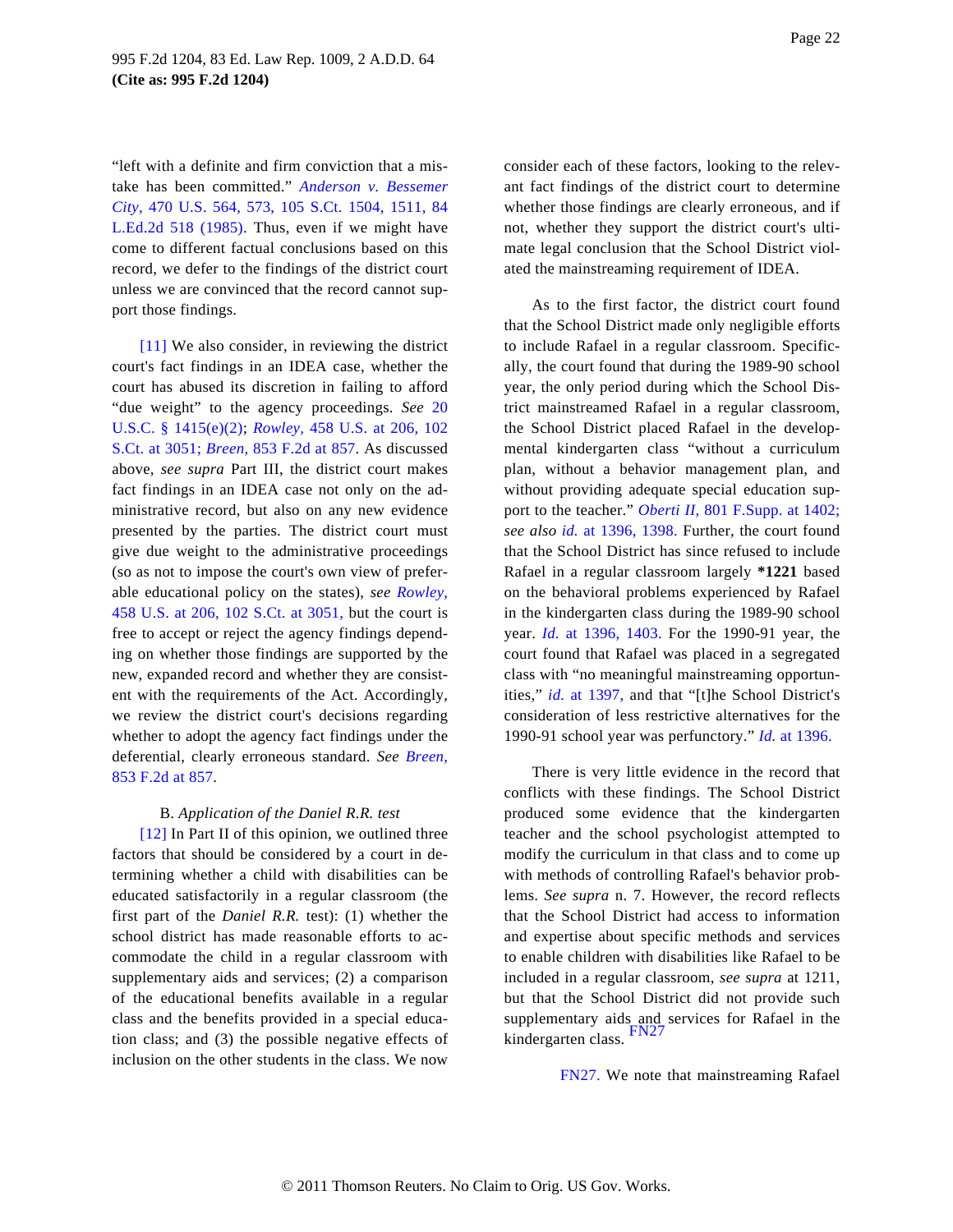for a half-day during the 1989-90 school year was not the idea of the School District, which had recommended an entirely segregated placement for that year. Rather, Rafael's placement in the developmental kindergarten class was only the result of the Obertis' urging. *[Oberti II](http://www.westlaw.com/Find/Default.wl?rs=dfa1.0&vr=2.0&DB=345&FindType=Y&ReferencePositionType=S&SerialNum=1992151684&ReferencePosition=1395),* [801 F.Supp.](http://www.westlaw.com/Find/Default.wl?rs=dfa1.0&vr=2.0&DB=345&FindType=Y&ReferencePositionType=S&SerialNum=1992151684&ReferencePosition=1395) [at 1395](http://www.westlaw.com/Find/Default.wl?rs=dfa1.0&vr=2.0&DB=345&FindType=Y&ReferencePositionType=S&SerialNum=1992151684&ReferencePosition=1395).

Rafael's IEP for the 1989-90 school year included no provisions for supplementary aids and services in the kindergarten class aside from stating that there will be "modification of regular class expectations" to reflect Rafael's disability. The only goal provided for the regular kindergarten teacher was to "facilitate Rafael's adjustment to the kindergarten classroom." After reviewing this IEP along with the rest of Rafael's education records, Dr. Mc-Gregor testified that no supplementary aids and services were provided for Rafael in the 1989-90 kindergarten class. *See supra* n. 9.

Moreover, there is no evidence in the record that the School District gave any serious consideration to including Rafael in a regular classroom with supplementary aids and services *after* the 1989-90 school year; and the School District does not appear to dispute this fact. Further, Nancy Leech, the Winslow speech therapist (and one of the School District's witnesses) admitted that Rafael had not been included in any school programs with nondisabled children at Winslow, apart from attending lunch and school assemblies.

In view of the foregoing, the district court's finding that the School District has not taken meaningful steps to try to include Rafael in a regular classroom with supplementary aids and services is not clearly erroneous. We also note that the district court did not fail to give "due weight" to the agency proceedings on this issue since the ALJ did not even consider whether the School District had made efforts to include Rafael in a regular classroom with supplementary aids and services, as is required by IDEA. *See [Greer](http://www.westlaw.com/Find/Default.wl?rs=dfa1.0&vr=2.0&DB=350&FindType=Y&ReferencePositionType=S&SerialNum=1991207821&ReferencePosition=698),* [950 F.2d at 698](http://www.westlaw.com/Find/Default.wl?rs=dfa1.0&vr=2.0&DB=350&FindType=Y&ReferencePositionType=S&SerialNum=1991207821&ReferencePosition=698) (school district's determination that child with Down's syndrome

would receive more benefit in a segregated special education class "is due no deference because school officials failed to consider what benefits she would receive from education in a regular classroom *with appropriate supplemental aids and services.* ") (emphasis in original). Accordingly, the School District's failure to give adequate consideration to including Rafael in a regular classroom with supplementary aids and services supports the district court's legal conclusion that the School District violated IDEA.

As to the second factor-a comparison of the educational benefits of the segregated placement in Winslow with the benefits Rafael could obtain from placement in a regular classroom-the district court found that "[v]arious experts who testified on Rafael's behalf have convincingly refuted the School District's assertion that such services could not be delivered within the matrix of a regular education class without disrupting the class or converting it into a special education class." *[Oberti II,](http://www.westlaw.com/Find/Default.wl?rs=dfa1.0&vr=2.0&DB=345&FindType=Y&ReferencePositionType=S&SerialNum=1992151684&ReferencePosition=1403)* 801 [F.Supp. at 1403 n. 17](http://www.westlaw.com/Find/Default.wl?rs=dfa1.0&vr=2.0&DB=345&FindType=Y&ReferencePositionType=S&SerialNum=1992151684&ReferencePosition=1403). The court also found that Rafael would benefit academically and socially from inclusion in a regular classroom. *[Id](http://www.westlaw.com/Find/Default.wl?rs=dfa1.0&vr=2.0&FindType=Y&SerialNum=1992151684).* [at 140](http://www.westlaw.com/Find/Default.wl?rs=dfa1.0&vr=2.0&FindType=Y&SerialNum=1992151684)4. Moreover, the district court found, based on expert testimony, that "nondisabled children in the **\*1222** class will likewise benefit" from the inclusion of Rafael in a regular classroom. *[Id.](http://www.westlaw.com/Find/Default.wl?rs=dfa1.0&vr=2.0&FindType=Y&SerialNum=1992151684)* [at 1404](http://www.westlaw.com/Find/Default.wl?rs=dfa1.0&vr=2.0&FindType=Y&SerialNum=1992151684); *see also supra* n. 24.

The School District points to some evidence in the record that conflicts with these findings. Specifically, Dr. Urban testified for the School District that, in his opinion, a regular teacher would not be able to communicate with Rafael and that a regular curriculum would have to be modified beyond recognition to accommodate Rafael. *See supra* Part I.C. However, the Obertis' experts, Drs. Brown and McGregor, described various commonly applied methods that could be used to educate Rafael in a regular classroom and testified that, although Rafael has severe intellectual disabilities, a regular teacher with appropriate training would be able to communicate effectively with Rafael. *See supra*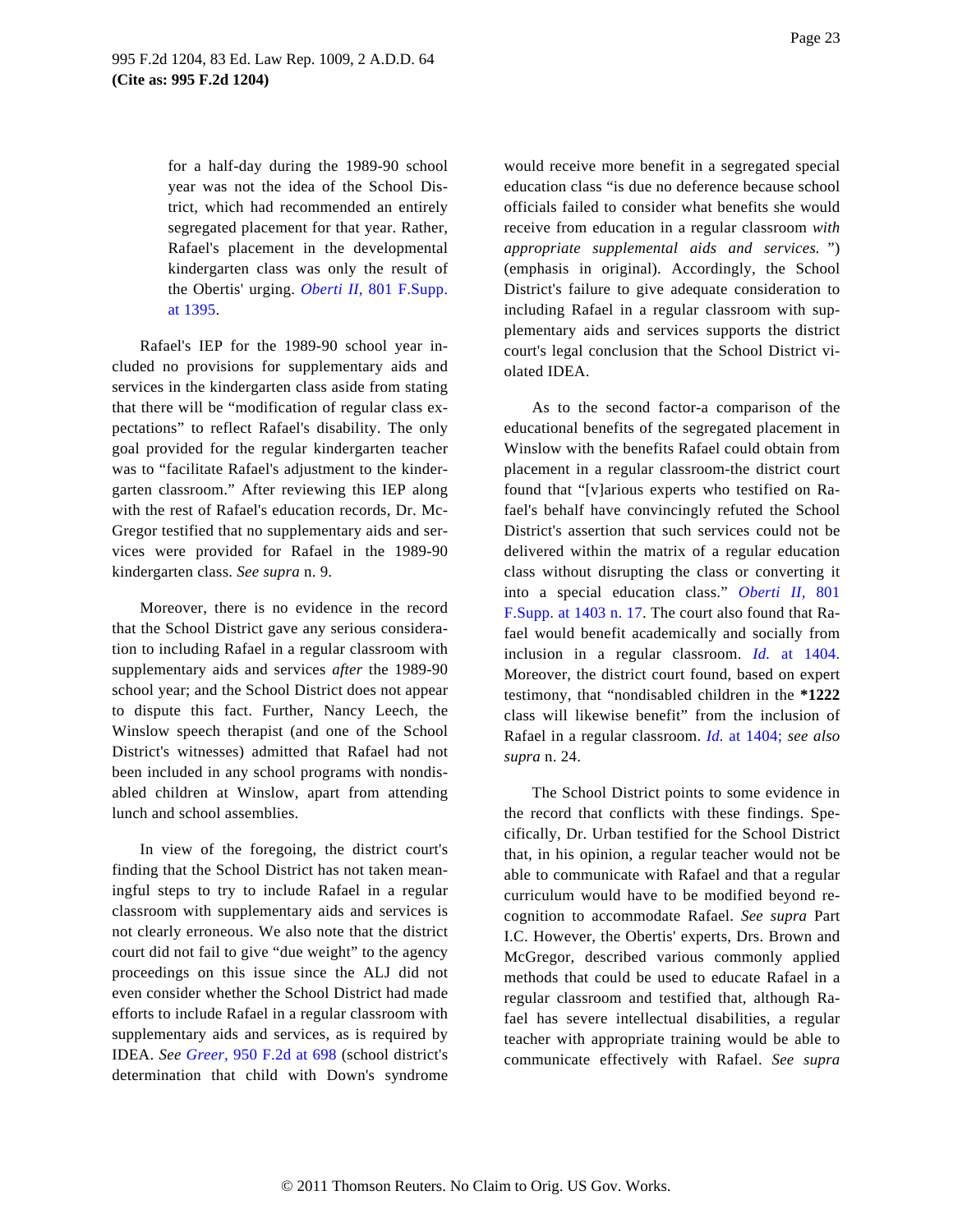Parts I.B & C. They testified that many of the special education techniques used in the segregated Winslow class could be imported successfully into a regular classroom and that the regular teacher could be trained to apply these techniques. *Id.* Further, the Obertis' experts testified at length that inclusion in a classroom with nondisabled students would benefit Rafael substantially. *Id.* In addition, Amy Goldman testified that speech and language therapy not only could be provided in a regular classroom, but would be more effective for Rafael in an integrated setting. *See supra* Part I.C.

In short, the parties' experts disagreed on the respective benefits of a segregated versus an integrated placement for Rafael, and the district court was in a better position than we are to evaluate their testimony. We therefore defer to that court's findings, which, at all events, are not clearly erroneous. We note also that the district court did not fail to give due weight to the agency proceedings on this factor since the court's findings were based largely on new expert testimony that was not before the ALJ. Additionally, we agree with the district court's legal conclusion that, although including Rafael in a regular classroom would require the School District to modify the curriculum, the need for such modification is "not a legitimate basis upon which to justify excluding a child" from the regular classroom unless the education of other students is significantly impaired. *[Oberti II](http://www.westlaw.com/Find/Default.wl?rs=dfa1.0&vr=2.0&DB=345&FindType=Y&ReferencePositionType=S&SerialNum=1992151684&ReferencePosition=1403),* [801 F.Supp.](http://www.westlaw.com/Find/Default.wl?rs=dfa1.0&vr=2.0&DB=345&FindType=Y&ReferencePositionType=S&SerialNum=1992151684&ReferencePosition=1403) at [1403;](http://www.westlaw.com/Find/Default.wl?rs=dfa1.0&vr=2.0&DB=345&FindType=Y&ReferencePositionType=S&SerialNum=1992151684&ReferencePosition=1403) *see also* 34 C.F.R. Part 300, App.C Question 48 (school must set forth in the IEP any modifications of the regular education program necessary to accommodate a disabled child). Thus, a comparison of the educational benefits of a segregated versus an integrated placement for Rafael supports the district court's conclusion that the School District's selection of a segregated placement did not comply with IDEA.

As to the third factor-the potentially disruptive effect of Rafael's presence on the other children in a regular classroom-the record again contains conflicting evidence. The School District presented numerous witnesses before both the ALJ and the district court who testified to Rafael's extremely disruptive behavior in the 1989-90 kindergarten class and in several other teaching environments. *See supra* Parts I.B & C. In contrast, the Obertis' experts Drs. McGregor and Brown evaluated Rafael and testified that in their opinion he would not at that point in time (nearly two years after Rafael's experience in the kindergarten class) cause any significant disruption in a regular classroom if provided with adequate supplementary aids and services, such as the assistance of an itinerant instructor with special education training, special education training for the regular teacher, modification of some of the academic curriculum to accommodate Rafael's disabilities, parallel instruction to allow him to learn at his academic level, and use of a resource room.

After evaluating the evidence on both sides, the district court found that "[t]here is nothing in the record which would suggest that *at this point in time* Rafael would present similar behavior problems if provided with an adequate level of supplementary aids and related services within the matrix of a regular education class. In fact, the record supports the opposite conclusion." *[Oberti II,](http://www.westlaw.com/Find/Default.wl?rs=dfa1.0&vr=2.0&DB=345&FindType=Y&ReferencePositionType=S&SerialNum=1992151684&ReferencePosition=1403)* 801 [F.Supp. at 1403](http://www.westlaw.com/Find/Default.wl?rs=dfa1.0&vr=2.0&DB=345&FindType=Y&ReferencePositionType=S&SerialNum=1992151684&ReferencePosition=1403) (emphasis added). The court found that the behavioral problems Rafael experienced during the 1989-90 school year in the developmental kindergarten class "were exacerbated and remained uncontained due to the inadequate level of services provided**\*1223** there," that Rafael's behavioral problems were diminished in settings where an adequate level of supplementary aids and services were provided, and that both the School District and the ALJ "improperly justified Rafael's exclusion from less restrictive placements in subsequent years based upon those behavior problems." *Id.*

Although the School District presented ample evidence of Rafael's disruptive behavior in the 1989-90 kindergarten class, the Obertis' evidence supports the district court's finding that Rafael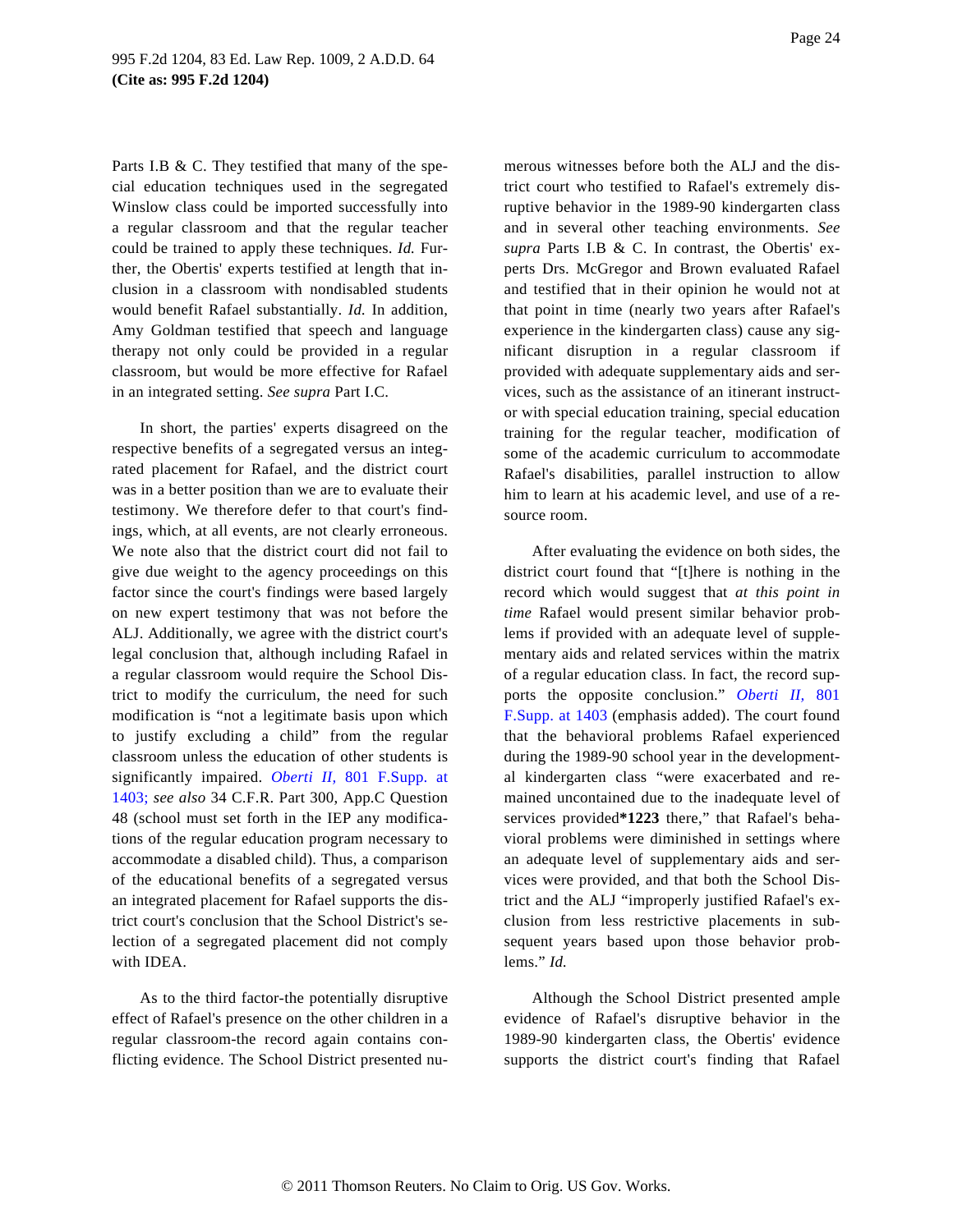would not have had such severe behavior problems had he been provided with adequate supplementary aids and services in that kindergarten class, and that Rafael (who at the time of the district court trial was two years older than when he attended the kindergarten class) would most likely not present such problems if he were included in a regular class at that time. We therefore conclude that the district court's findings on this issue are not clearly erroneous, and, accordingly, that consideration of the possible negative effects of Rafael's presence on the regular classroom environment does not support the School District's decision to exclude him from the regular classroom.

<span id="page-24-0"></span>[\[13\]](#page-3-2) We also conclude that the district court did not abuse its discretion in deciding not to defer to the findings of the ALJ on the issue of whether Rafael would significantly disrupt a regular classroom. As the court noted, the ALJ's findings "were largely and improperly based upon Rafael's behavior problems in the developmental kindergarten, as well as upon his intellectual limitations, *without proper consideration of the inadequate level of supplementary aids and services provided by the [School District.](http://www.westlaw.com/Find/Default.wl?rs=dfa1.0&vr=2.0&DB=345&FindType=Y&ReferencePositionType=S&SerialNum=1992151684&ReferencePosition=1404)*" *[Oberti II](http://www.westlaw.com/Find/Default.wl?rs=dfa1.0&vr=2.0&DB=345&FindType=Y&ReferencePositionType=S&SerialNum=1992151684&ReferencePosition=1404)*, [801 F.Supp. a](http://www.westlaw.com/Find/Default.wl?rs=dfa1.0&vr=2.0&DB=345&FindType=Y&ReferencePositionType=S&SerialNum=1992151684&ReferencePosition=1404)t [1404](http://www.westlaw.com/Find/Default.wl?rs=dfa1.0&vr=2.0&DB=345&FindType=Y&ReferencePositionType=S&SerialNum=1992151684&ReferencePosition=1404) (emphasis [added\).](#page-24-2)

> <span id="page-24-4"></span><span id="page-24-3"></span><span id="page-24-2"></span><span id="page-24-1"></span>[FN28.](#page-24-3) The School District argues that the facts here are analogous to those in *Daniel R.R.,* where the Fifth Circuit applied the same two-part test we adopt here and concluded that a school district's placement of a six-year old boy with Down's syndrome in a segregated special education class was proper under IDEA. [874 F.2d at 1050-5](http://www.westlaw.com/Find/Default.wl?rs=dfa1.0&vr=2.0&DB=350&FindType=Y&ReferencePositionType=S&SerialNum=1989078426&ReferencePosition=1050)1. However, as the court emphasized in *Daniel R.R.,* application of the mainstreaming requirement of IDEA to a particular case is "an individualized, factspecific inquiry." *Id.* at 1048. That the child in *Daniel R.R.* also suffered from Down's syndrome by no means makes his case the same as that of Rafael Oberti; Rafael's particular educational needs and abil

ities are surely not the same as those of Daniel R.R. Moreover, and most significantly from our perspective as the court of appeals, the district court in *Daniel R.R.* granted summary judgment, based on the state agency proceedings, in favor of the school, whereas in this case the district court held a bench trial, adduced new evidence, and made numerous fact findings (which we must accept if not clearly erroneous) to support its conclusion that the School District's placement of Rafael in a segregated, special education class with no opportunities to associate with nondisabled children violated the Act.

Finally, we note that the facts in this case seem more analogous to those in *Greer,* where the Eleventh Circuit applied the same two-part analysis we apply here to affirm the district court's conclusion that a school violated the mainstreaming requirement of IDEA when it proposed to place a ten year old girl with Down's syndrome in a segregated, special education classroom at a school other than her neighborhood school. *See* [950 F.2d at 698-99](http://www.westlaw.com/Find/Default.wl?rs=dfa1.0&vr=2.0&DB=350&FindType=Y&ReferencePositionType=S&SerialNum=1991207821&ReferencePosition=698).

[\[14\]](#page-4-0) For all of these reasons, we agree with the district court's conclusion that the School District did not meet its burden of proving by a preponderance of the evidence that Rafael could not be educated satisfactorily in a regular classroom with supplementary aids and services. We will therefore affirm the district court's decision that the School District has violated the mainstreaming requirement of IDEA. Because we have come to this conclusion based on application of the first part of the *Daniel R.R.* two-part test, we need not apply the second part of the test (whether the child has been included in programs with nondisabled children whenever possible). [FN29](#page-25-1) We note, however, that in **\*1224** the event that the Child Study Team were to determine in designing an IEP for Rafael in the future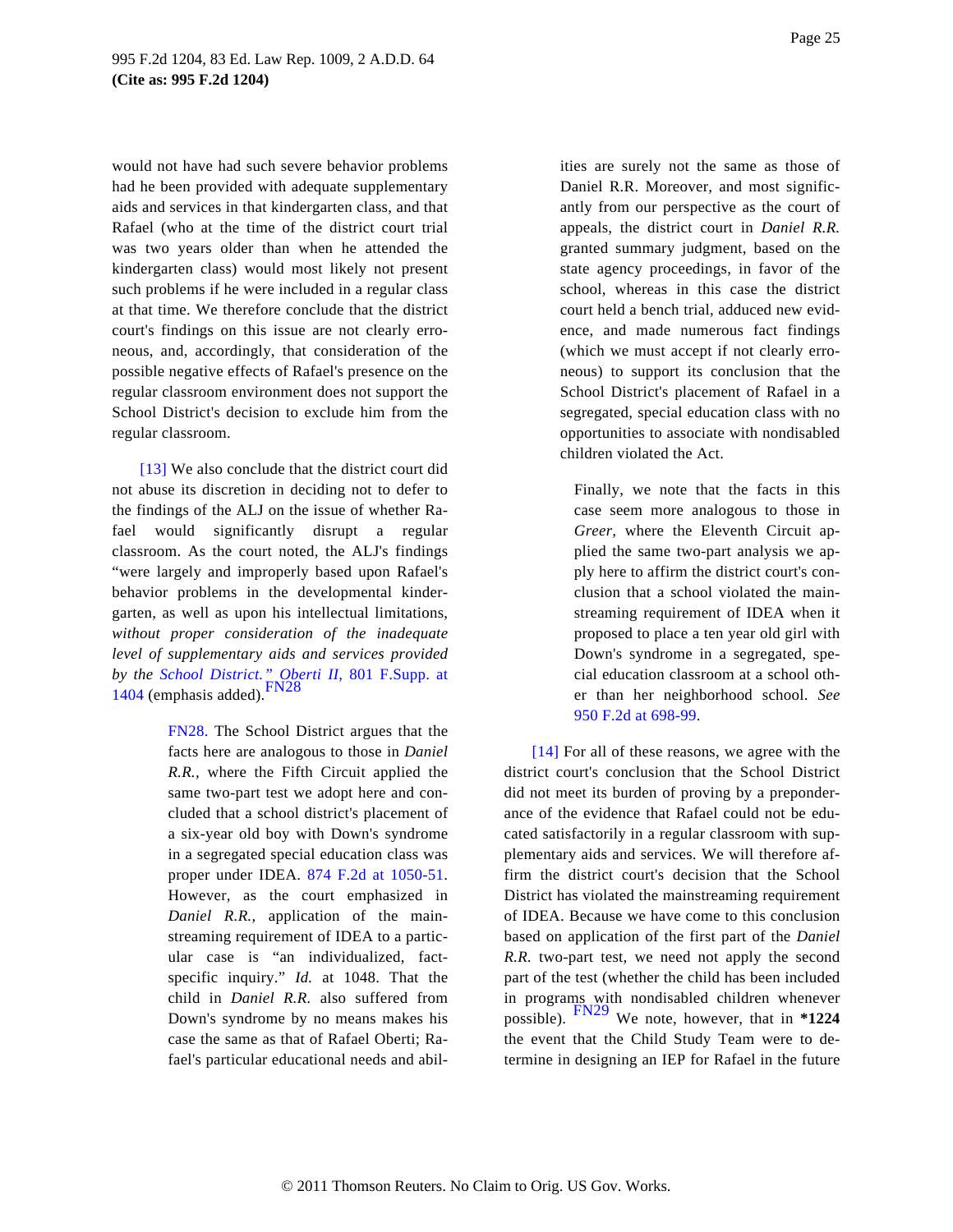that education in a regular classroom with supplementary aids and services could not be achieved satisfactorily at that time and therefore would not be required under IDEA, the Team would then have to satisfy the second part of the *Daniel R.R.* test, ensuring that Rafael is included in regular school programs with nondisabled students whenever pos-<br>[sible.](#page-25-2)

> <span id="page-25-5"></span><span id="page-25-4"></span><span id="page-25-3"></span><span id="page-25-1"></span><span id="page-25-0"></span>[FN29.](#page-24-4) We also do not reach the Obertis' discrimination claim under § 504 of the Rehabilitation Act. Although the district court concluded that the School District violated § 504, *see [Oberti II](http://www.westlaw.com/Find/Default.wl?rs=dfa1.0&vr=2.0&DB=345&FindType=Y&ReferencePositionType=S&SerialNum=1992151684&ReferencePosition=1404),* [801 F.Supp. at](http://www.westlaw.com/Find/Default.wl?rs=dfa1.0&vr=2.0&DB=345&FindType=Y&ReferencePositionType=S&SerialNum=1992151684&ReferencePosition=1404) [1404-07,](http://www.westlaw.com/Find/Default.wl?rs=dfa1.0&vr=2.0&DB=345&FindType=Y&ReferencePositionType=S&SerialNum=1992151684&ReferencePosition=1404) counsel for the Obertis acknowledged at oral argument that finding a violation of § 504 was not necessary to their case in that § 504 would provide no relief that was not already available under IDEA. Since we have affirmed the district court's finding of a violation of IDEA, we need not reach the question whether the School District also violated § 504 of the Rehabilitation Act. We note, however, that a determination that a school has violated the affirmative requirements of IDEA by failing to mainstream a child with disabilities to the maximum extent appropriate may not necessarily mean that the school has discriminated "solely by reason of ... handicap," in violation of § 504, [29 U.S.C. §](http://www.westlaw.com/Find/Default.wl?rs=dfa1.0&vr=2.0&DB=1000546&DocName=29USCAS794&FindType=L) [794\(a\).](http://www.westlaw.com/Find/Default.wl?rs=dfa1.0&vr=2.0&DB=1000546&DocName=29USCAS794&FindType=L) *See [Southeastern Community Col](http://www.westlaw.com/Find/Default.wl?rs=dfa1.0&vr=2.0&DB=708&FindType=Y&ReferencePositionType=S&SerialNum=1979135140&ReferencePosition=2369)[lege v. Davi](http://www.westlaw.com/Find/Default.wl?rs=dfa1.0&vr=2.0&DB=708&FindType=Y&ReferencePositionType=S&SerialNum=1979135140&ReferencePosition=2369)s,* [442 U.S. 397, 410-14,](http://www.westlaw.com/Find/Default.wl?rs=dfa1.0&vr=2.0&DB=708&FindType=Y&ReferencePositionType=S&SerialNum=1979135140&ReferencePosition=2369) 99 [S.Ct. 2361, 2369-70, 60 L.Ed.2d](http://www.westlaw.com/Find/Default.wl?rs=dfa1.0&vr=2.0&DB=708&FindType=Y&ReferencePositionType=S&SerialNum=1979135140&ReferencePosition=2369) 980 [\(1979\)](http://www.westlaw.com/Find/Default.wl?rs=dfa1.0&vr=2.0&DB=708&FindType=Y&ReferencePositionType=S&SerialNum=1979135140&ReferencePosition=2369) (holding that § 504 does not impose "an affirmative action obligation" on recipients of federal funds). We, however, express no view at this time on the nature or extent of the overlap between IDEA and § 504 of the Rehabilitation Act.

> <span id="page-25-2"></span>[FN30.](#page-25-3) We also note that, as the Obertis' counsel acknowledged at oral argument, inclusion in regular academic classes may become less appropriate for Rafael, given

his cognitive disability, as he reaches the higher grades. Dr. Brown testified before the district court:

... as Rafael-children [with similar disabilities] all over this country, as they increase in chronological age, they spend more and more of their time learning to function in non-school settings; in respected, valued integrated settings like vocational environments. Rafael, as he gets older, will have to leave school and learn how to function in a real job as part of his school program.

[\[15\]](#page-4-1) Finally, in affirming the district court's order that the School District develop a more inclusive program for Rafael in compliance with IDEA for the upcoming school year, we emphasize that neither this court nor the district court is mandating a specific IEP for [Rafael.](#page-25-4) $\frac{FN31}{TN}$  The development of Rafael's IEP, and the specific nature of his placement, is, of course, the job of the Child Study Team.

> [FN31.](#page-25-5) We note that the order issued by the district court does not mandate that Rafael be placed in the Clementon Elementary School or in any particular classroom. But, as we have discussed, placement in a regular classroom is required under the Act unless the School District can show by a preponderance of the evidence that the child cannot be educated satisfactorily in a regular class with supplementary aids and services. On the record before us here, the School District has not made such a showing.

We also note that the federal regulations under the Act require states to ensure that each disabled child is placed "as close as possible to the child's home," and unless some other arrangement is necessary, that the child is educated "in the school which he or she would attend